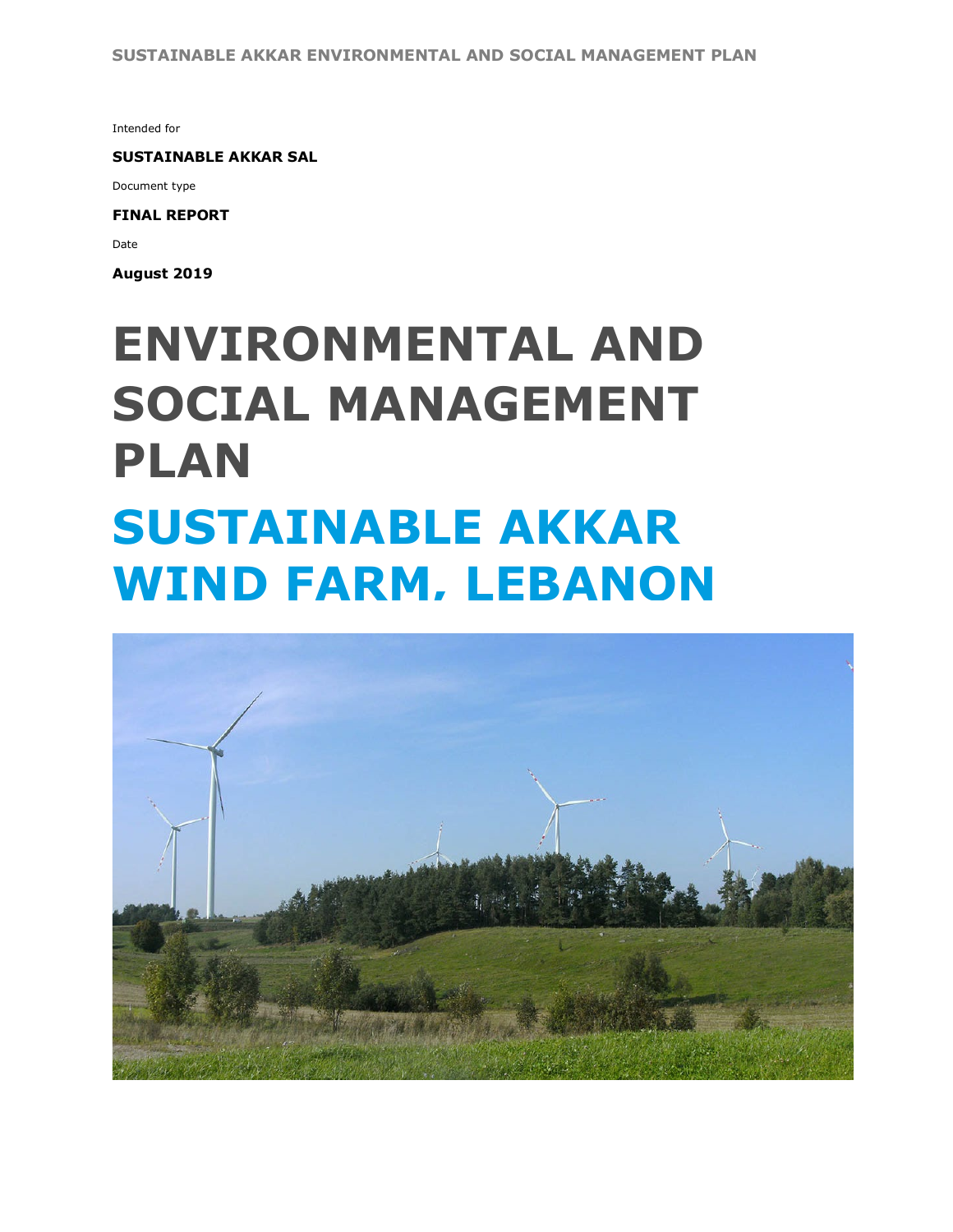# **1. INTRODUCTION**

The purpose of this ESMP is to specify the standards and controls required to manage and monitor environmental, social and health and safety impacts of the Project during construction and operation phase in accordance with the applicable national legislation and regulations and lender standards. The health, safety and security aspects are included as a separate section of the ESMP.

To achieve this, the ESMP identifies potential adverse impacts from the planned activities and outlines mitigation measures required to reduce the likely negative effects on the physical, natural and social environment, and manage health and safety risks. It provides an overview of the environmental and social baseline conditions of the Project's Area of Influence, summarizes the potential impacts associated with the proposed development works and sets out the management measures required to mitigate any potential impacts in a series of discipline specific Environmental and Social Management Plan (ESMP) sections. In the risk register completed for the Project (see **Section 21** of the ESIA Report) the potential health, safety and security risks for the project have been assessed and control measures identified.

This ESMP is to be implemented by the selected Original Equipment Manufacturer (OEM)/Engineering, Procurement and Construction (EPC) Contractor to be commissioned by SA for the Project. Implementation and management of certain plans, i.e. the Stakeholder Engagement Plan and Grievance Mechanism, will remain the responsibility of SA.

#### **1.1. Objectives of the ESMP**

The ESMP is a Project-specific source document detailing the environmental, social protection and health, safety and security requirements to mitigate and minimize the adverse impacts. The ESMP's objective is to ensure that the environmental requirement, social commitments, and health and safety risks associated with the Project are carried forward into the construction and operational phases of the Project and are effectively managed. The specific objectives of this ESMP are as hereunder:

- Provide an institutional mechanism with well-defined roles and responsibilities for ensuring that measures identified in ESIA are implemented.
- Minimizing any adverse environmental, social and health and safety impacts resulting from the Project activities by implementing all suggested mitigation measures and control technologies, safeguards identified through the ESIA process.
- Prevent or compensate for any loss of the affected persons.
- Conducting Project activities in accordance with relevant Lebanese Laws and the international guidelines.
- Prevent environmental degradation resulting from individual subprojects or their cumulative effects.
- Enhance positive environmental and social outcomes.
- Ensure that the ESMP is feasible and cost-efficient.
- Provide a Project monitoring program for effective implementation of the mitigation measures and ascertain efficacy of the environmental management and risk control systems in place.
- Ensure that all stakeholders concerns are addressed.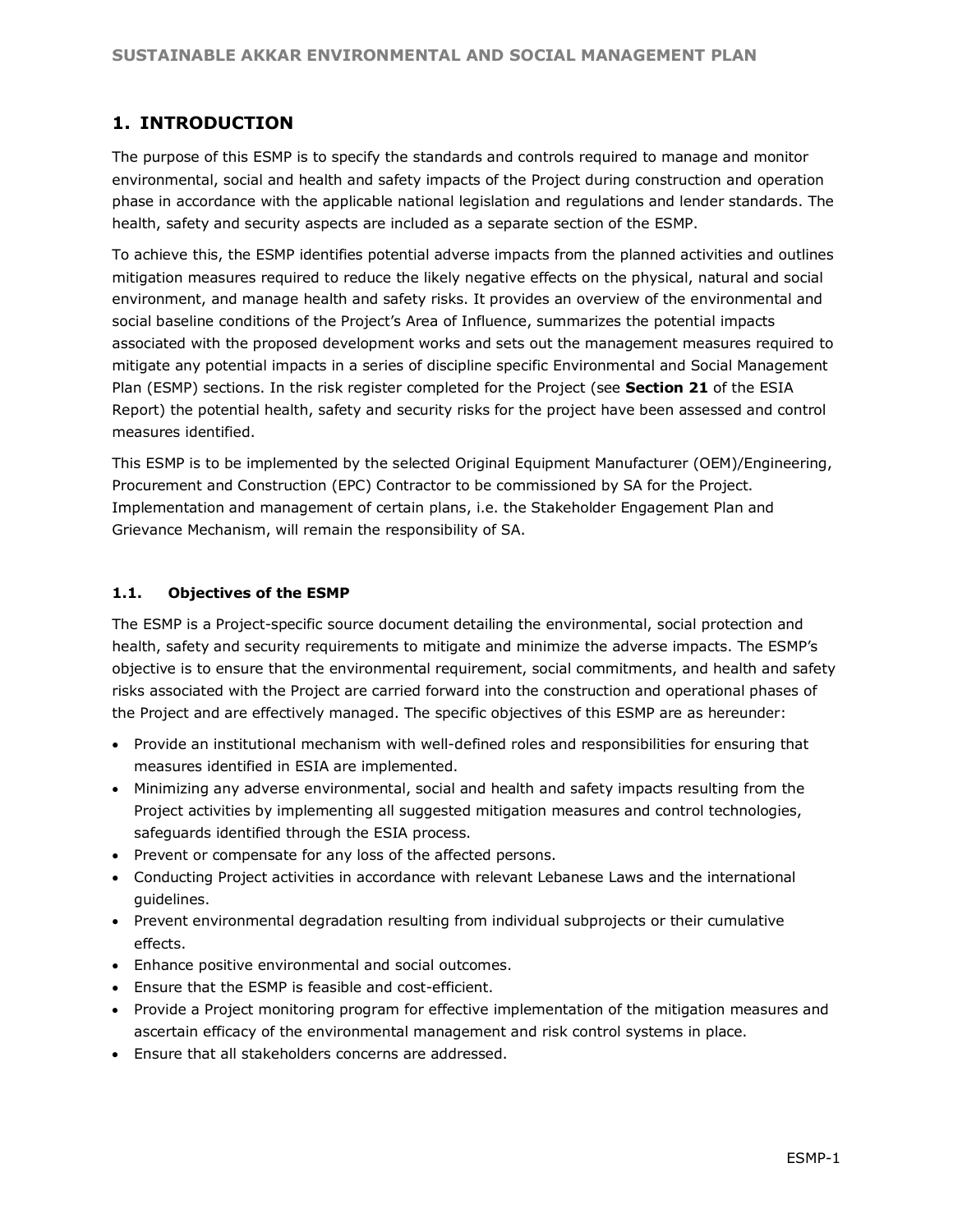#### **1.2. Policies, Legal and Administrative Framework**

This ESMP was developed following the requirements and conditions set by the MOE in their response to the Scoping Report. The main national legal framework which is considered in the framework of this ESIA are the following:

- Law 444/2002 related to Environment Protection, and its related Application Decree No. 8633/2012 on the Fundamentals for Environmental Impact Assessment.
- Law 462/2002 related to the Electricity Sector which sets up the rules and principles governing the Electricity sector, with the aim to bringing in the private sector as a partner in power generation in Lebanon. This law was further updated in 2014 by Law 288.
- Law 48/2017 related to Public Private Partnership (PPP) that encourages private sector investments in the public sector.
- Application Decree 2366/2009 related to the National Physical Master Plan for the Lebanese Territory (NPMPLT) covering land use and zoning of lands.
- MOE Decision No. 52/1 of 29 July 1996 setting air quality standards, including thresholds for air pollutants and safe noise exposure limits.

Further, all development projects must adhere to the environment quality standards for air, water and soil (MOE Decision 52/1 of 1996) as well as to air emission standards and wastewater discharge (MOE Decision No 8/1 of 2001).  $\frac{1}{n}$  In addition, the following international guidelines apply (together with the Lebanese legislative requirements, referred to as 'the Applicable Standards'):

- International Finance Corporation (IFC) Performance Standards (PSs).
- Environmental and Social Standards (ESSs) of the European Investment Bank (EIB)
- International best practice, policies and guidelines including:
	- − IFC's General Environmental, Health, and Safety (EHS) Guidelines (2007).
	- − IFC's EHS Guidelines for Wind Energy (2015).
	- − IFC's EHS Guidelines for Toll Roads (2007).

l

Further, public participation ensures that the concerns of all stakeholders are clearly documented and thus addressed as part of the decision-making process of the Project. Public participation and engagement are integral to the ESIA process and a pre-requisite of the national EIA regulations in Lebanon as well as the other Applicable Standards followed by the Project. For the EIA report, Article 12 of the decree related to "Information Publication" confirms the right of the public and the parties involved in the project to have access to the final EIA Report. Moreover, Law 28 of 2017 on the Right to Access to Information has confirmed the right of any person, to access to information and documents available within the administration.

As such, the national regulations require an initiation of the consultation process supporting public participation at the outset of the EIA/ESIA process and allow continuous access to information related to the Project, which applies and is to be sustained throughout the construction and operations phases of the Project.

 $1$  The Minister of Environment's decision No. 8/1-2001, Setting national standards and criteria regarding air pollutants and liquid wastes generated by classified establishments and wastewater treatment plants.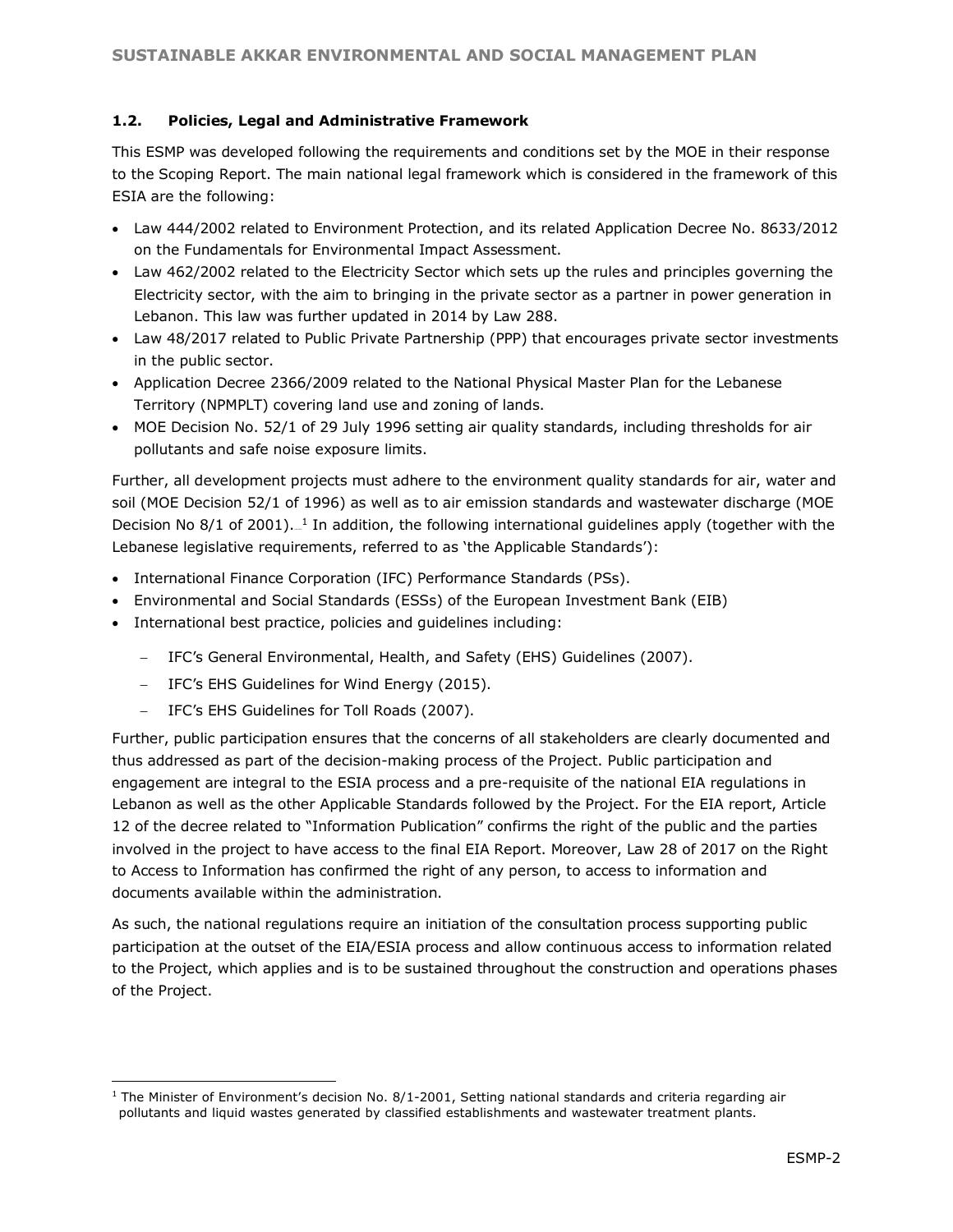## **2. ORGANIZATIONAL STRUCTURE**

To ensure the efficacy of the Environmental and Social Management Plan, and the Health, Safety and Security Plan, certain institutional mechanisms with well-defined roles and responsibilities are essential for effective implementation of identified mitigation and control measures both during the construction and operation phases.

#### **2.1. SA Management**

SA will have ultimate responsibility for implementing the provisions of the ESMP. This role will include the on-going management of environmental and social impacts, control of HSS risks, monitoring of contractor performance as well as development of mechanisms for dealing with environmental and social problems, and HSS concerns. SA will also ensure that the activities of its Engineering, Procurement and Construction (EPC) Contractor and other contractors (and subcontractors) are conducted in accordance with good practice measures, implementation of which will be required through contractual documentation.

#### **2.1.1. OEM/EPC Contractor – To be Determined**

SA has not yet appointed an OEM/EPC Contractor for the Project's detailed engineering, construction and operations phases. As such, this ESMP represents the minimum requirements for environmental, social, and health safety and security management. Conformance with the ESMP roles and responsibilities, policies, procedures and requirements for documentation is part of the OEM/EPC Contractor delivery guarantee to be provided with their response to the EPC Request for Proposal.

#### **2.1.2. Roles and Responsibilities of Selected EPC EHS Department**

SA will oversee the Project performance pertaining to environment, health, safety and social issues. The selected EPC Contractor will provide a dedicated HSE Department to support the Project. The EPC Contractor's HSE Department will have overall responsibility for the coordination of the actions required for environment and social management and mitigation, control of HSS risks, and for monitoring the progress of the proposed ESMP for the Project. However, ultimate responsibility for implementing the provisions of the ESMP will lie with SA.

In general, the EPC Contractor's EHS Department shall perform the following activities:

- Ensuring availability of resources and appropriate institutional arrangements for implementation of the ESMP.
- Preparation of required documents on environmental, social and health and safety management.
- Effective implementation of the health, safety and security management system.
- Confirming the competence of contractors/sub-contractors engaged on the Project and monitoring their performance in complying with the HSS management system.
- Collection of the statistics of health of workers.
- Collection and monitoring of data on personnel. Contractor, health and safety.
- Providing support during routine medical check-ups of workers.
- Awareness-raising and implementing safety programs.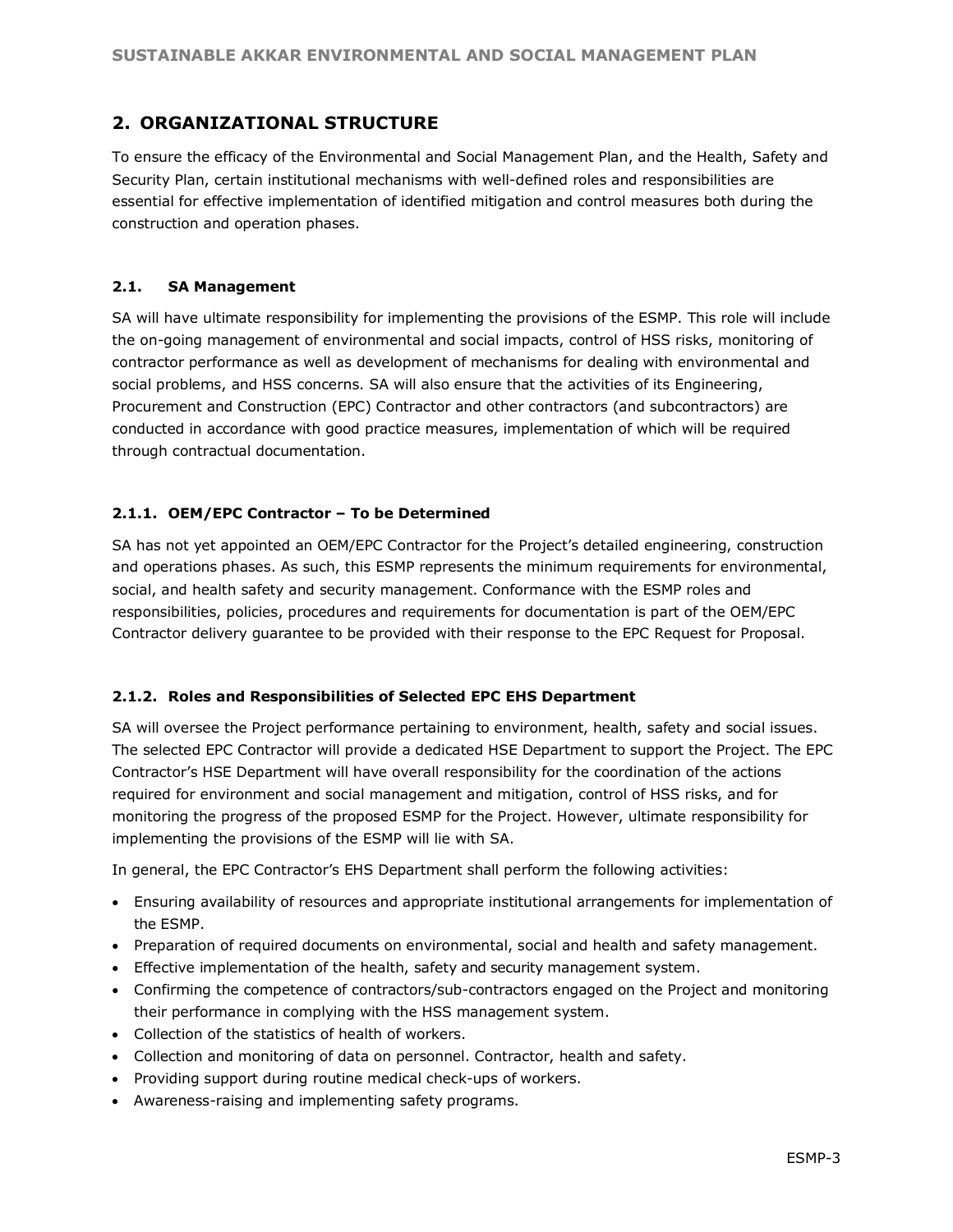- Providing job specific induction training.
- Compliance with regulatory requirements.
- Carrying out environmental, health and safety and security audits.
- Identify unsafe acts & conditions and suggest remedies.
- Develop safety culture and comply with the company's HSE policy and standards requirements.
- Encourage and enforce the use of PPE.
- Educate all employees in the use of PPE and safe practices.
- Direct, coordinate and orient the HSS activities.
- Promulgate the spread of policy, objectives, rules and/or regulations.
- Perform a thorough investigation of all accidents and review the recommendations to avoid any repetition.
- Monitoring the progress of implementation of the ESMP.
- Reviewing and updating the ESMP as and when required for its effective implementation.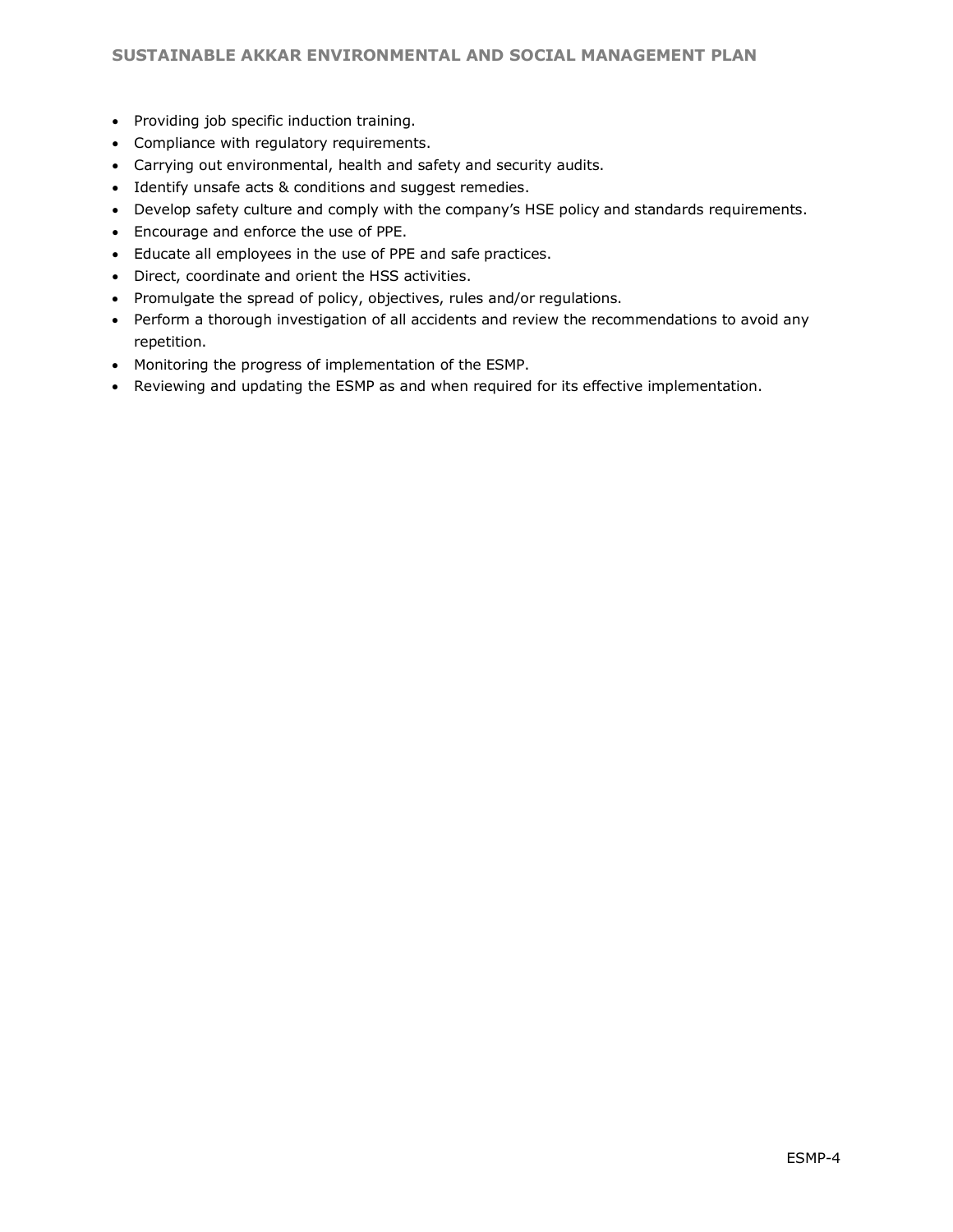# **3. ENVIRONMENTAL AND SOCIAL IMPACTS ASSESSMENT OUTCOMES AND REQUIREMENTS**

The Environmental and Social Impact Assessment conducted for the Project identified all of the potential environmental and social impacts of this Project. Potential health, safety and security risks have been identified in the risk register prepared for the Project. The required mitigation measures for each of the potential adverse environmental and socio-economic impacts, and health and safety risks that may arise have been considered and are detailed herein.

Furthermore, a complete monitoring and auditing system has been suggested in order to sustain the social and environmental situation in the Project area. These measures should significantly reduce the identified potential environmental and social impacts. The effective implementation of the Health, Safety and Security (HSS) Management System will control the potential HSS risks associated with the Project.

#### **3.1. Monitoring, Auditing and Reporting**

A monitoring, auditing and reporting procedure has been established to ensure proper implementation of mitigation measures and maintain or improve the environmental and the socio-economic characteristics of the area during the construction and operation phases of the Project, and manage Health, Safety and Security risks. The monitoring procedure will focus on transport, birds, bats, noise, shadow flicker and visual impact, air quality, any emerging socio-economic adverse effects, and the effective implementation of the HSS management system.

The monitoring activity will monitor the application of environmental and social mitigation measures and the result of monitoring activities shall be reflected in monthly reports. Inspection and monitoring of the environmental, social and health and safety impacts of the Project activities will increase the effectiveness of the ESMP. Through the process of inspection and auditing, SA will ensure that the conditions stipulated in various permits are complied with.

#### **3.2. Inspection and Audits**

The inspection and audits will be undertaken for the Project by the identified EPC Contractor's HSE staff in coordination with Lebanon Wind Power and any other external agencies identified. The entire process of inspections and audits will be documented. The inspection and audit findings are to be implemented by the EPC Contractor in the respective areas, as appropriate. Lebanon Wind Power will develop and implement a program of reporting through all stages of the project cycle.

The EPC Contractor's delegated HSE Department personnel shall be required to fully comply with the reporting program in terms of both timely submissions of reports as per acceptable level of detail. Reporting will be done in the form of an environmental and health and safety check list, incident record register, environmental and social performance reports, health, safety and security reports (weekly, monthly, quarterly, half yearly, yearly etc.).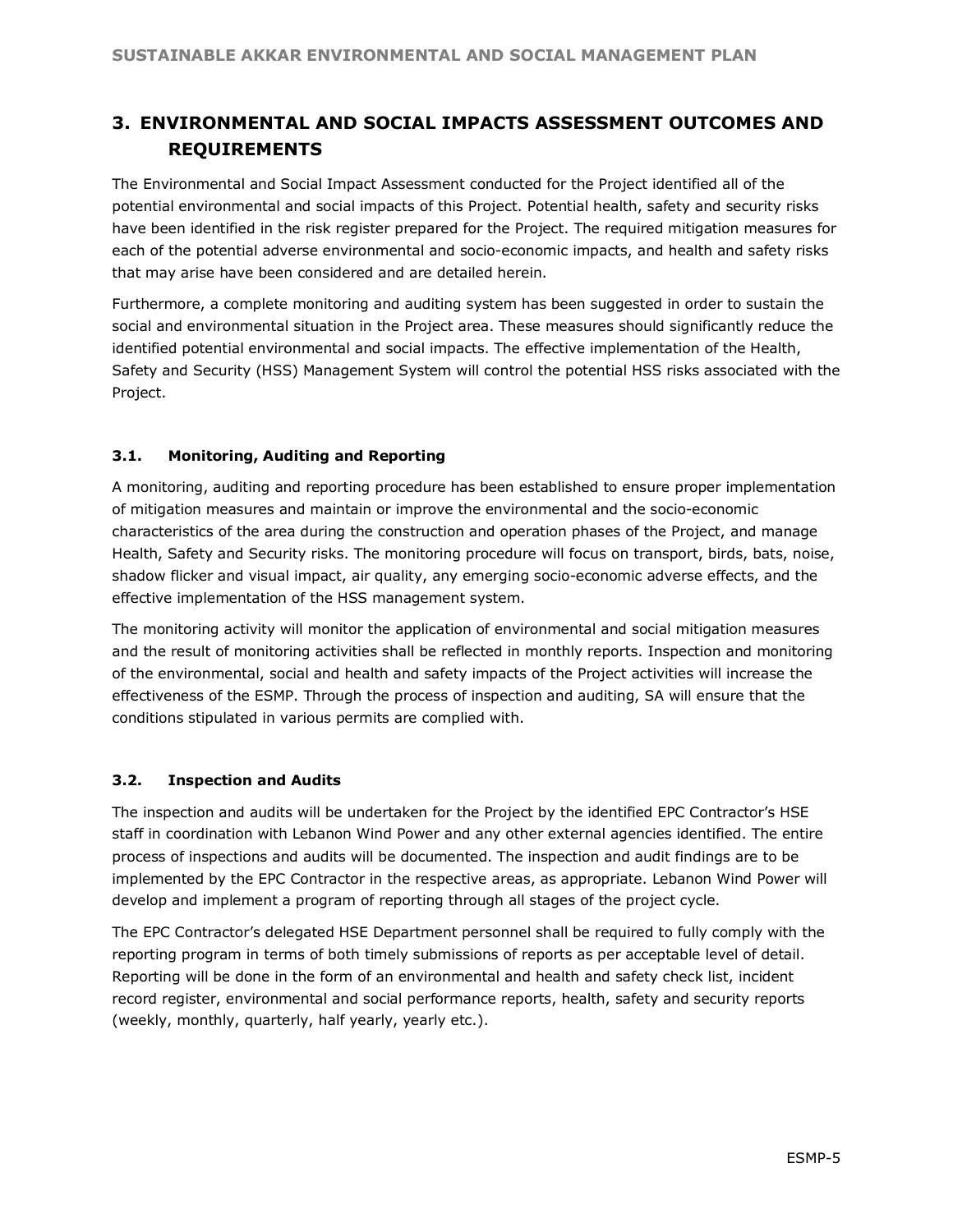#### **3.3. Documentation**

Documentation is an important step in implementing the ESMP. SA will establish a documentation and record keeping system to ensure recording and updating of documents per the requirements specified in the ESMP. The documents should be kept as hardcopies as well as in electronic format.

Responsibilities have to be assigned to the EPC Contractor's delegated HSE Department personnel for ensuring that the ESMP documentation system is maintained and that document control is ensured through access by and distribution to, identified personnel in the form of the following:

- Master Environment/Health Safety and Security Management System documents.
- Risk Register/risk assessments.
- Operational control procedures.
- Work instructions.
- Records of inspection of safety critical equipment, for examples cranes/lifting equipment,
- Incident reports/investigations.
- Emergency preparedness and response procedures.
- Training records.
- Monitoring reports.
- Auditing reports.
- Grievance/Complaint/Enquiry Register and issues attended/closed.

Inspection and audit findings along with their improvement program are to be regularly reported to the senior management for their consideration. The same are also to be communicated within the staff working on the Project. To maintain an open communication between the staff and management on HSE and social issues the following are to be implemented:

- Team Briefings.
- On-site work group meetings.
- Work Specific Instructions.
- Meetings with stakeholders in collaboration with SA.

The EPC Contractor's HSE Department Supervisor is the responsible person for ensuring that communication with regulatory agencies and stakeholders are maintained as per the requirement. All complaints and enquiries are to be appropriately dealt with and records be maintained in a Complaint/Grievance/Enquiry Register by the delegated staff of HSE. All communications made to regulatory agencies should also be reported to SA's Corporate Manager.

The ESMP acts as an environment, social and health and safety management tool which needs to be reviewed periodically to address changes in the organization, process or regulatory requirements.

Following a review, the EPC Contractor's HSE Department Supervisor will be responsible for: 1) recommending amendments to the ESMP; and 2) seeking approval from the SA management. The amended ESMP will be communicated to all the staff.

#### **3.4. Training**

Training is needed for effective implementation of the ESMP. The EPC Contractor's HSE Officer will ensure that the environmental Health and Safety Induction Training and job-specific training are identified and appropriately provided to personnel for construction and operations activities. This will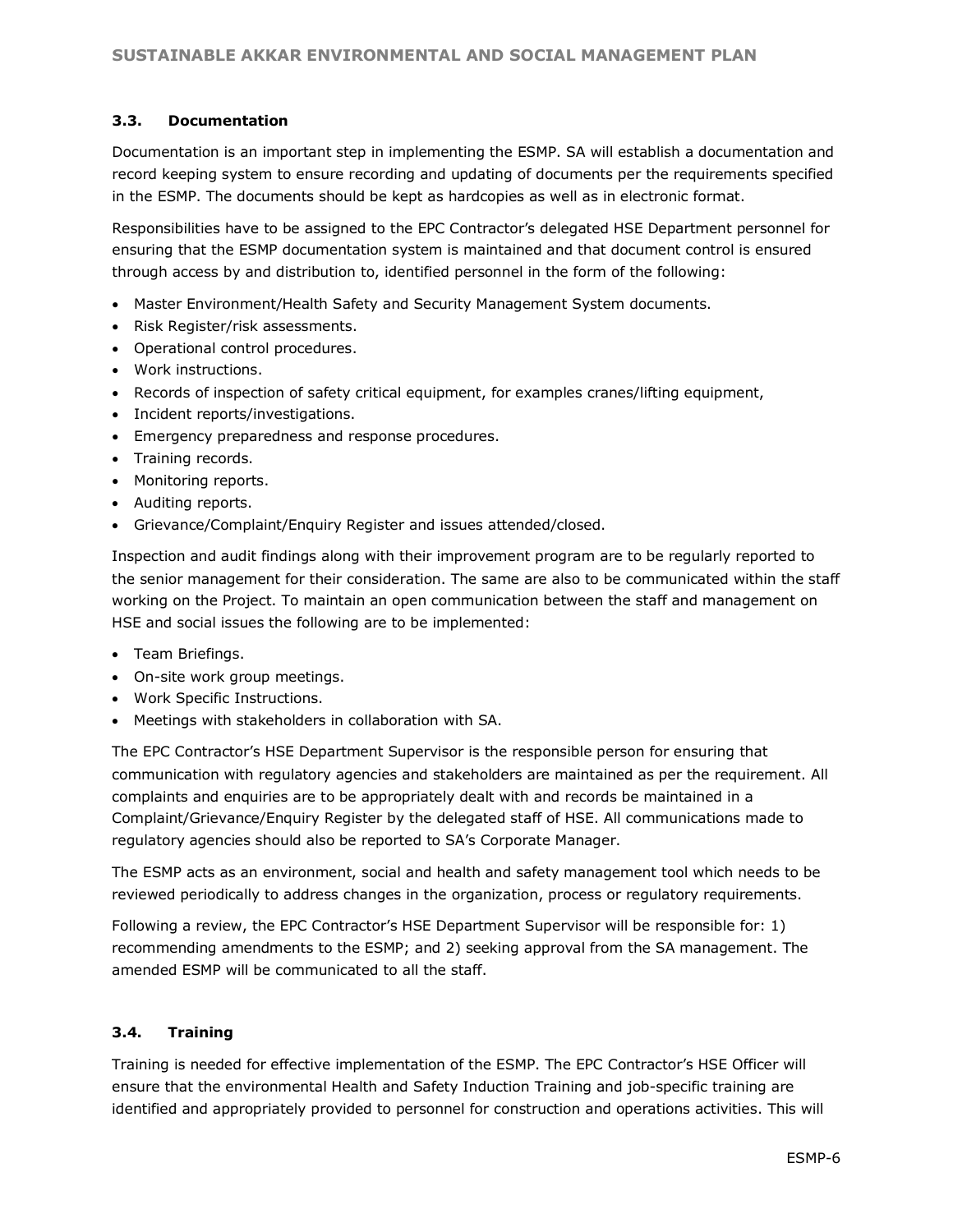include ensuring and checking the competence and training of contractors/subcontractors engaged on the Project. In addition, general environmental awareness and a positive health and safety culture will be increased among the Project team to encourage the implementation of environmentally sound practices, good health, safety and security practices and compliance requirements of the project activities. This will help in minimizing adverse environmental impacts, reduce health, safety and security risks, promote compliance with the applicable regulations and standards, and achieve performance beyond compliance.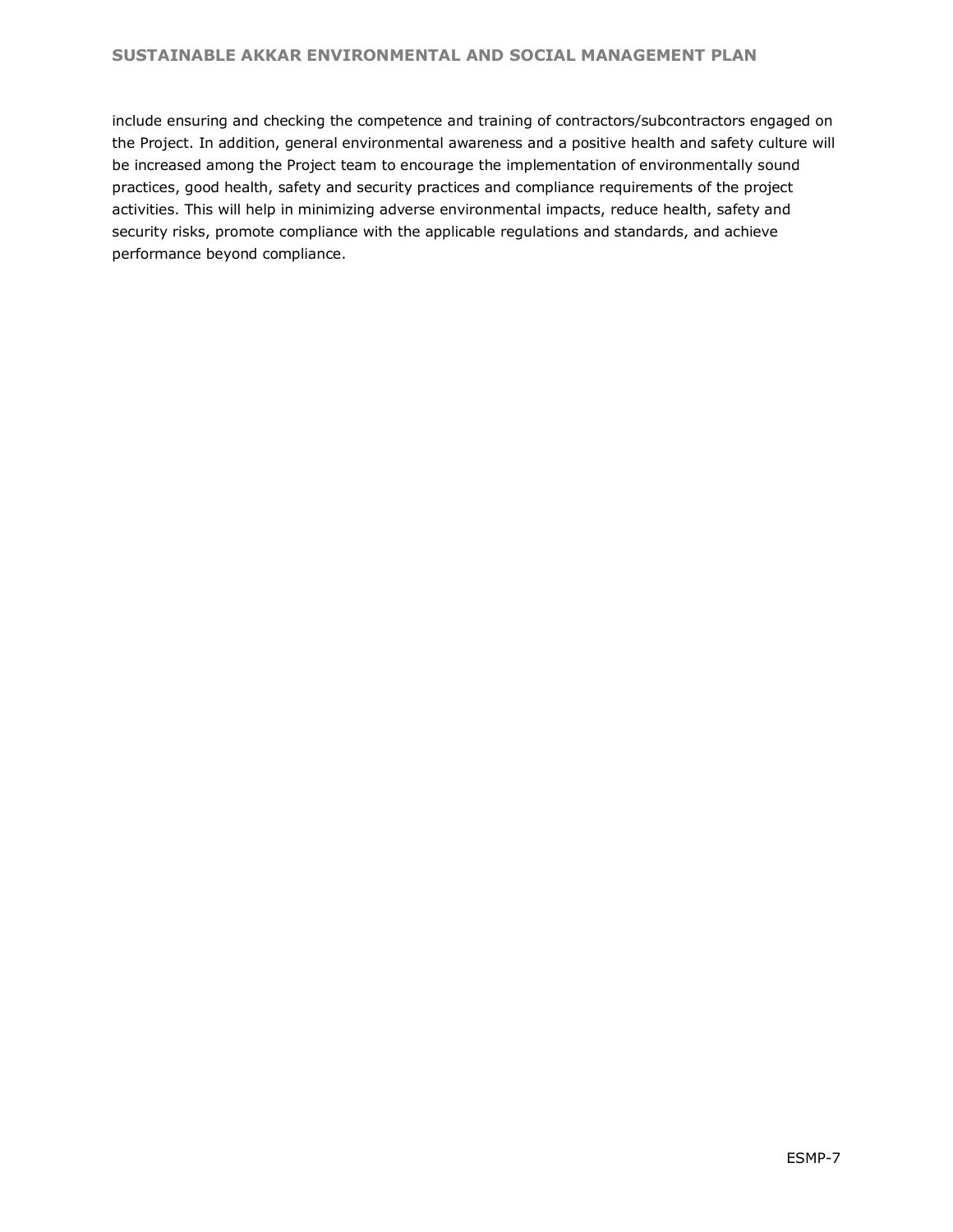## **4. ENVIRONMENTAL AND SOCIAL MANAGEMENT PLAN ELEMENTS**

#### **4.1. Climate and Climate Change**

#### **4.1.1. Construction**

- The GHG emissions are considered offset by the beneficial impact of generating clean energy through the operation of the wind farm.
- Since the EDL emission rate is 630 t CO2eq/GWh, the carbon payback period is 83 days.

#### **4.1.2. Operations and Maintenance**

#### **4.1.2.1. Flood Risk**

- The selected OEM/EPC Contractor, as part of the detailed design prepared for the Project, avoid locating any of the Project components within the buffer distances developed under the flood risk assessment to eliminate any risks for flood.
- A detailed hydrological study must be undertaken to identify and determine the required engineering structures to be considered as part of the detailed design for new asphalt and gravel road segment and internal tracks (e.g. drainage structures, culverts).

#### **4.1.2.2. Wildfire**

- The selected OEM/EPC Contractor, as part of the detailed design prepared for the Project, avoid locating any of the Project components within the buffer distances (if any) developed for the Karm Chbat Nature Reserve.
- The selected OEM/EPC Contractor must identify and determine the required fire detection and protection equipment to be considered as part of the detailed design.

#### **4.2. Geology and Hydrology**

#### **4.2.1. Construction, Operations and Maintenance**

#### **4.2.1.1. Impacts to Soil and Groundwater**

While typically not a groundwater issue, control of these pollution sources in a karstic environment is necessary to preclude impacts to groundwater. Control impacts to soil and groundwater through:

- Implementation of general best practice housekeeping measures
- Following the Construction Health and Safety Plan.
- Staging of work areas.
- Provision of washout/washdown facilities with filter/neutralization prior to discharge.
- Installation of silt fencing.
- Erosion and sediment control.
- Excavation and grading containment.
- Provision of spill response equipment.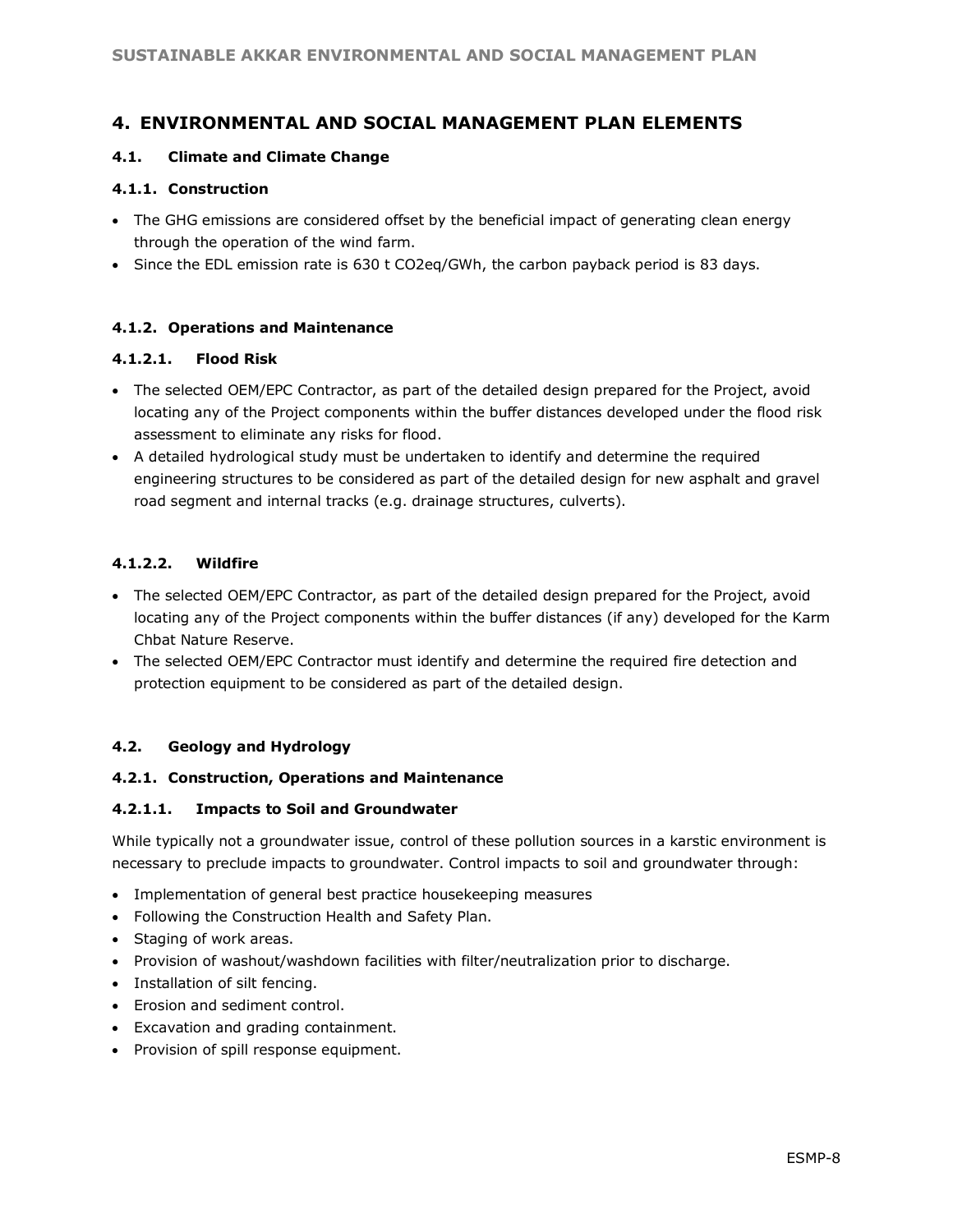#### **4.2.1.2. Impacts from Improper Management of Waste Streams**

#### *Solid Waste Generation*

- Coordinate with the appropriate Municipality or hire a competent private contractor for the collection of solid waste from the site to the municipal approved disposal area.
- Prohibit fly-dumping of any solid waste to the land.
- Distribute appropriate number of properly contained litter bins and containers properly marked as "Municipal Waste".
- During construction, distribute a sufficient number of properly contained containers clearly marked as "Construction Waste" for the dumping and disposal of construction waste. Where possible, the OEM/EPC Contractor must seek ways to reduce construction waste by reusing materials (for example through recycling of concrete for road base course).
- Implement proper housekeeping practices on the construction site at all times.
- Maintain records and manifests that indicate volume of waste generated onsite, collected by contractor, and disposed of at the landfill. The numbers within the records are to be consistent to ensure no illegal dumping at the site or other areas.

#### *Wastewater Generation*

- Coordinate with Akkar Water Directorate to hire a private contractor for the collection of wastewater from the site to the appropriate WWTP.
- Prohibit illegal disposal of wastewater to the land.
- Maintain records and manifests that indicate volume of wastewater generated onsite, collected by contractor, and disposed of at the WWTP. The numbers within the records are to be consistent to ensure no illegal discharge at the site or other areas.
- Ensure that constructed septic tanks during construction and those to be used during operation are well contained and impermeable to prevent leakage of wastewater into soil.
- Ensure that septic tanks are emptied and collected by wastewater contractor at appropriate intervals to avoid overflowing.

#### *Hazardous Waste Generation*

- Coordinate with the MOE and hire a private contractor for the collection of hazardous waste from the site to the X Hazardous Waste Treatment Facility.
- Follow the requirements for management and storage as per hazardous waste management and handling of the MOE.
- Prohibit illegal disposal of hazardous waste to the land.
- Ensure that containers are emptied and collected by the contractor at appropriate intervals to prevent overflowing.
- Maintain records and manifests that indicate volume of hazardous waste generated onsite, collected by contractor, and disposed of at the X Hazardous Waste Treatment Facility. The numbers within the records are to be consistent to ensure no illegal discharge at the site or other areas.

#### *Hazardous Materials*

• Ensure that hazardous materials are stored in proper areas and in a location where they cannot reach the land in case of accidental spillage. This includes storage facilities that are of hard impermeable surface, flame-proof, accessible to authorized personnel only, locked when not in use, and prevents incompatible materials from coming in contact with one another.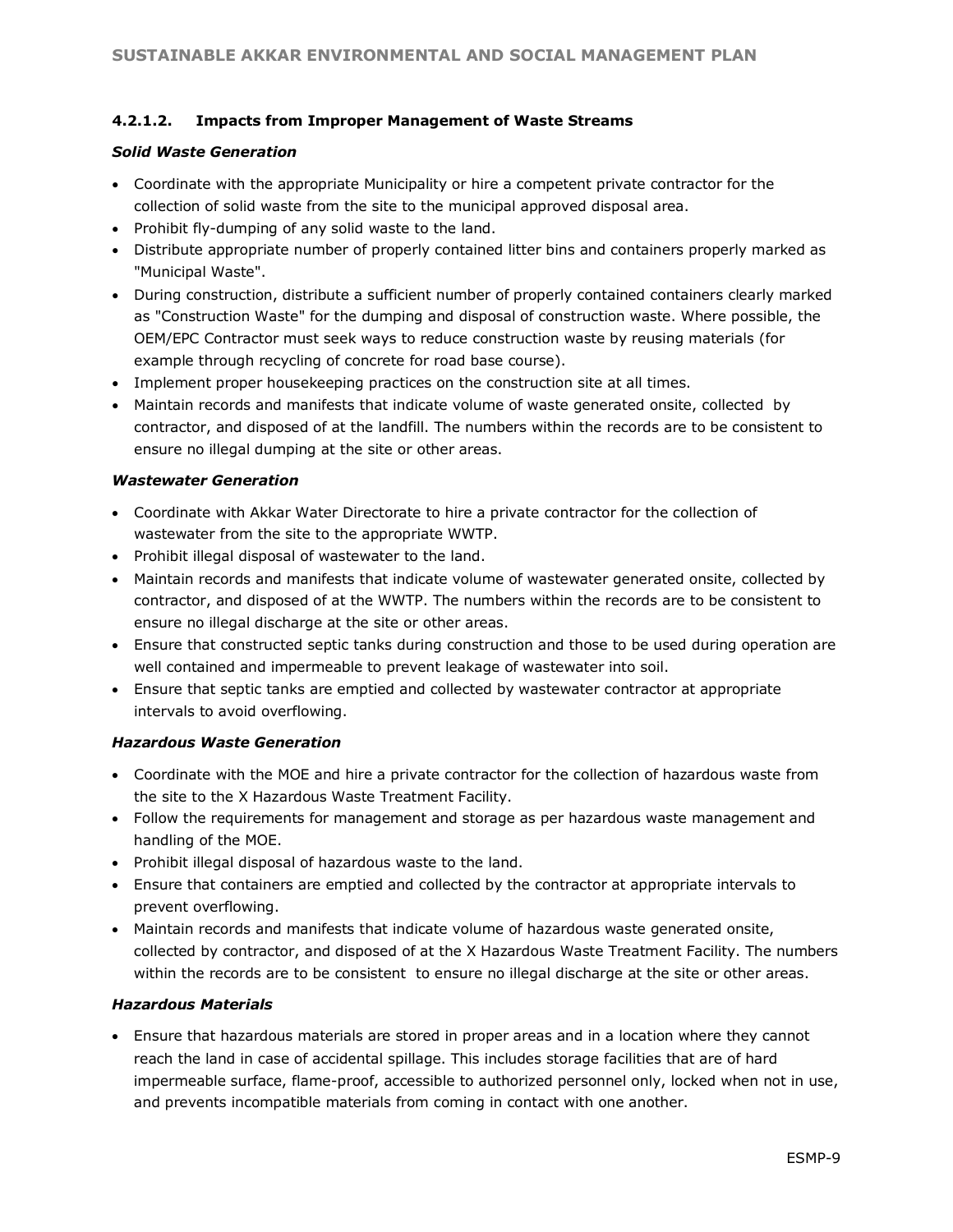- Maintain a register of all hazardous materials used and accompanying Material Safety Data Sheet (MSDS) must present at all times. Spilled material should be tracked and accounted for.
- Incorporate dripping pans at machinery, equipment, and areas that are prone to contamination by leakage of hazardous materials (such as oil, fuel, etc.).
- Regular maintenance of all equipment and machinery used onsite. Maintenance activities and other activities that pose a risk for hazardous material spillage (such as refueling) must take place at a suitable location (hard surface) with appropriate measures for trapping spilled material.
- Ensure that a minimum of 1,000 liters of general-purpose spill absorbent is available at hazardous material storage facility. Appropriate absorbents include elite, clay, peat and other products manufactured for this purpose.
- If spillage on soil occurs, spill must be immediately contained, cleaned-up, and contaminated soil disposed as hazardous waste.

#### **4.2.1.3. Impacts on Water Resources**

- The anticipated impacts on the local water resources and utilities are considered of short-term duration during the Project construction phase and of long-term duration during the operation phase. Such impacts are expected to be of low magnitude and of low sensitivity given the minimal water requirements of the Project.
- The selected OEM/EPC Contractor should coordinate with the Akkar Water Directorate to secure the water requirements of the Project.

#### *Impacts on Wastewater Disposal Utilities*

- The anticipated impacts on wastewater utilities are considered of short‐term duration during the Project construction phase and of long-term duration during the operation phase. Such impacts are expected to be of low magnitude given the minimal wastewater quantities generated, and of low sensitivity as they will be easily handled.
- There are no mitigation measures to be applied. However, the selected OEM/EPC Contractor must coordinate with the Akkar Water Directorate to obtain list of authorized contractors for disposal of wastewater.

#### *Impacts on Solid Waste Disposal Utilities*

- The anticipated impacts on solid waste utilities are considered of short-term duration during the Project construction phase and of long-term duration during the operations and maintenance phase. Such impacts are expected to be of low magnitude given the minimal solid waste quantities generated, and of low sensitivity as they will be easily handled by the landfill.
- Given the above impact is considered not significant. As such, there are no mitigation measures to be applied. However, the selected OEM/EPC Contractor must:
	- − Undertake discussions with the appropriate municipal landfills to determine where there is sufficient capacity to easily handle construction debris generated from the Project.
	- − Coordinate with the appropriate municipality or hire a competent private contractor for the collection of construction waste from the site to the approved landfill.
	- − Coordinate with the appropriate municipality or hire a competent private contractor for the collection of solid waste from the site to the approved landfill.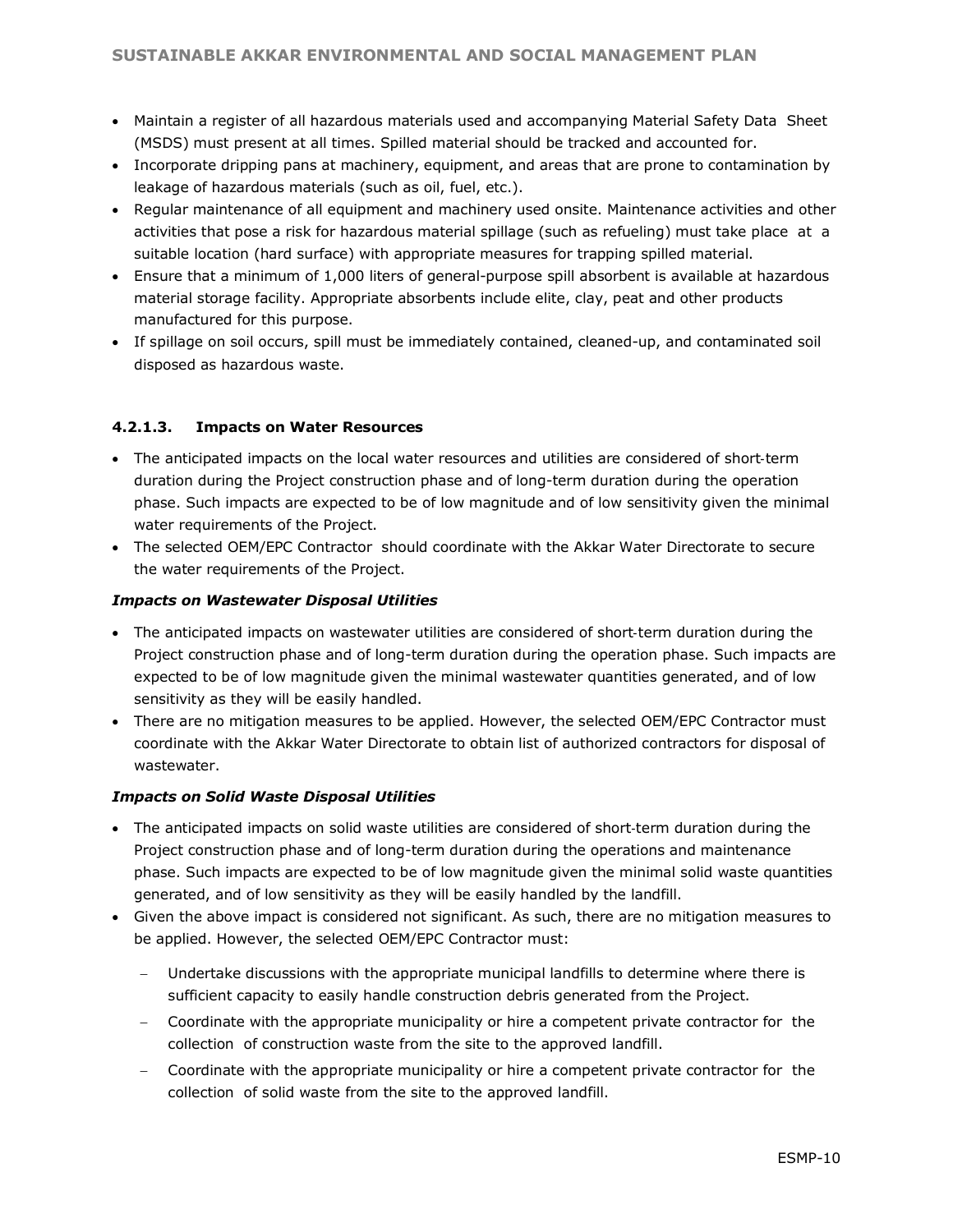#### *Impacts on Hazardous Waste Disposal Utilities*

- The anticipated impacts on hazardous waste utilities are considered of short-term duration during the Project construction phase and of long-term duration during the operations and maintenance phase. Such impacts are expected to be of low magnitude given the minimal hazardous waste quantities generated, and of low sensitivity as they will be easily handled appropriately by an appropriate Hazardous Waste Treatment Facility.
- The impact is considered not significant. As such, there are no mitigation measures to be applied. However, the selected OEM/EPC Contractor must coordinate with the MOE to hire a competent private contractor for the collection of hazardous waste from the site and disposal at an appropriate Hazardous Waste Treatment Facility.

#### **4.3. Geophysical Ground and Seismicity**

#### **4.3.1. Construction, Operations and Maintenance**

#### **4.3.1.1. Landslide, Slope Stability, Earthquake**

- Ground stability problems are not expected due to high resistance values and safe carrying power values evidenced by the seismic measurements.
- During detailed design, the OEM/EPC Contractor will incorporate the recommendations of the seismic study for excavation at the platform foundation locations to a depth where stable soils are encountered.

#### **4.4. Air Quality**

#### **4.4.1. Construction and Decommissioning**

#### **4.4.1.1. Impact of Particulate Matter**

- Use of wind screens or enclosures around dusty activities or the site boundary. Mojave Desert Air Quality Management District assumes that complete coverage by wind screens (on the windward side) will provide a control efficiency of 75 percent.
- Water spray is also used to reduce fugitive dust as it increases the moisture content of the material. Therefore, and according to Mojave Desert too, Water spray (Application point) will ensure a control efficiency of 75%. This is very useful for exaction for example.
- For unpaved roads, water flushing is the essential with 0.48 gallons per square yard twice per day to maintain a control efficiency above 50%.
- For paved roads, water flushing with 0.48 gallons per square yard followed by sweeping is very effective and can reach 96%. If conducted directly before the passage of the turbines convoy or the morning and evening passages of the project vehicles to and from the site, a consequent decrease will occur.
- A combination of the different above-mentioned measures will give a higher control efficiency that when applied individually.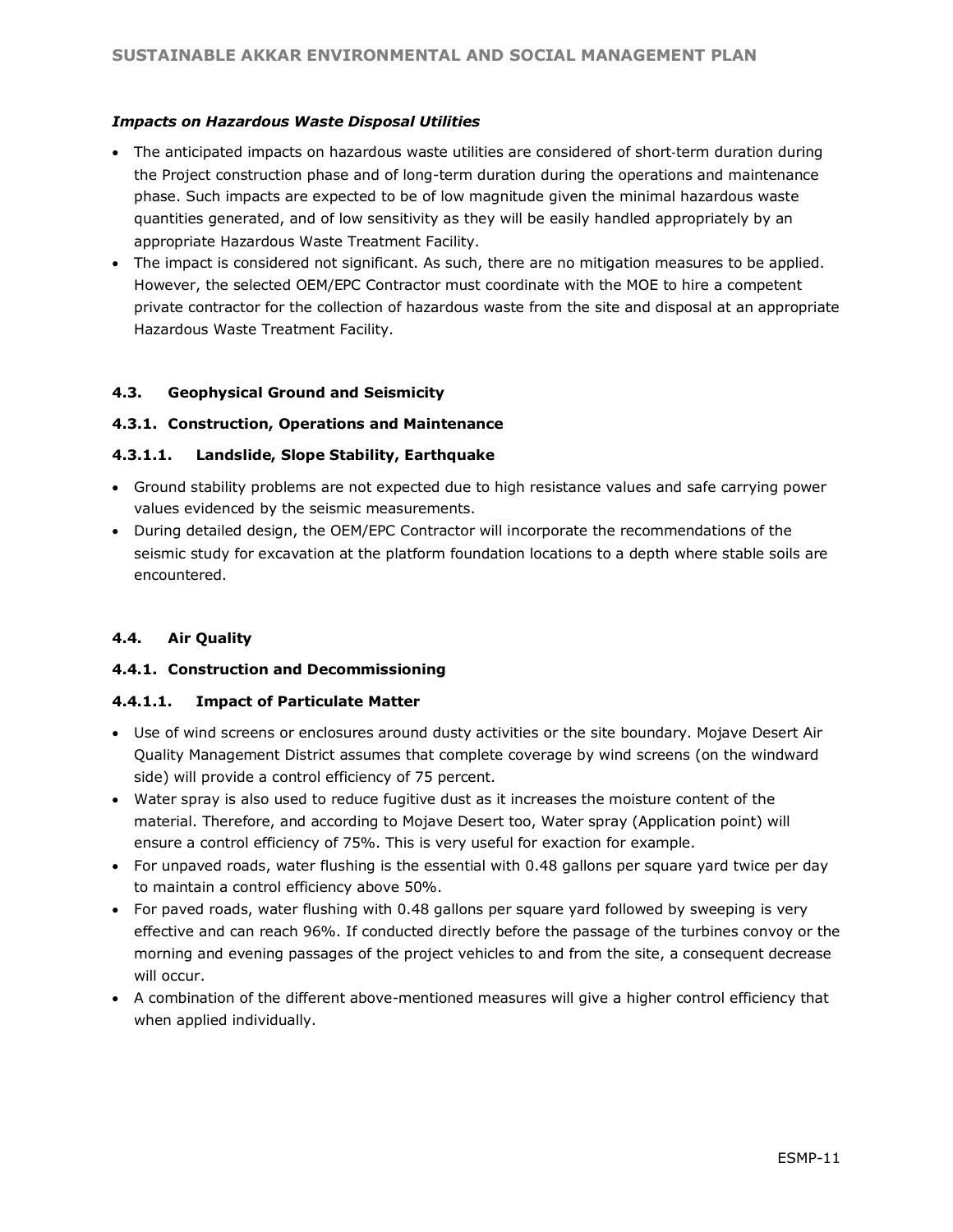#### **4.5. Transport and Traffic**

#### **4.5.1. Construction**

#### **4.5.1.1. Obstacle Removal**

- An additional route survey will be undertaken once the OEM/EPC Contractor is selected.
- The temporary removal of concrete bund, curb, electric pole and overhead cable, and demolition of the 45m of concrete wall be coordinated with the Port Authority.
- Raising of pedestrian bridges, prohibition of car parking, removal of curbs, electric poles, trees, lamp posts, and fencing at ramps and roundabouts and ground leveling and compaction of significant curves will be coordinated with the Ministry of Transport.
- Asphalt speed bumps will be replaced with rubber ones, which we can easily be removed during the transportation of the WTG components and reinstalled immediately after the trucks pass.
- Any modification required for the Al Abdeh roundabout will be discussed with the municipality as it is under their authority.
- Such works will be coordinated and permitted by the Project Proponent and the Ministry of Transport and scheduled for time periods when traffic levels and/or pedestrian use are lowest.

## **4.5.1.2. New Road Development**

- The construction of asphalt roads will occur for a period of 6 months and will be coordinated and permitted by Ministry of Transport and scheduled for time periods when traffic levels are lowest.
- Construction of internal track will occur for a period of 3 months and will be coordinated with the Ministry of Transport and the Lebanese Army.

#### **4.5.1.3. Transport of WTG Components, Construction Materials and Workers**

- A communications protocol being developed for the transport of WTG components will be distributed to all Mayors two to three months prior to the start of transport. A final transport route map will be provided to all municipalities.
- All three wind farms will use the same traffic access plan.
- Announcements will be made to all villages along the WTG transport route from the Tripoli Port to the entrance of the Project site).
- WTG components will be transported 2 days per week, a total of 22 trucks roundtrip per week.
- Municipal police will provide an escort for the WTG transport convoy.
- Transport will be timed before and after farmers take their crops to the Akkar Vegetable Market.
- The road that passes through El Rweimeh Village is the main access of the trucks transporting rocks and gravel, and maintenance activities will be undertaken by the Project Proponent.
- For Road Segments A, B, C and D, which are 4 lanes with a median, a conservative approach to traffic management will dedicate the northbound direction for transport and divert all other background traffic to the other direction making a two-lane road.
- For Road Segment E, which is a two-lane road, the transport vehicles will have to utilize the road along with the background traffic.
- Once the EPC Contractor has been selected, and the number and location of construction numbers are known, measures will be put in place to maximize mitigation of traffic impacts through carpooling and group transport by van.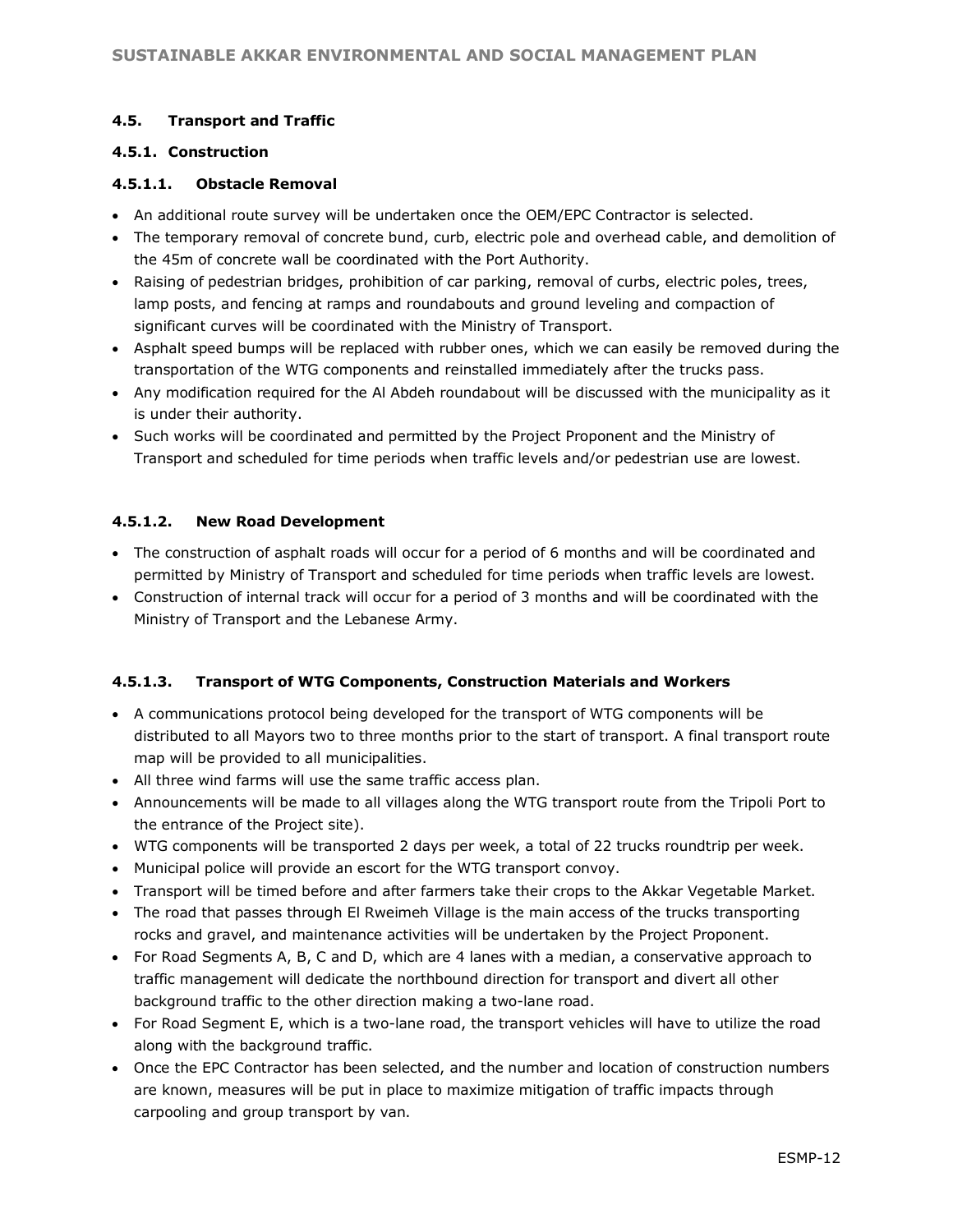#### **4.6. Biodiversity**

#### **4.6.1. Construction, Operations and Maintenance, Decommissioning**

#### **4.6.1.1. Habitat Loss**

Pre-Construction

- Completion of a pre-construction flora survey to identify habitats and key flora species as identified in the baseline section.
- Micrositing of infrastructure to avoid or reduce oak woodland and mixed woodland removal.
- Preparation of a final BAMP outlining the measures required to deliver no net loss for areas of natural habitat, such as oak woodland and mixed woodland. A framework BAMP will be provided with the ESIA

#### Construction

- Offsetting for the loss of natural habitats will be required to deliver no net loss of biodiversity in these areas. Full details of the measures to achieve no net loss will be provided in the final BAMP. Measures would include additional tree planting to produce new areas or improve degraded areas of oak-dominated woodland and mixed woodland. The translocation of tree species would also be considered.
- Preparation and provision of workforce toolbox talks and monitoring to ensure all staff understand the importance of the biodiversity controls in place, what they entail and how these controls should be followed. Particular key early tasks in workforce education will include implementation of a hunting ban on the Project site and prohibition of burning of vegetation for warmth or cooking.
- Minimization of the project footprint within Karm Chbat Nature Reserve. Footprint minimization will include measures such as adherence to strict working boundaries for all infrastructure construction.
- If any key flora species are identified during the pre-construction survey, areas of habitat inhabited by the plants should be avoided. If it is not possible to avoid examples or areas of the species detailed in the baseline, every effort should be made to reduce the impact and further offsetting would be required.
- Implementation of rehabilitation measures to mitigate the loss of habitat, such as vegetation remediation, translocation or creation of new habitat areas.
- Proper management of excavation materials. Rubble from site excavations should not be allowed to spread down slopes. Clear working procedures should be defined, implemented and supervised.
- Separation and storage of top soil for use in restoration of all temporary project infrastructure and areas of temporary disturbance, e.g. track margins. Segregation of the topsoil of different habitat types will be required.
- Soil management would also include observance of appropriate biosecurity controls to prevent the spread of invasive plants or floral diseases. This would involve washing vehicles and equipment to remove particles of vegetation and loose soil, with this done in specific "wash down" areas. Any invasive plants that are removed during vegetation clearance would need to be disposed of appropriately, in a safe way that does not allow it to spread.
- Good construction environmental management on site based on best practice guidance to avoid spillage of fuels, other pollutants or excavated materials and provision of sufficient spill kits and similar to deal with any incidents.

During Operations and Maintenance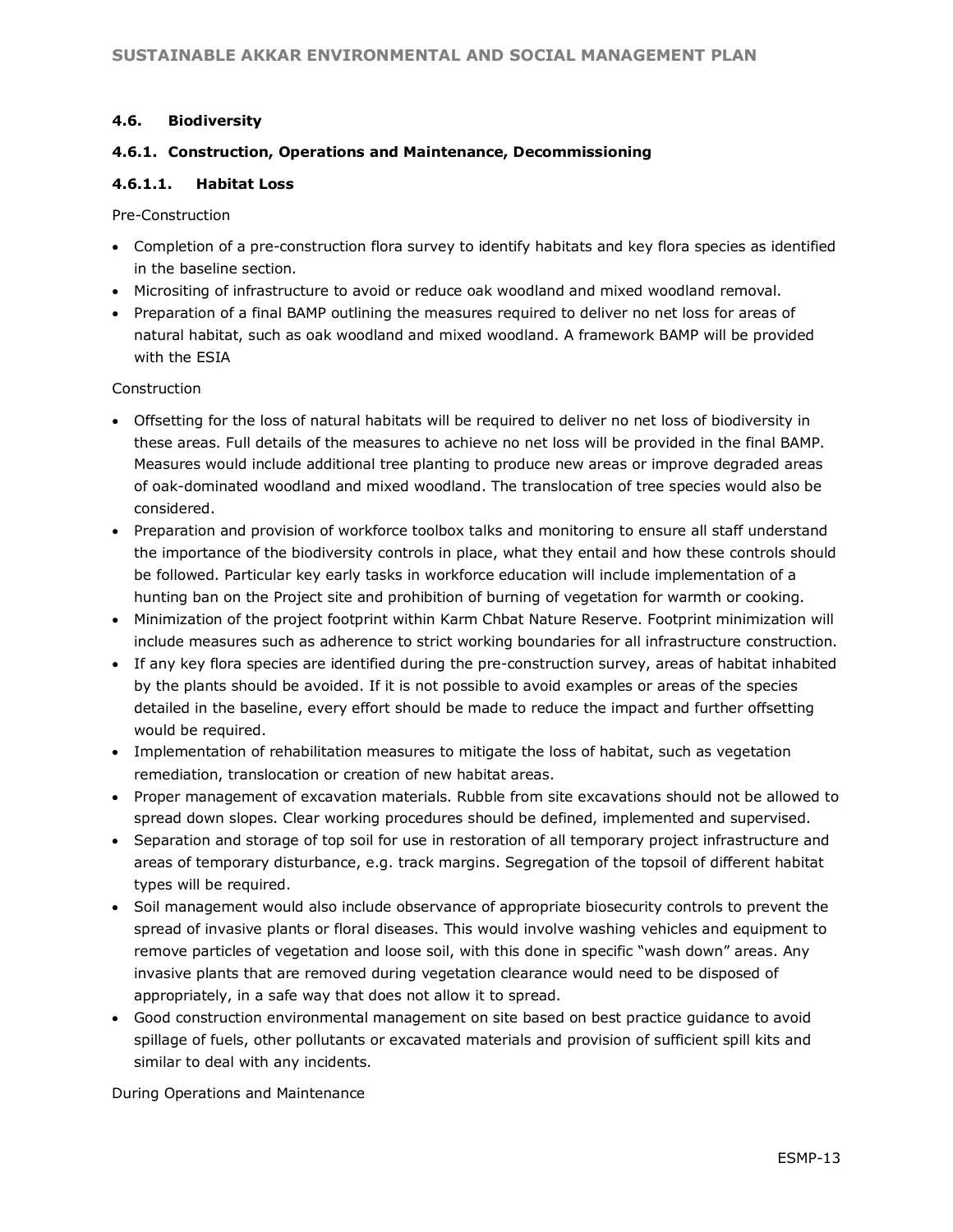- Monitoring of all habitat reinstatement, translocation, recreation, offsetting or enhancement as identified and implemented as required following pre-construction surveys.
- Remove invasive plant species during routine vegetation maintenance.
- Monitor power-line right-of-way vegetation to avoid fire risk. Remove blowdown and other highhazard fuel accumulations.

During Decommissioning

- Typically, the same controls set out for construction will apply.
- Minimization of activities within Karm Chbat Nature Reserve. Footprint minimization will include measures such as adherence to strict working boundaries for all infrastructure decommissioning.
- Good construction environmental management on site based on best practice guidance to avoid spillage of fuels, other pollutants or excavated materials and provision of sufficient spill kits and similar to deal with any incidents.
- Preparation and provision of workforce toolbox talks to ensure all staff understand the importance of the biodiversity controls in place and exactly what they entail.

#### **4.6.1.2. Terrestrial Fauna**

#### *Loss or Disturbance of Resting Places*

During Pre-Construction

- Completion of pre-construction fauna walkover survey to identify potential habitat for key mammal and reptile species, followed by camera trapping to confirm species considered to be present/status of any dens found.
- Preparation of a final BAMP setting out the measures required based upon the findings of the further surveys. A framework BAMP will be included with the ESIA.

#### During Construction

• If any mammal or reptile species are encountered during works, they would be allowed to disperse or would be translocated outwith the construction area.

#### During Operation and Maintenance

• If found to be present during pre-construction surveys, monitoring of populations of endangered reptiles as appropriate, including monitoring of any offsets or enhancements for those species.

#### *Bats*

Assuming a likely worst-case scenario that the roost present is of national importance, the impact would be near certain to result in a significant ecological effect. Impacts associated with disturbance of a roost rather than loss of the roost would be similar but likely to be of moderate or low magnitude depending on the type of impact. A disturbance impact would occur as a result of construction noise, construction light or habitat alteration in the vicinity of the roost and could result in an ecologically significant effect.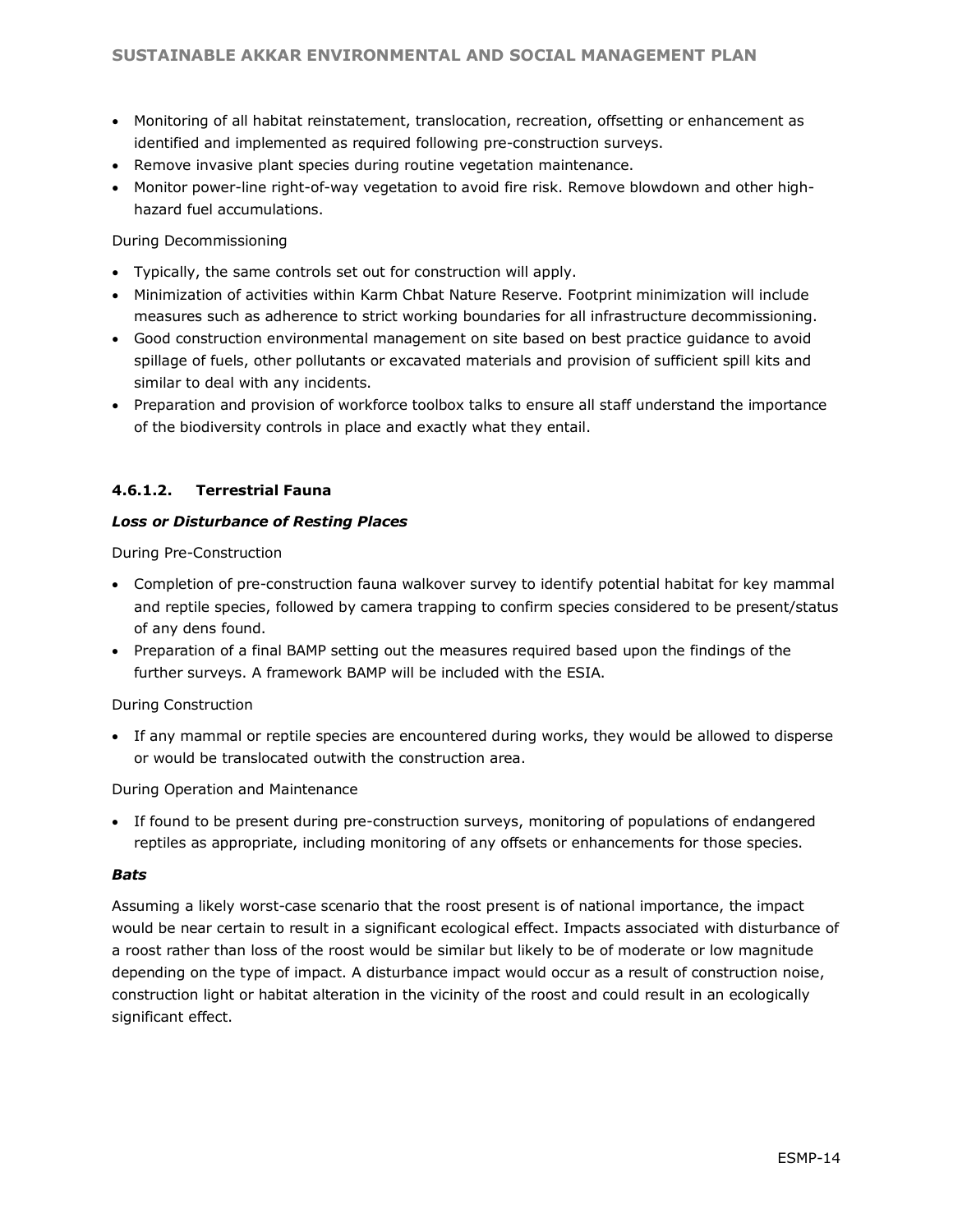#### During Pre-Construction

• A full year of activity surveys will be competed pre-construction, adding to the information gathered from the spring activity surveys used to inform this assessment. As per best guidance, a full year of survey data will allow for a more accurate understanding of bat activity across the site, temporally and spatially, which will enable a more accurate and informed impact assessment which in turn will determine the most effective mitigation required.

#### During Construction

• A presumption for avoidance of all artificial light as far as possible. All lights should be cowled and downward facing and avoid light spill onto surrounding non-construction areas.

#### Operation and Maintenance

- Assuming a worst-case scenario that the population(s) of bats using the foraging habitat is (are) of national importance, the impact would result in a significant ecological effect. Impacts associated with temporary loss of a foraging area, e.g. temporary construction infrastructure upon areas of sparse herbaceous vegetation, rather than the permanent loss of the foraging area would be similar but likely to be of moderate or low magnitude. It is considered possible that it could result in an ecologically significant effect.
- Once the pre-construction survey results have been analyzed, it will be possible to develop an appropriately focused scope of operational period bat surveys. Surveys would cover up to three years' activity periods.
- Given the high levels of activity recorded at SA2, SA6, SA9 and SA20 and predominately from species identified as high or medium risk in terms of collision (common pipistrelle, Kuhl's pipistrelle and serotine) it is recommended that turbines situated at these locations are subject to operational adjustments. Raising the cut-in speed at which the turbine begins to generate electricity, thus preventing movement in low winds, notably decreases bat mortality rates<sup>26</sup> along with feathering of blades i.e. adjusting the angle of the blade parallel to the wind or turning the unit away from the wind $27$ . In addition, operational times could be altered  $-$  stopping turbines at these locations between the most active periods i.e. 20:00-05:00.
- Monitoring of bat collision fatalities under and around each turbine following a standardized methodology potentially using trained dogs. Monitoring to be completed monthly and concurrently with bird collision monitoring.
- Preparation and subsequent implementation of plan to identify and protect key bat roost caves in the area on and around the Project site from human persecution, such as identified elsewhere in the area.

#### **4.6.1.3. Ornithology**

#### *Construction, Decommissioning*

#### Designated Sites

• The IBA lists soaring birds and cranes (namely white stork, white pelican, Levant sparrowhawk and common crane) as another key feature. Those species have not been recorded on the Project site during field surveys, they pass through the area on migration. As such, potential construction impacts would be limited to disturbance such as noise and light, from construction activities.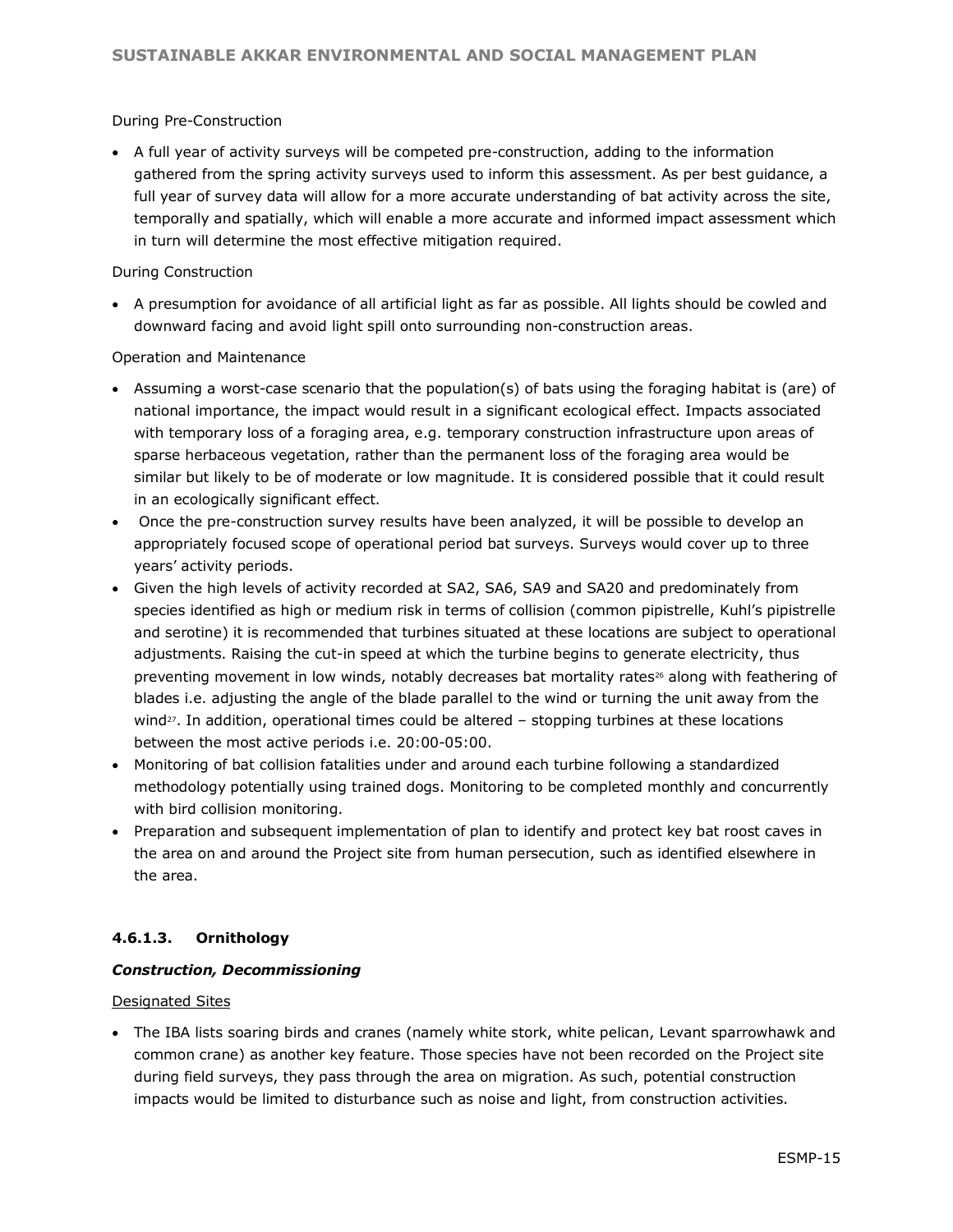- Repetition of the migratory period VPs ensuring that the 36 hours per season standard is met. To be completed for three years after the start of operation and commence at the first migratory period after start of operation, regardless of whether it is the spring or autumn period.
- Monitoring of bird collision fatalities under and around each turbine following a standardized methodology potentially using trained dogs. Monitoring to be completed monthly between November and February and in June and July, i.e. outside of the migration periods. Completed weekly during spring migration period of March to May and August to October. Project specific monitoring protocol to be prepared based on best practice guidance.
- This study has not identified a need to shut down turbines on site during the bird migration seasons. However, if it were identified to be necessary based on the results of collision fatality monitoring or as a requirement of the as yet unpublished Lebanese Ministry of the Environment guidance on wind turbine shut down to avoid bird collisions, some or all turbines will be shut down as appropriate and proportionate to identified confirmed or potential impacts.
- Related to the previous action, the project will consider the installation of bird monitoring radar to inform all shutdown related activities.
- Strict enforcement of hunting ban on Project site.
- Avoid artificial light where possible. White steady lights attract prey and their predators. Use red or white blinking or pulsing lights instead.
- Enclosed, segregated waste disposal to avoid attracting birds to predictable food sources.

#### Habitat Loss

- Both temporary and permanent habitat loss are predicted as a result of the construction of the proposed development. Permanent loss would occur in the footprint of the infrastructure of the proposed development and from the construction of new permanent access tracks. Temporary, short-term habitat loss would occur at turbine bases, outside of the permanent hard-standing and from the construction of new temporary access tracks that would be reinstated after construction.
- Mitigation for habitat loss is as presented above for Biodiversity.

#### Nest Destruction

Where required, vegetation would be removed outside of the bird breeding season (March-August). The following vegetation removal deterrence methods would also be used to ensure ground nesting birds do not nest on the site following vegetation clearance:

- Iridescent tape across the construction areas prior to construction activities;
- Bird deterring machines which produce intermittent loud noises; and
- Walking of the cleared area by individuals on a regular basis to prevent birds settling and to monitor if any birds are settling to nests on areas close to the planned construction activity.

Where vegetation has not been removed outside of the breeding bird season and must be removed during the breeding bird season, then pre-clearance surveys must be undertaken by a suitably experienced ornithologist. These surveys would identify any potential nests in the vegetation to be removed and then establish suitable "no go" buffers around these nests, to prevent the nest being destroyed or disturbed. Buffers would be species specific and determined by the ECOW.

In addition to the above, prior to commencement of decommissioning activities, walkover surveys would be completed in habitats suitable for and known to be used by breeding bird species as to identify any previously unknown nest sites.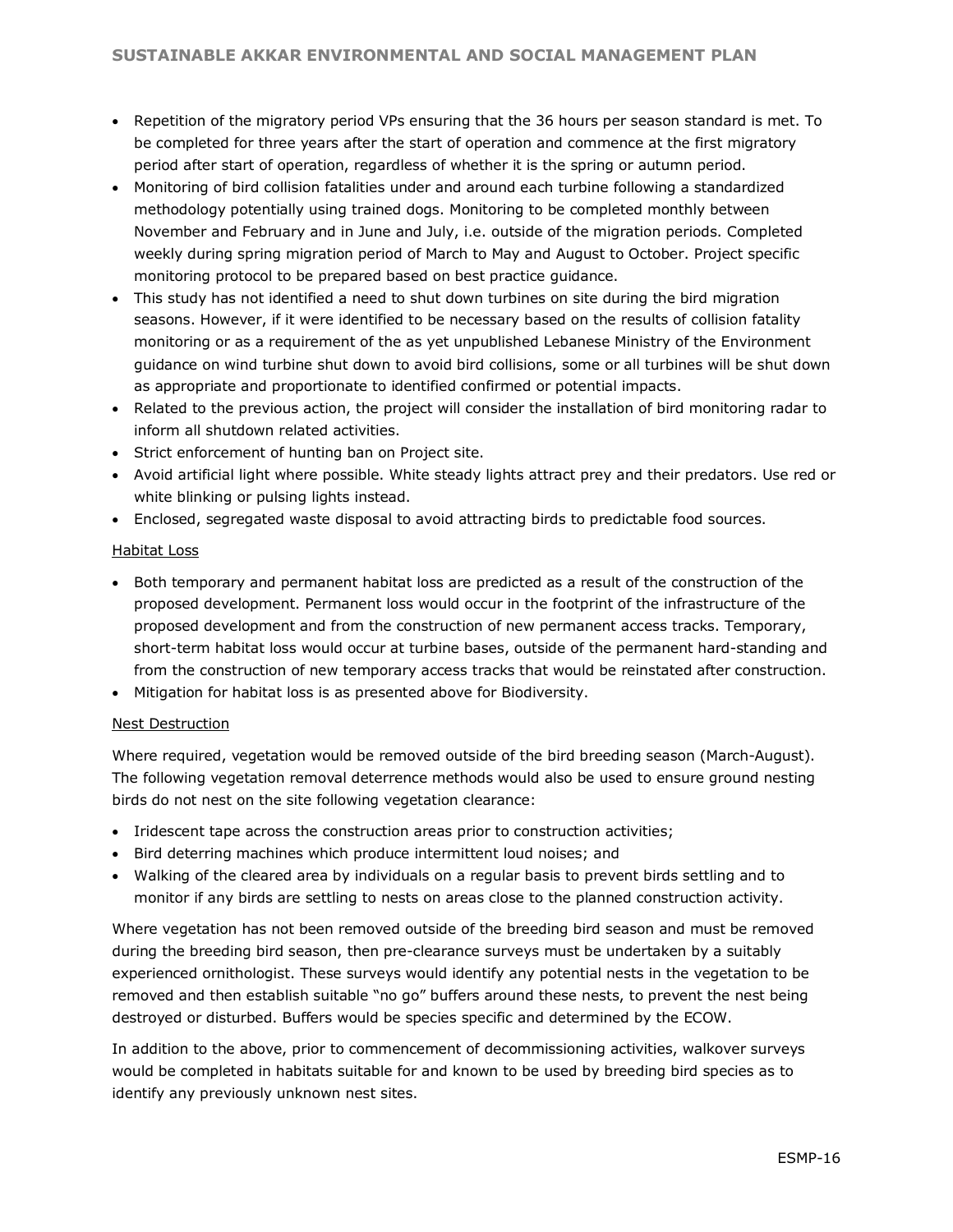#### Disturbance and Displacement

Construction

• Disturbance of small breeding birds found on site as a result of construction activities would be an adverse, low magnitude, short-term impact on a community of birds considered to have local importance.

Operations and Maintenance:

- Both species could be displaced from the immediate zone during the operation of the proposed development.
- Disturbance from the presence of construction workers and vehicles and from visual and noise disturbance from the turbines could cause both species to forage away from the site.
- This would result in an adverse, low magnitude, long-term, impact on both species.

A Biodiversity Action and Management Plan (BAMP) Framework to address the above-mentioned impacts and mitigation measures is included in this ESMP (see **Appendix A**).

#### Collision Risk to Birds Flying at Height

- The results of the CRA suggest that significant collision risk impacts are not predicted. However, it is acknowledged that the CRA is based on assumptions and incomplete datasets and a significant collision risk impact for species could still occur. The bird migration route through the north-east of Lebanon is an internationally important route for many species and so it is recommended that additional safeguards are implemented to prevent significant collision risk events.
- This mitigation would rely heavily on the further monitoring work proposed, including continuing the migration season VP surveys, undertaking carcass searches beneath the constructed turbines and the installation of a bird detecting radar system.
- It is thus proposed that mitigation would involve the shutdown of the turbines during periods of peak collision risk potential, such as periods of peak bird migration movement or poor weather. Shutdown would be achieved by adjusting the blade angle to be perpendicular to the wind and applying the brake to prevent any blade rotation. Further information on this process, and potential compensation, will be provided in the Bird Monitoring Protocol being produced by the Lebanese Ministry of Environment

#### Barrier Effects

- The proposed development may result in a barrier effect on the movement of bird species with the vertical configuration of turbines creating an actual or perceived barrier which bird species may not cross or would need to habituate to crossing.
- Such adverse impacts would be of low magnitude to the species inhabiting the immediate zone but potentially of moderate magnitude to any species that might use the area around the Project site for migration.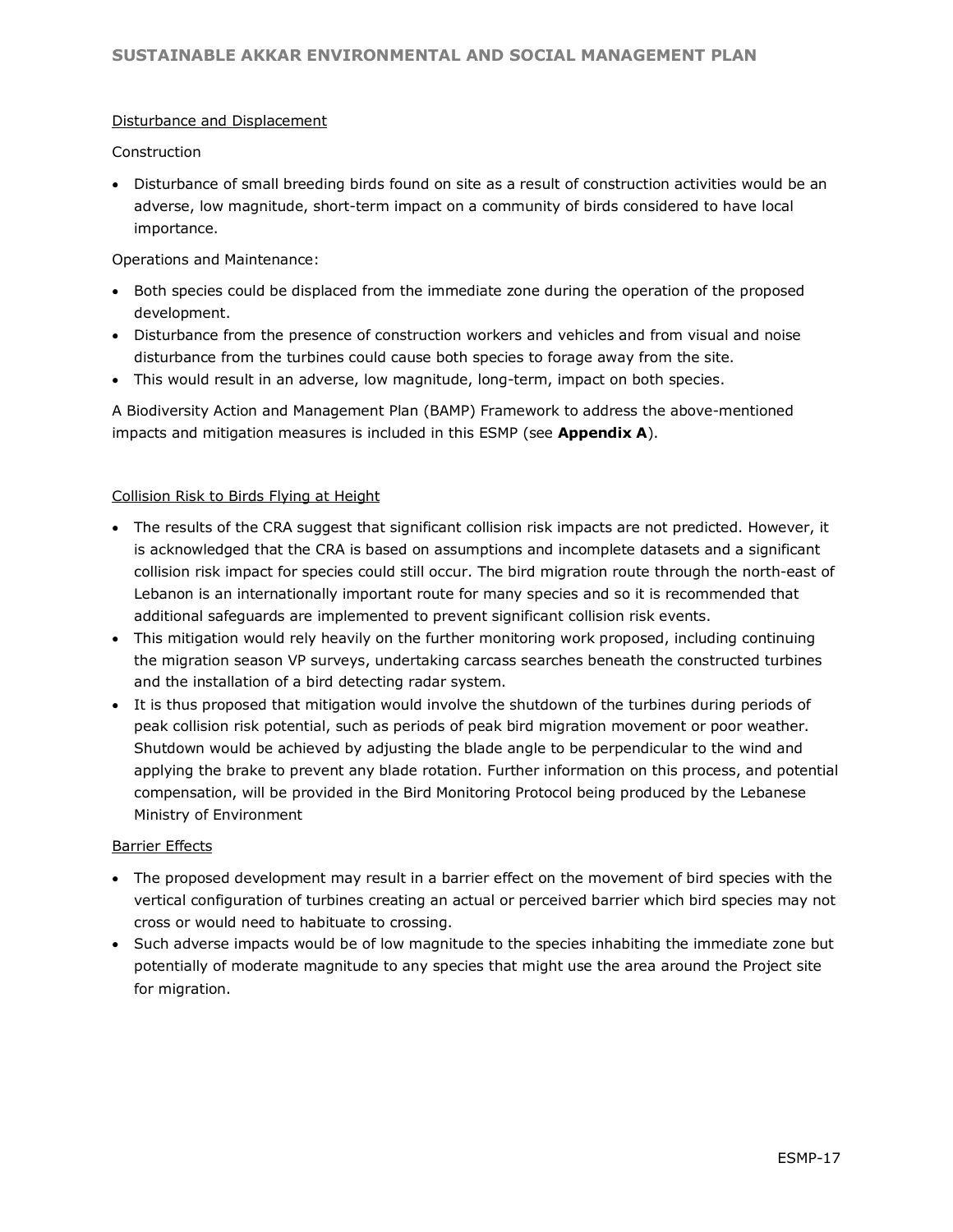#### **4.6.1.4. Socioeconomic Conditions**

#### **Pre-Construction**

Advance notification of transport schedule and health, safety and security measures (refer to **Section 16 Community Health, Safety and Security**).

Additional measures to communicate the Project information to vulnerable groups including women, the elderly and informal settlements, including the provision of schedules, health, safety and security measures.

Establishment of the CRO Office in Jabal-Akroum Kfartoun.

Community development projects as agreed between Municipalities and the Developer.

Pre-recruitment skills training will be provided.

A job skills assessment will be undertaken to provide transparency in hiring practices.

#### *Construction*

#### Impacts to Landowner Communities

• Landowners have agreed that the compensation provided is appropriate and fair, though the Project represents a loss of access to 747,589m<sup>2</sup> which will be leased for the Project for 28 years, and  $+3,500$ m<sup>2</sup> will be acquired permanently.

#### Access to Grazing Areas

• A temporary loss of access of land for grazing of 45% of the total available in the Project area. Given the loss of access to nearly half of the total, the impact severity is anticipated to be high. Additional consultation will be undertaken with livestock owners and shepherds to explain the areas they cannot access for the duration of the construction. Alternative areas for grazing will be researched and secured by the Developer for alternative use during construction. If the Developer cannot arrange an alternative area because of landowners' objection, financial compensation will take place. All grazing areas will again be accessible at the end of construction. Shepherds grazing near the Project will be advised of exclusion zones in advance.

#### Access to Tracks by Recreational Hunters

• Recreational hunters near the Project will be advised of exclusion zones in advance, noting that other tracks are available, and hunting is for recreational purposes, i.e. not subsistence. Strict enforcement of a hunting ban is to be put in place.

#### *Operations and Maintenance*

• The Developer and Bank Audi will offer financial management training/classes to encourage appropriate savings and expenditure practices within the communities.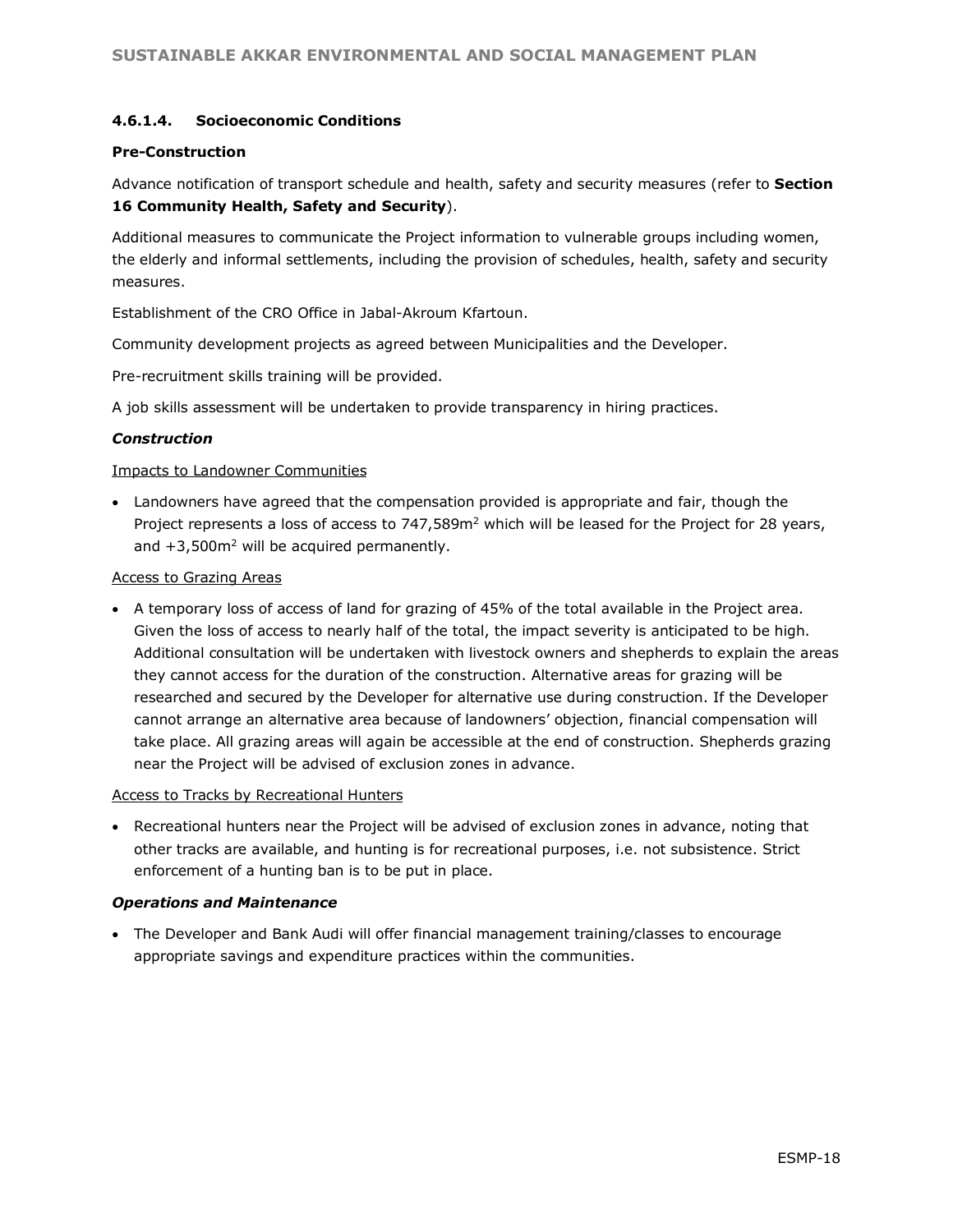#### **4.6.1.5. Community Health, Safety and Security**

#### Noise

#### *Construction, Decommissioning*

- Limit the working hours from Monday to Friday 7 a.m. to 7 p.m., if possible. Some flexibility in working hours may be required during the delivery and erection of turbines and depending on weather conditions.
- The final time schedule of the transport movements should be clarified with the authorities and communities. Only well-maintained equipment should be operated on-site.

#### *Operations and Maintenance*

- The distance of the WTGs to nearby receptors was increased by eliminating the originally planned WTGs 26, 27 and 28. In addition, WTG 25 was shifted to increase the distance to nearby receptors.
- In order to comply with the IFC noise limit of 45 dB(A) some turbines need to be operated in noise reduced modes. Using the noise reduced modes which are available for all considered turbine types, the IFC noise limit of 45 dB(A) can be complied with. Due to the fact, that the calculation was based on a worst-case assumption of 23 turbine locations, the noise assessment should be redone when the final and reduced turbine layout is available. At the time the final number of turbines is available, the noise reduction modes for the corresponding turbine type can be stipulated.
- The WTGs will be maintained regularly to ensure that the turbines do not become louder over time.

#### Shadow Flicker

#### *Operations and Maintenance*

- The installation of shadow flicker shutdown modules in the turbines is a very common and an often-applied mitigation measure. Shutdown modules will eliminate the possibility for exceedances of annual and day limits. An automatic shadow-flicker shutdown system shuts down the WTG when the sun is shining (direct sunshine on a horizontal area  $> 120 \text{ W/m}^2$ ). These systems shut down a turbine when one of two conditions are reached:
	- − More than 30 minutes of shadow-flicker occur on one day at a receptor.
	- The maximum annual quota of shadow-flicker at a receptor is exceeded.
- When shutdown systems feature a radiation sensor, the turbines only shut down when the sun is shining. If the shadow-flicker shutdown system does not include a radiation detector, the WTG will shut down at all times when the shadow-flicker assessment indicates shadow-flicker at a receptor (i.e. also in cases of overcast sky or fog when there is actually no shadow flicker).
- The use of shadow flicker shutdown modules will have a (small) negative effect on the energy yield of the wind farm.

#### Transport and Traffic

#### *Construction*

#### *Obstacle Removal*

• The temporary removal of concrete bund, curb, electric pole and overhead cable, and demolition of the 45m of concrete wall be coordinated with the Port Authority.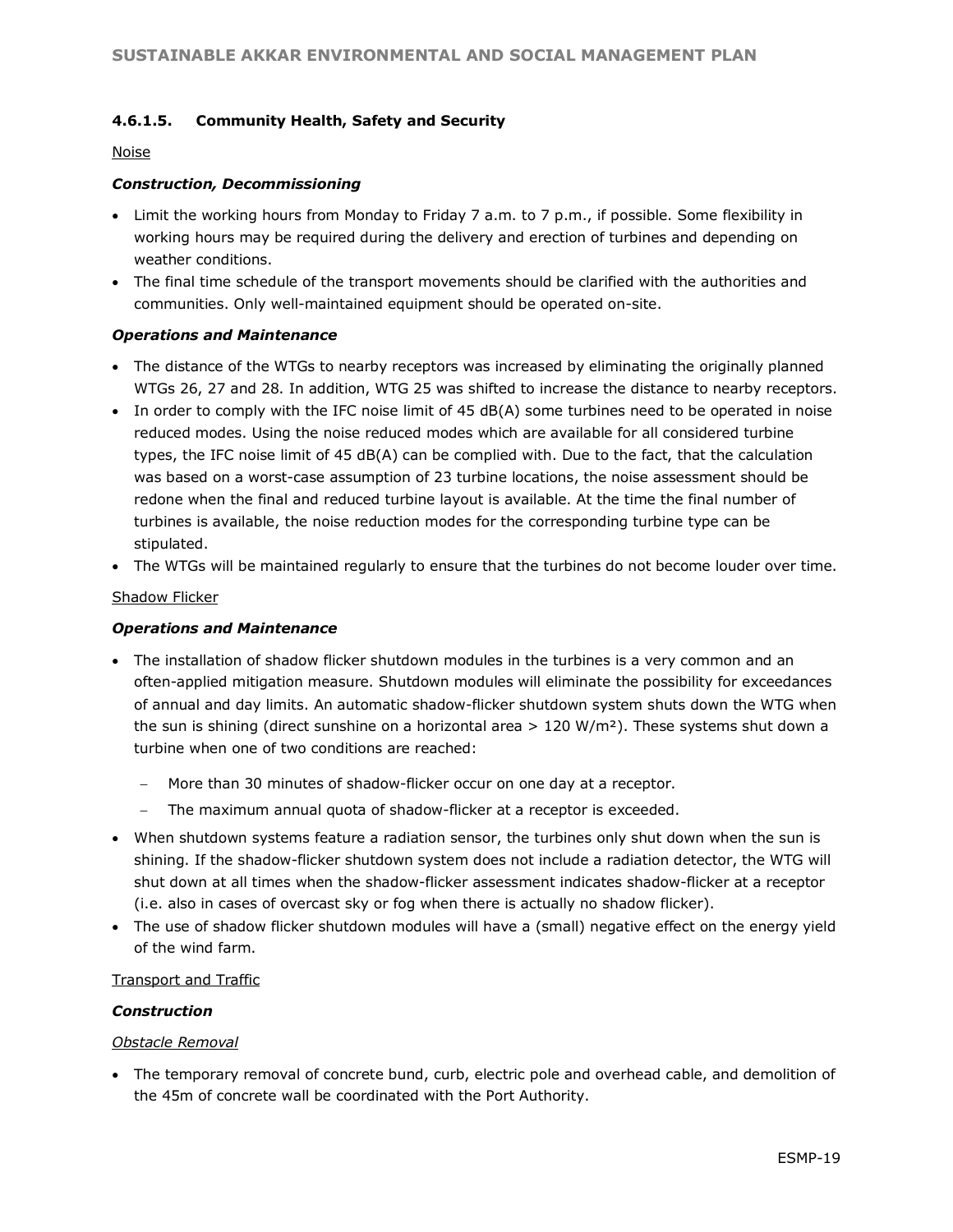- Raising of pedestrian bridges, prohibition of car parking, removal of curbs, electric poles, trees, lamp posts, and fencing at ramps and roundabouts and ground leveling and compaction of significant curves will be coordinated with the Ministry of Transport.
- Asphalt speed bumps will be replaced with rubber ones, which we can easily be removed during the transportation of the WTG components and reinstalled immediately after the trucks pass.
- Any modification required for the Al Abdeh roundabout will be discussed with the municipality as it is under their authority.
- Such works will be coordinated and permitted by the Developer and the Ministry of Transport and scheduled for time periods when traffic levels and/or pedestrian use are lowest.

#### *Construction of New Road Segments*

- The construction of asphalt and gravel roads will occur for a period of 6 months and will be coordinated and permitted by Ministry of Transport and scheduled for time periods when traffic levels are lowest. The construction would be performed under the supervision and conditions of the relevant municipality.
- The improved road network will have a positive impact on the health and safety in the area by providing safer roads, minimizing impacts to city centers, providing greater buffer distances between houses and the road and eliminating dangerous curves/turns.

#### *Construction of Internal Track*

- Construction of internal track will occur for a period of 3 months and will be coordinated with the Ministry of Transport and the Lebanese Army.
- Occupational health and safety rules, codes and regulations will be followed during works.
- The OEM/EPC Contractor will be supervised by and accountable to the Developer.

#### *Transport of WTG Components*

#### *Impacts to Communities Along the Transport Corridor*

- The transport of WTG components will occur between 11pm and 4am to avoid impacts to communities traveling to work and school.
- Municipal police will provide end-to-end escort for the transport convoy.
- Advance notification of the scheduled transport will be provided to all communities along the route.
- The trucks will travel at a low speed to lessen the generation of noise, vibration and dust.
- A communications protocol being developed for the transport of WTG components will be distributed to all Mayors two to three months prior to the start of transport. A final transport route map will be provided to all municipalities.
- Transport will be timed before and after farmers take their crops to the Akkar Vegetable Market.
- For Road Segments A, B, C and D, which are 4 lanes with a median, a conservative approach to traffic management will dedicate the northbound direction for transport and divert all other background traffic to the other direction making a two-lane road.
- For Road Segment E, which is a two-lane road, the transport vehicles will have to utilize the road along with the background traffic.

#### *Impacts to Informal Settlements Along the Transport Corridor*

- The transport of WTG components will occur between 11pm and 4am to avoid impacts to communities traveling to work and school.
- Municipal police will provide end-to-end escort for the transport convoy.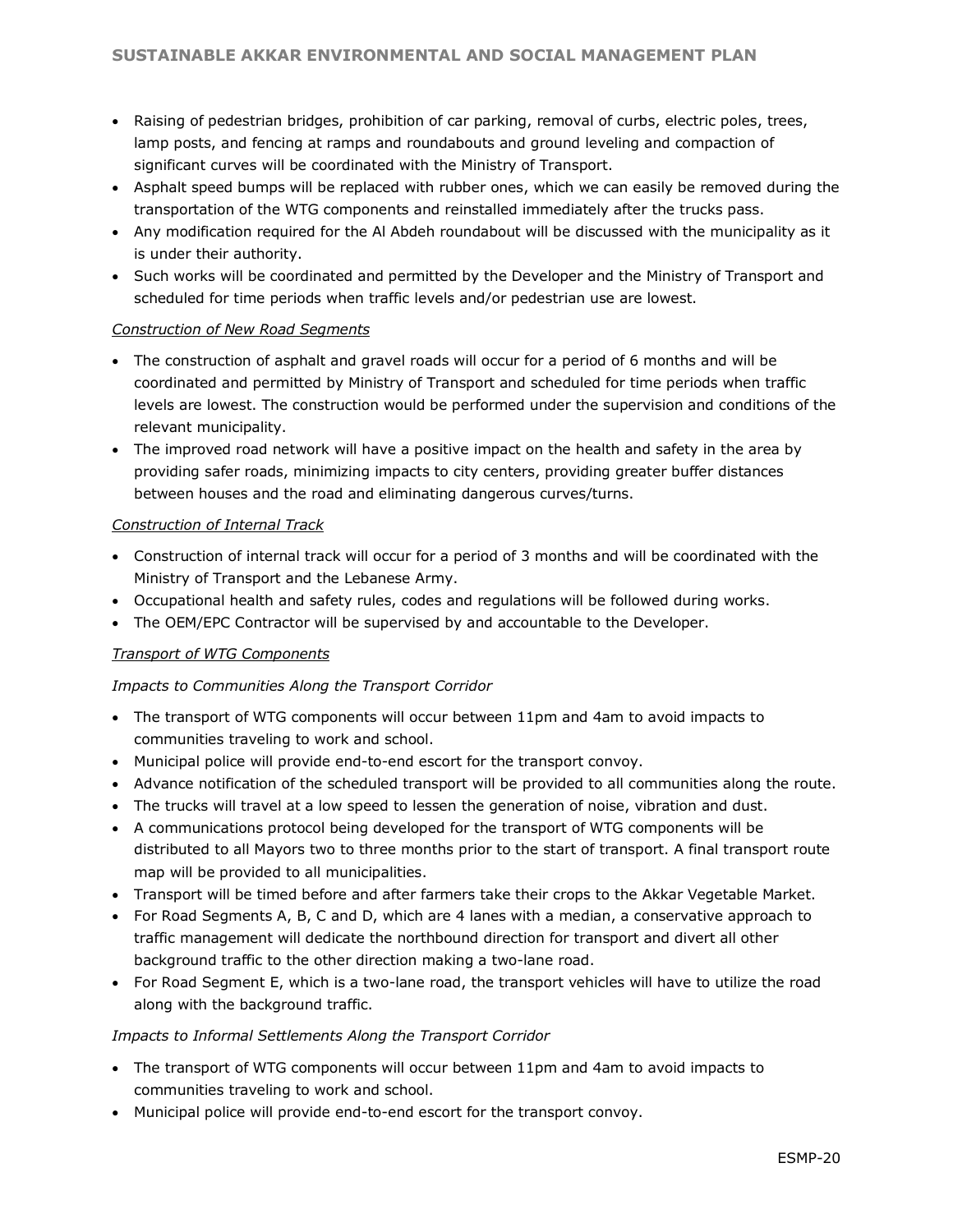- Advance notification of the scheduled transport will be provided to all communities along the route.
- The trucks will travel at a low speed to lessen the generation of noise, vibration and dust.
- A communications protocol being developed for the transport of WTG components will be distributed to all Mayors two to three months prior to the start of transport. A final transport route map will be provided to all municipalities.
- Transport will be timed before and after farmers take their crops to the Akkar Vegetable Market.
- For Road Segments A, B, C and D, which are 4 lanes with a median, a conservative approach to traffic management will dedicate the northbound direction for transport and divert all other background traffic to the other direction making a two-lane road.
- For Road Segment E, which is a two-lane road, the transport vehicles will have to utilize the road along with the background traffic.

#### *Transport of Construction Materials*

- The OEM/EPC Contractor will meet with Rweimeh Village residents of the houses located along the quarry tracks and existing asphalt roads to discuss the Project and nature and timing of the transport of construction materials.
- Advance notification of the start of construction will be provided.
- The trucks will travel at a low speed to lessen the generation of noise, vibration and dust.
- Occupational health and safety rules, codes and regulations will be followed during works.
- Negotiation of entry to quarry roads by resident vehicles will follow standard traffic safety/traffic control protocols, i.e. Stop/Go signage, flagman, etc.
- The OEM/EPC Contractor will be supervised by and accountable to the Developer.

A Construction Phase Health, Safety and Security Framework to address the above-mentioned impacts and mitigation measures is included in this ESMP (see **Appendix B**).

#### **4.6.1.6. Landscape and Visual Impact**

#### *Operations*

#### *Change on Views and Landscape*

- Large, multi-MW turbines with large rotor diameters are considered. By using large, multi-MW turbines with large rotor diameters the number of turbines per generation capacity and the footprint of the Project will be reduced. In addition, large rotors have a reduced rotor speed compared to smaller turbines which will also reduce the visual impact of the Project.
- The turbines SA 26, SA 27 and SA 28 were eliminated to reduce visual impacts to the receptors in the village El Rweimeh. The turbine SA 01 in the very north of the site was also erased. In altering the wind farm array this way, the distance to potential visual receptors was increased. In addition, the distance of the turbines to the wind energy projects Lebanon Wind Power and Hawa Akkar was also increased so that cumulative impacts could be reduced.
- The wind farm layout was designed so that the array follows the existing landform of the mountain ridges. By considering the landform of the mountain ridges at the wind fam design, the wind farm layout follows the existing morphology of the mountain. Consequently, the typological appearance of the ridge remains largely recognizable. In addition, the overlapping of rotors of views from the east and the west are unlikely which can be perceived as visually restless.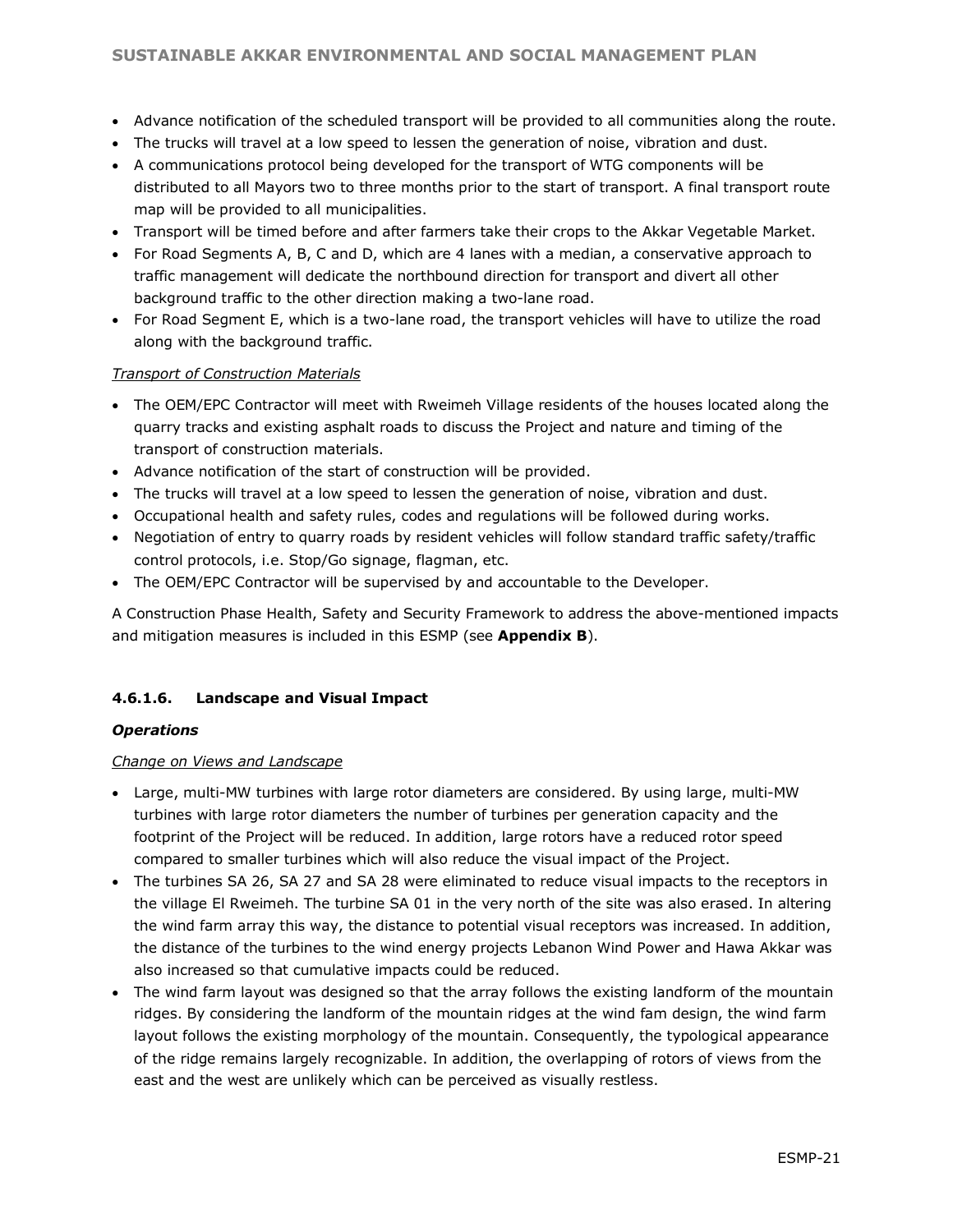- Tracks will be designed to follow the existing tracks and fit with contours as far as possible. By following the existing tracks and fitting the location of the tracks with the contours lines the landscape impact of the tracks can be reduced.
- The turbines and all the other aboveground structures will be removed at the end of the operational lifetime. By removing the turbines and all the other aboveground structures at the end of the operational lifetime, the landscape impact of the project will be entirely revisable and limited to the operation phase of the project.
- The internal cabling should be underground cabling. By designing the internal cabling as underground cabling the landscape impact in the immediate surrounding was reduced.

#### **4.6.1.7. Archaeology and Cultural Heritage**

#### *Construction, Decommissioning*

#### Buried Artifacts

Though the potential for impact is considered low, a Chance Finds Procedure has been developed (in accordance with guidance provided by the Ministry of Culture and the General Directorate of Antiquities) to appropriately respond to cultural resources encountered during construction, as follows:

Where historical remains, antiquity or any other object of cultural or archaeological importance are unexpectedly discovered during construction in an area not previously known for its archaeological interest, the following procedures should be applied:

- 1. Stop construction activities.
- 2. Delineate the discovered site area.
- 3. Secure the site to prevent any damage or loss of removable objects. In case of removable antiquities or sensitive remains, a night guard should be present until the Responsible Authorities takes over.
- 4. Notify the responsible foreman/archaeologist, who in turn shall notify the Responsible Authorities, the General Directorate of Antiquities and local authorities (within less than 24 hours).
- 5. The Responsible Authorities will be in control of protecting and preserving the site before deciding on the proper procedures to be carried out.
- 6. An evaluation of the finding will be performed by the General Directorate of Antiquities. The significance and importance of the findings will be assessed according to various criteria relevant to cultural heritage including aesthetic, historic, scientific or research, social and economic values.
- 7. The decision on how to handle the finding will be reached based on the above assessment and could include changes in the Project layout (in case of finding an irrevocable remain of cultural or archaeological importance), conservation, preservation, restoration or salvage.
- 8. The Responsible Authorities' decision concerning the management of the finding shall be implemented fully.
- 9. Construction work could resume only when permission is given from the Responsible Authorities after the decision concerning the safeguard of the heritage is fully executed.
- 10. The Chance Finds Procedure has been included in this stand-alone ESMP.

#### Eco-Tourism at Karm Chbat Nature Reserve

• During the construction phase, access to certain portions of the 5.13Mm<sup>2</sup> Karm Chbat Nature Reserve will be limited to ensure the health and safety of visitors.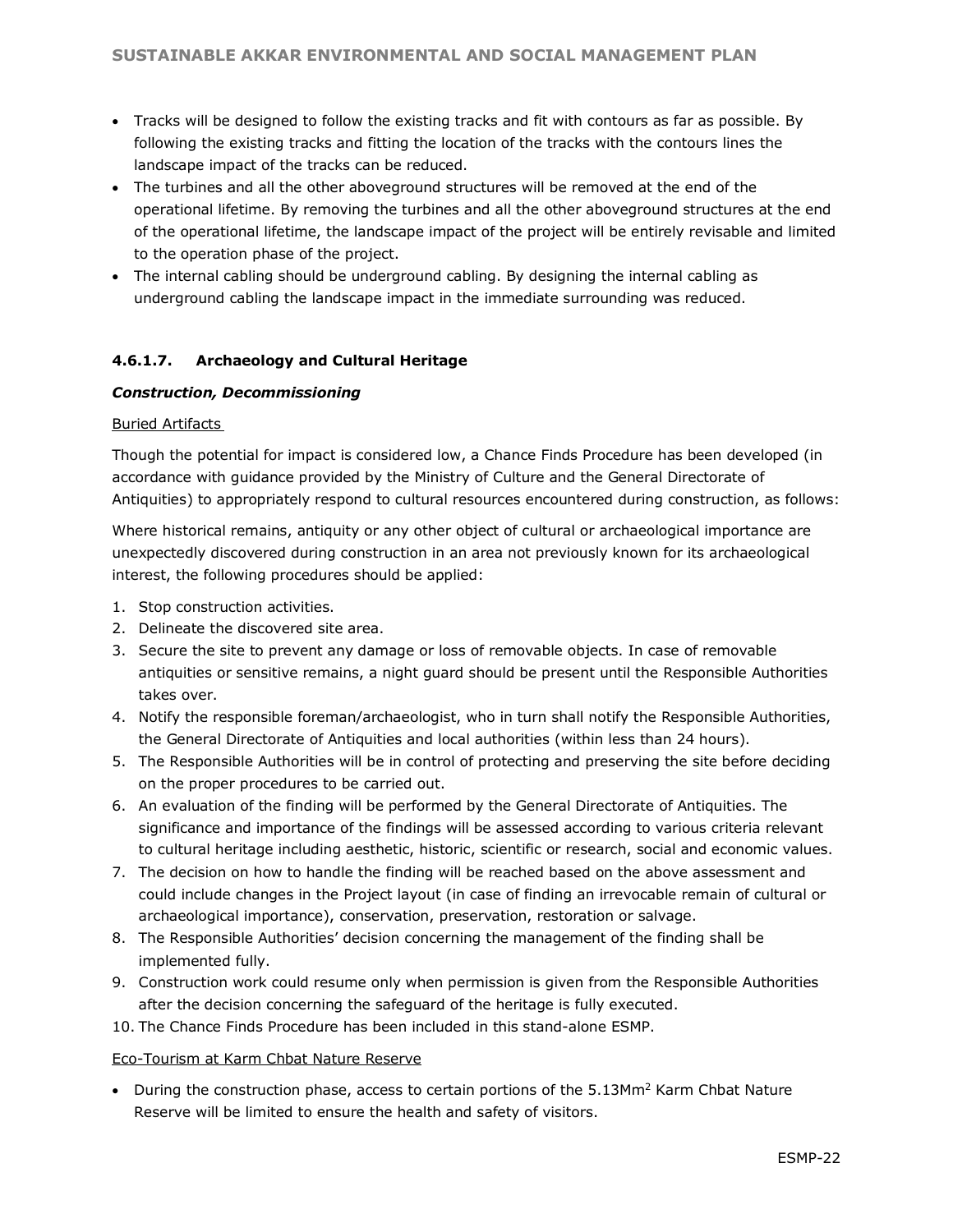#### **4.6.1.8. Occupational Health & Safety**

#### *Impacts to Workers*

#### *Construction, Decommissioning*

#### *Air Quality*

- Covering loads of dusty or excavated materials on a vehicle entering or leaving the construction site with impervious sheeting (such as nylon canvas).
- Undertaking proper enclosure and guarding to limit public access to the site.
- Drivers and workers in the vicinity of earth moving equipment would be supplied with ear mufflers, as well as goggles and nose masks, if necessary, in order to protect them from dust impacts.
- Water spraying at the excavation sites prior to, during and after excavation to limit airborne particles.
- Proper unloading of materials on‐site to minimize dust.
- Limiting the use of heavy equipment during periods of high winds.
- Forbidding construction vehicles from keeping engines running (waiting to enter site or on-site).
- Adopting weight limits for trucks and not exceeding vehicle loading capacity.
- Ensuring adequate maintenance and repair of construction machinery.
- Maintaining good housekeeping practices; and effective operational and waste management practices.
- Implementing H&S measures (masks, work gloves, proper clothing, H&S rules) as needed.
- Providing suitable rehabilitation and maintenance of road network surfaces to ease traffic flow.
- Using environmentally friendly equipment with higher fuel efficiency or air pollution control.
- Maintaining and operating equipment using appropriate fuel mixtures.
- Enforcing speed limits for vehicles and maintaining normal traffic speed on‐site and recommended traffic speed and driving time on the roads.
- Applying dust suppression methods such as watering at access and internal roads.
- Adopting good house-keeping measures to reduce dust build-up.
- Maintaining stockpiles at minimum heights and forming long-term stockpiles into the optimum shape (i.e. stabilization) to reduce wind erosion.
- Avoiding open burning of solid waste.
- Enclosing the construction site with a dust mesh, as applicable.
- Carrying out loading and unloading of material without scattering.
- Covering access roads and internal roads with plant mix.
- Washing construction vehicles leaving site to prevent transmission of soil.
- Keeping drop height of materials that have potential to generate dust at a minimum.
- Using well-maintained vehicles and ensuring regular maintenance of these vehicles.
- Collecting and addressing complaints and suggestions through grievance mechanism.

#### *Water and Soil Resources Protection*

- Awareness on the efficient use of water.
- Minimizing water and soil exposure.
- Minimizing and if possible, eliminating chemical usage (oil, lubricants and fuel) onsite.
- Using as much as possible non‐toxic and biodegradable chemicals to be stored on‐site.
- Reporting in case of spills from generator or disposed waste on‐site in order to seek immediate remedial measures.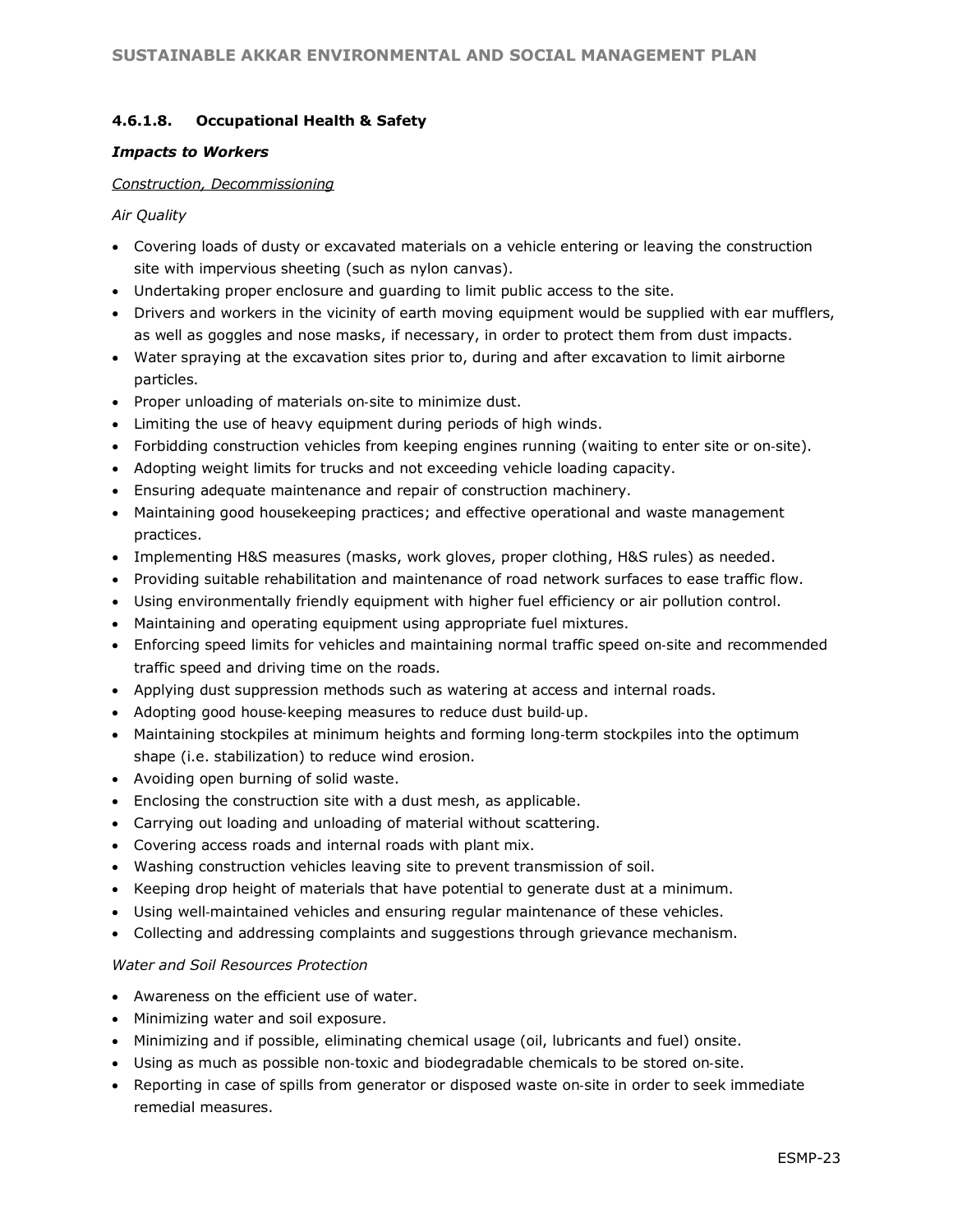- Routine inspection and maintenance of equipment to ensure that risk of leak/spill is minimized.
- Promotion of good housekeeping during operation and maintenance.
- Control and supervision of refueling at all times by appropriate personnel.
- Development and implementation of training program for management of hazardous substances.
- Temporarily store hazardous waste on-site in a designated and enclosed area.
- Forbidding hazardous waste storage outside designated area.
- Ensuring that oil changes, refueling, or lubrication of vehicles will be conducted offsite or in a dedicated area.
- Equipping fuel storage tanks with drip trays and spill control equipment.
- In case of spills, hazardous materials would be controlled via absorbents, and contaminated soil would be removed and disposed of in compliance with applicable legislation.

#### *Topsoil Management*

- Strip topsoil from project footprint (turbine bases and platform) at suitable depths and store separately at specialized areas.
- Minimize topsoil losses via use of suitable equipment, procedures and construction work schedule ‐ avoid soil disturbance during heavy windy and rainy periods.
- Identify topsoil storage areas at relatively low slope areas.
- Ensure that top soil stockpiles do not exceed 2m in height.
- Ensure that only soil material will be stored at topsoil storage areas.
- Maintain slope stability and a safe working environment for heavy construction vehicles.
- Ensure that surface grading is done with appropriate vehicles to avoid soil compaction.
- Enclose topsoil storage area(s) with fencing and place explanatory signboards
- Ensure drainage of temporary topsoil site(s).
- Within completed construction areas (turbine bases and platforms), reuse stored top soil for rehabilitation and landscaping.
- Do not use vegetative soil or topsoil as fill material under any circumstances.
- Ensure unnecessary soil stripping to minimize disturbance to vegetation, ecosystems and soils.

#### *Noise and Vibration*

- Choosing equipment with lower sound power levels when possible.
- Using noise mufflers, and minimizing machinery or equipment idling conditions.
- Optimizing internal‐traffic routing to minimize vehicle reversing needs and maximize distances from closest sensitive receptors.
- Keeping the main access road in well‐maintained condition.
- Ensuring mobile vehicles use only designated roads to reduce traffic through community areas
- Proper site logistics and planning.
- Performing proper maintenance on construction vehicles and equipment.
- Limiting site working hours if possible.
- Conducting construction activities closest to noise sensitive receptors during day time only.
- Informing local municipalities and residents of the construction schedule and time of planned noisy activities.
- Informing noise sensitive receptors about construction schedule in their proximity in advance.
- Scheduling potentially noisier activities during daytime and/or less intrusive times.
- Conducting noise monitoring during construction to verify compliance with regulatory limits.
- Keeping equipment speed as low as feasibly possible without compromising performance.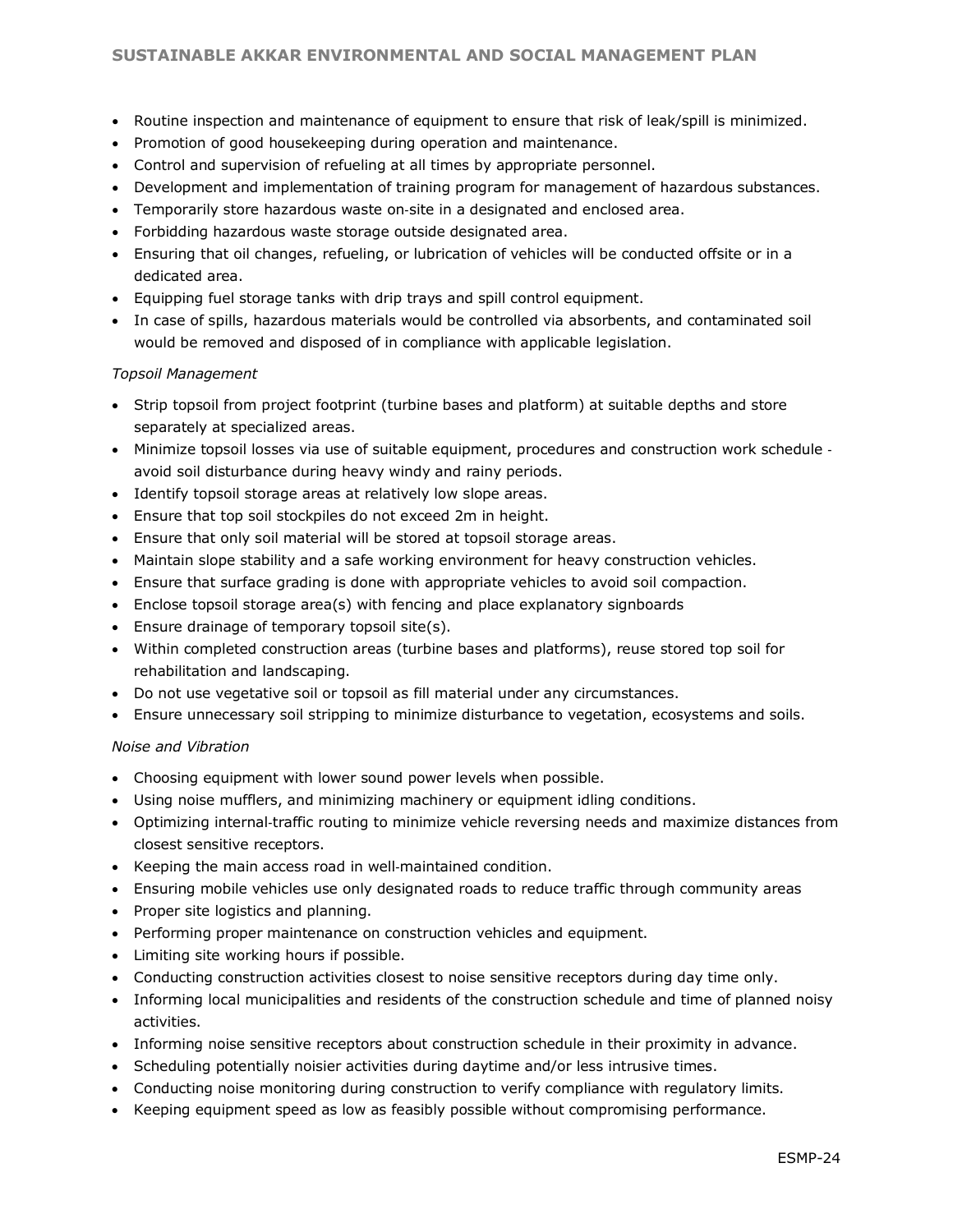- Collecting and addressing complaints and suggestions through grievance mechanism.
- *Solid Waste Management*
- Proper site clearing.
- General cleanliness and organization of the site.
- Use of excavated material as fill material, e.g. topsoil.
- Segregation and proper disposal waste oils, paint barrels, lubricants, etc. from other wastes.

#### *Traffic and Transport*

- Planning, development and implementation of traffic management
- Maintaining minimal traffic speed on-site and recommended traffic speed and driving time off-site
- Implementing working hour limits for drivers and inform drivers periodically on working schedule
- Implementing restrictions for night time driving
- Adopting proper weight guidelines for trucks and not exceeding vehicle loading capacity
- Providing alternate routing plans during all phases of construction
- Restricting operation of heavy vehicles to those who are trained, competent and licensed
- Providing traffic trainings to all relevant personnel and specialized trainings to personnel who will operate industrial, heavier or critical vehicles.
- Including traffic issues in the scope of the trainings and instructions for site visitors.
- Limiting visitor mobility in the construction area.
- Installing and maintaining signage and other traffic visuals.
- Implementing right of way practices.
- Implementing proper vehicle maintenance at all times.
- Conducting or enforcing periodic medical examinations for drivers.
- Conducting awareness raising activities for affected communities through established mechanism.
- Collecting and addressing complaints and suggestions through the grievance mechanism.

#### *Health and Safety*

- Restriction of access to project construction areas by patrolling and guarding.
- Provision of training on the fundamentals of occupational Health and Safety procedures.
- Developing an Emergency Response Plan and training personnel on the actions to be taken in risk situations.
- Installation of warning signs at the entrance to the site to inform people about the Project and risks associated with entry.
- Availability of personal protective equipment (PPE) such as protective clothing, goggles, gloves, boots, masks, rubber boots, brightly colored working overalls equipped with light reflecting stripes, safety helmets, rubber or plastic type of equipment (broom, shovel, other) for personnel as needed.
- Covering excavated ground (e.g. anchorage pits for turbines before filling) to prevent fall‐in accidents for people and animals alike.
- Provision of on‐site medical facility/first aid and medical insurance for the workers/construction site.
- Installing retaining nets to hold falling debris during site clearing and construction.
- Prevention of stagnation of exposed water volumes to hamper insect and vector breeding.
- Implementation of speed limits for trucks entering and exiting the site.
- Installing proper signage to avoid accidental injury.
- Implementing good housekeeping practices.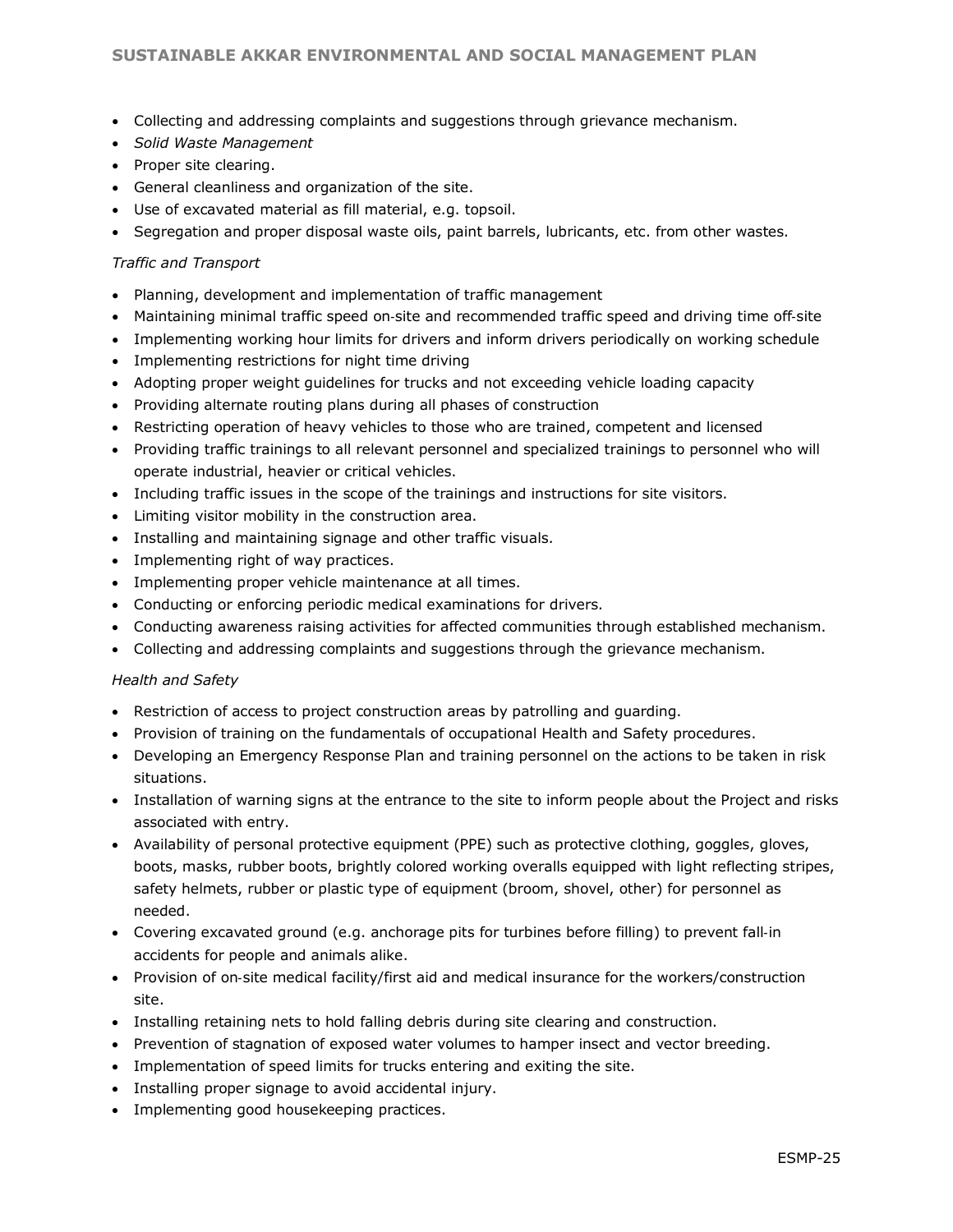- Ensuring that the project elements (turbines, bases, offices, substation, etc.) are designed incompliance with applicable legislations related to natural hazards, especially seismic safety
- Conducting regular maintenance of equipment.

#### *Operations*

#### *Air Quality*

For generators and other equipment:

- Using good quality fuel (from reputable sources).
- Performing regular and preventive routine maintenance according to manufacturer recommendations.
- Looking out for and fixing potential leakage and spillage of any kind at an early stage.
- Outfitting of the generators with an effluent filter for Particulate Matter (PM).

#### *Water and Soil Management*

- Collecting domestic wastewater from toilets and sinks and conveying to public sewer network.
- Ensuring that no sanitary wastewater is discharged onto the land.
- Identify high risk spill areas, e.g. fuel tanks and generator and have impervious surfaces and capture facilities in place.
- Limit activities during adverse weather conditions to reduce potential wind and water erosion.

#### *Noise and Vibration*

- Adopting proper scheduling for noisy wind turbine / sub-station maintenance activities.
- Selecting adequate noise muffling equipment and minimizing machinery idling.
- Ensuring good maintenance and repair of equipment.
- Optimizing turbine operation as per wind speed to minimize noise generation.
- Keeping turbines in good working order throughout the operational life of the project via routine maintenance, inspection and operational diagnostics.
- Limiting the cutting/clearing of vegetation.
- Planting trees near sensitive receptors to act as a noise barrier.
- Ensuring equipment that may be intermittent in use is shut down between work periods or throttled down to a minimum.
- Implementing a rigorous inspection and maintenance program applicable to equipment on-site.
- Providing adequate Personnel Protective Equipment (PPE) to workers at noisy activities/locations that exceed permissible occupational noise level limits.
- Conducting noise monitoring (1st year of operation, continuous at local municipalities, and in case of complaints) to verify compliance with regulatory limits and take corrective action.

#### *Solid Waste Management*

- Storage of SW in a pre-determined area in covered drums for collection and disposal.
- Keeping the site free of litter.

#### *Health and Safety*

• Restricting access to project elements (turbines, substation) by patrolling and guarding areas around the site – noting that local residents, shepherds/herders, herb gatherers, and land users,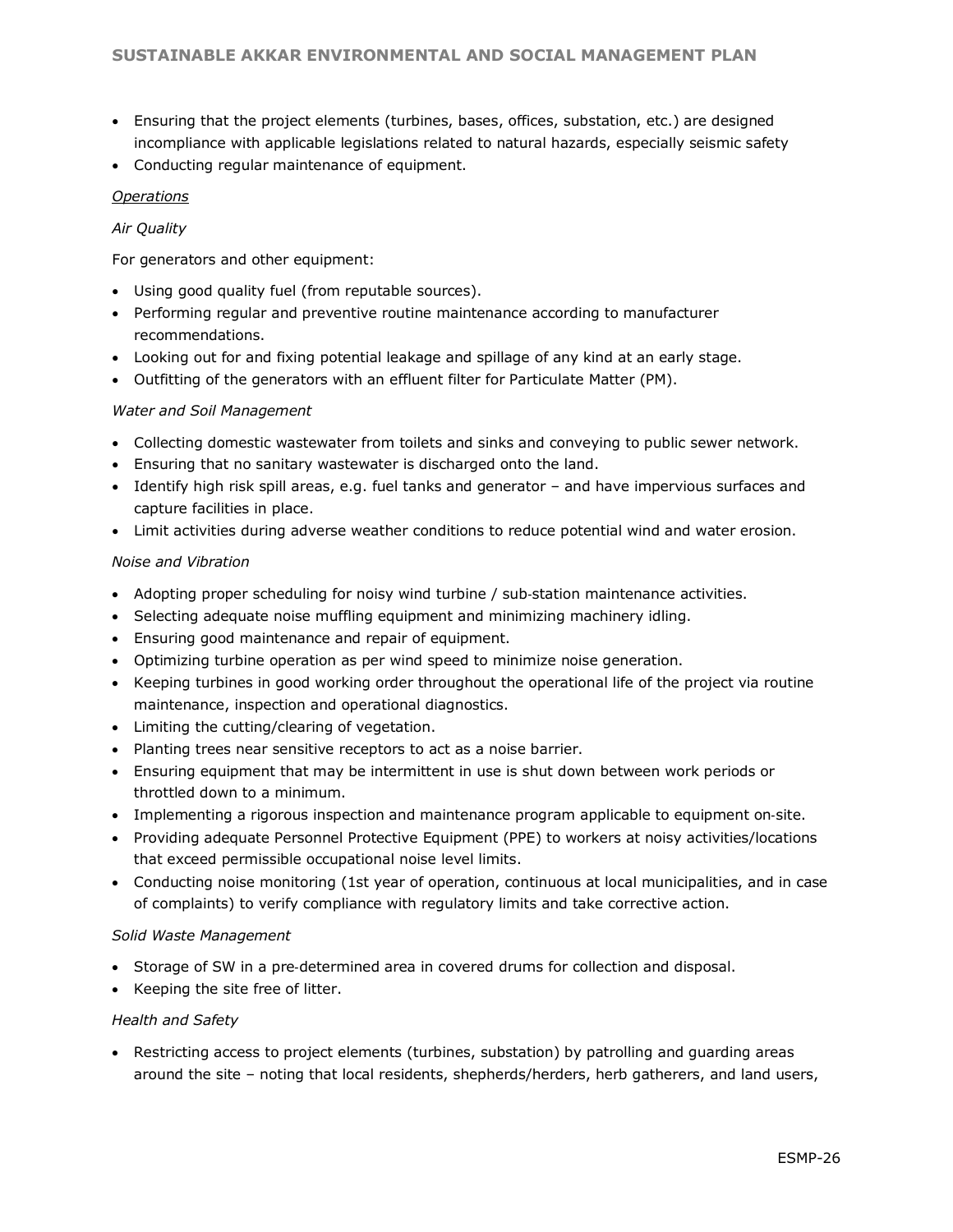will not be subject to area access restrictions, but rather restrictions related to accessing Project elements.

- Installation of warning signs at site entrances to warn people about the Project and associated risks.
- Provision of appropriate monitoring instruments
- Conducting regular maintenance of equipment.
- Enforcing on‐site transportation regulations.
- Covering excavated ground (e.g. anchorage pits for turbines before filling) to prevent fall‐in accidents for people and animals alike.
- Prevention of stagnation of exposed water volumes to hamper insects and vector breeding.
- If needed, employees should be provided with PPE such as hand gloves, helmets, safety shoes, goggles, aprons etc. and ear protecting devices like earplugs/earmuffs and breathing masks.
- Prohibition of dirt accumulation, dampness, water, oil, and other substances which may adversely affect electrical safety within electrical areas or the sub‐station.
- Training of workers and staff for fire-fighting, work permit system, first aid, safe handling of chemicals and integrating safety during operation.
- Provision of safety and warning signs where needed (displayed in Arabic and English).
- An accident / incident reporting and information system for employees for good awareness levels.
- Provision of first aid boxes at key points at the project facilities with prominent marking.
- Regulations prohibiting smoking in potentially fire prone or sensitive areas and all indoor areas.
- Provision of fire-fighting equipment and/or system if/where needed within site facilities; and regular testing of fire extinguishers.
- Ensuring electrical switchboards are not accessible to the public and related cautionary signs are in place.
- Ensuring access to turbine ladders is closed off and related cautionary signs are in place.
- Grounding installed conducting objects, as applicable.
- Ensuring maintenance schedule for turbines is strictly followed.
- Specific to hazards due to accidents and/or incidents and lifting objects to heights can be applicable during construction and operation:
- Ensuring use of applicable PPEs and other protective means.
- Installing guard rails and signs.
- Ensuring sufficient overall illumination during working hours and special illumination on hazard areas during nighttime.
- Conducting regular visual checks and clean‐up of excavation debris.
- Restricting operation of heavy machinery to those who are trained, competent and licensed
- Providing regular H&S trainings.
- Conducting labor audits to contractors' work force by an external third party.
- Limiting manual lifting/handling needs by providing mechanical alternatives.
- Ensuring personnel who conduct lifting operations receive special training.
- Ensuring lifting operations are well planned and risks discussed in advance.
- Ensuring lifting equipment is properly maintained and has sufficient capacity to support the weight.
- Setting exclusion zones below any activities working at height, to account for falling objects.
- Abiding by weather condition limits set by the lifting equipment manufacturer.
- Implementing the worker internal occupational grievance mechanism.
- Conducting regular labor audits to contractors' workforce (by independent third-party auditors).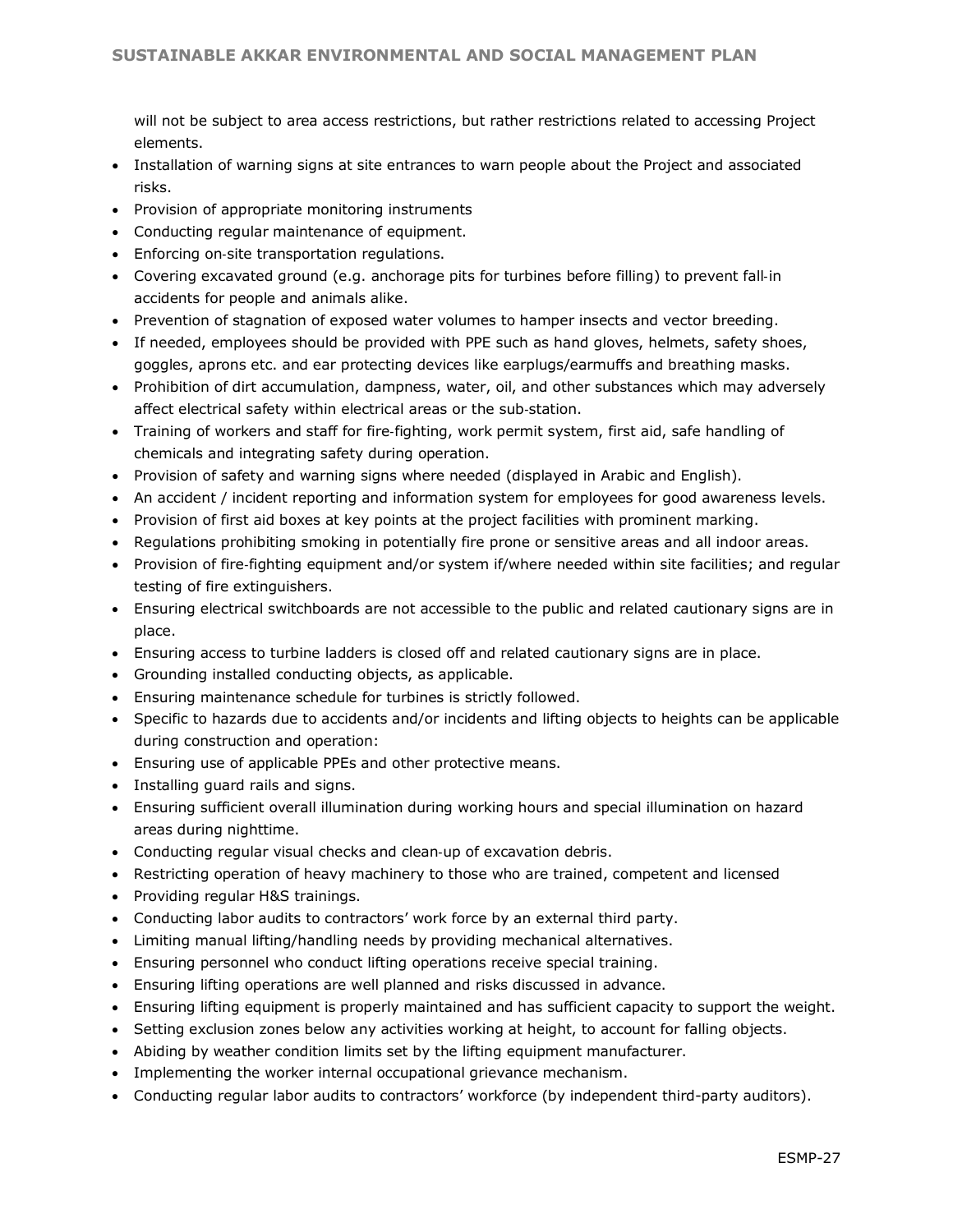- Mitigation measures specific to blade and ice throw, and lightning applicable during operation:
- Installing, maintaining and updating lightning protection systems for turbines and other elements.
- Installing and maintaining vibration sensors that react to imbalance in rotor blades and shut down turbines.
- Using de‐icing mechanism, especially during fall and winter seasons.
- Carrying out periodic blade inspections and repairing defects that could affect blade integrity.
- Ensure heat control mechanism is maintained properly.
- Ensure static and illuminated warning signs are used to inform/warn receptors.

Policies and procedures have been included in this ESMP to address impacts to workers and mitigation measures (see **Appendices C, D, E, F** and **G**).

#### **4.7. Summary Matrix**

A summary matrix for the implementation of the proposed mitigation measures and the parties who are responsible for their implementation is provided in **Table 1**.

Framework plans and policies appended to this ESMP are as follows:

- **Appendix A -** Biodiversity Action and Management Plan Framework
- **Appendix B** Construction Phase Health, Safety and Security Framework
- **Appendix C –** Human Resources Policy
- **Appendix D –** Recruitment and Selection Policy
- **Appendix E** Workers' Grievance Mechanism
- **Appendix F** Workers Grievance Log
- **Appendix G –** Corporate Social Responsibility (CSR) Program- Discussion Paper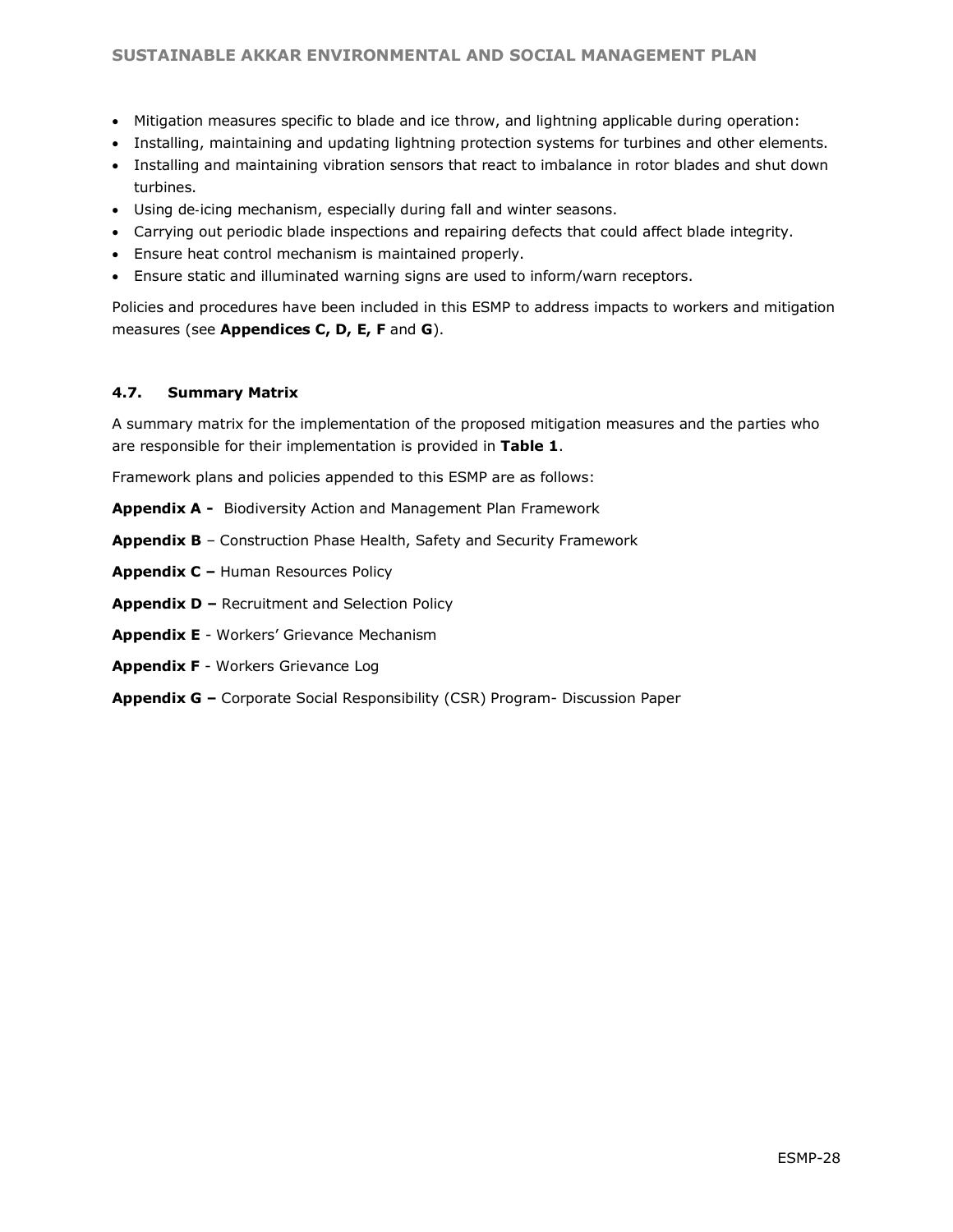## **Table ESMP - 1 Mitigation And Responsibilities**

| <b>Project Activities</b>                                                                                                        | <b>Impact/Issue</b>                            | <b>Project Phase</b>                | <b>Mitigation Measures</b>                                                                                                                                                                                                      | <b>Responsibility for</b><br><b>Implementation</b><br>of the Suggested<br><b>Mitigation</b> | <b>Means of</b><br>Verification | <b>Frequency of</b><br><b>Monitoring</b> | <b>Responsibility</b><br>for Monitoring              | <b>Reporting</b><br><b>Requirements</b>                                        |
|----------------------------------------------------------------------------------------------------------------------------------|------------------------------------------------|-------------------------------------|---------------------------------------------------------------------------------------------------------------------------------------------------------------------------------------------------------------------------------|---------------------------------------------------------------------------------------------|---------------------------------|------------------------------------------|------------------------------------------------------|--------------------------------------------------------------------------------|
| • Construction and<br>strengthening of access<br>road.<br>• Site clearance and<br>preparation for WTGs and<br>transmission line. | Permanent and temporary<br>changes in land use | Construction                        | On completion of construction<br>activities, land used for temporary<br>facilities such as stockyard,<br>batching plant and labor camps<br>should be restored to the extent<br>possible.                                        | <b>EPC Team</b>                                                                             | • Site inspection               | of task                                  | Upon completion EPC Contractor's<br>Site HSE Officer | Report from EPC<br>Contractor's Site HSE<br>Officer to HSE<br>Department of SA |
| • Establishment and operation<br>of batching plant.<br>• Transient storage of WTG<br>components.                                 |                                                |                                     | The land use in and around<br>permanent project facilities should<br>not be disturbed.                                                                                                                                          | <b>EPC Team</b>                                                                             | • Site inspection               | Monthly<br>monitoring                    | EPC Contractor's<br>Site HSE Officer                 | Report from EPC<br>Contractor's Site HSE<br>Officer to HSE<br>Department of SA |
| • Construction and<br>strengthening of access<br>roads.<br>• Site clearance and<br>preparation for WTGs, PSS                     | Changes in Topography and<br>Drainage          | Construction                        | Levelling and grading operations<br>will be undertaken with minimal<br>disturbance to the existing contour<br>thereby maintaining the general<br>slope of site.                                                                 | <b>EPC Team</b>                                                                             | • Site inspection               | Monthly<br>monitoring                    | <b>EPC Contractor's</b><br>Site HSE Officer          | Report from EPC<br>Contractor's Site HSE<br>Officer to HSE<br>Department of SA |
| and EHV line.<br>• Establishment and operation<br>of batching plant                                                              |                                                |                                     | Disruption/alteration of micro-<br>watershed drainage pattern will be<br>minimized to the extent possible.                                                                                                                      | <b>EPC Team</b>                                                                             | • Site inspection               | Monthly<br>monitoring                    | EPC Contractor's<br>Site HSE Officer                 | Report from EPC<br>Contractor's Site HSE<br>Officer to HSE<br>Department of SA |
| • Construction/<br>strengthening of access<br>roads.<br>• Vehicular movement.<br>• Stripping and stockpiling<br>of soil layers.  | Soil compaction                                | Construction and<br>Decommissioning | Vehicles should utilize existing<br>roads to access the site to the<br>extent possible. Existing roads<br>should be widened to have the<br>width and turning radius to<br>accommodate the necessary<br>vehicles for the Project | <b>EPC Team</b>                                                                             | • Site Inspection               | Monthly<br>monitoring                    | EPC Contractor's<br>Site HSE Officer                 | Report from EPC<br>Contractor's Site HSE<br>Officer to HSE<br>Department of SA |
|                                                                                                                                  |                                                |                                     | Soil should be ploughed in<br>compacted areas after completion<br>of construction work                                                                                                                                          | <b>EPC Team</b>                                                                             | • Site inspection               | Monthly<br>monitoring                    | EPC Contractor's<br>Site HSE Officer                 | Report from EPC<br>Contractor's Site HSE<br>Officer to HSE<br>Department of SA |
| • Construction/<br>strengthening of access                                                                                       | Soil Erosion                                   | Construction and<br>Decommissioning | Stripping of top soil should be<br>conducted only when required and<br>top soil should be retained for                                                                                                                          | EPC Team                                                                                    | • Site inspection<br>and Record | Monthly<br>monitoring                    | EPC Contractor's<br>Site HSE Officer                 | Report from EPC<br>Contractor's Site HSE<br>Officer to HSE                     |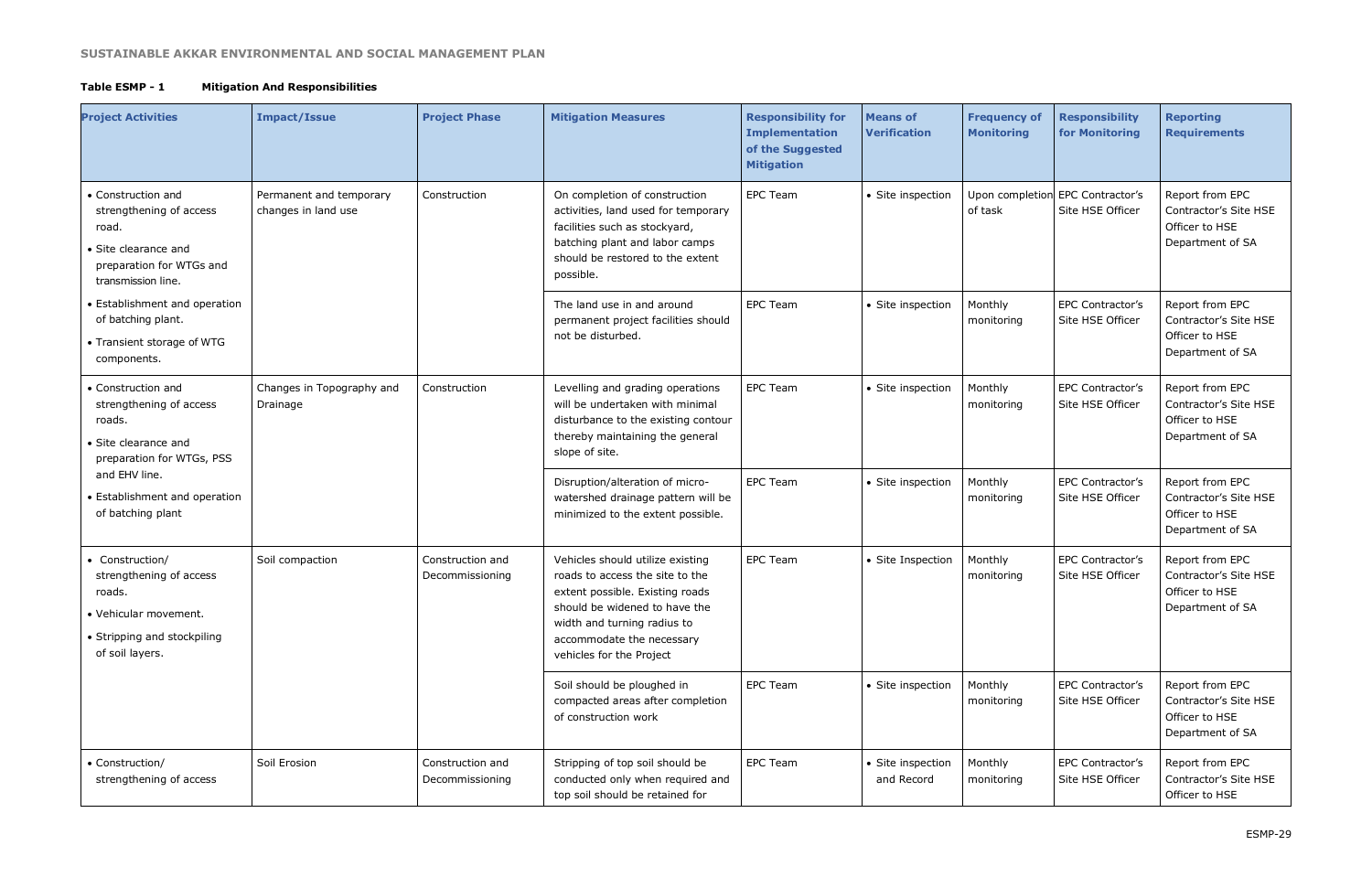| <b>Project Activities</b>                                                                                  | <b>Impact/Issue</b> | <b>Project Phase</b>                         | <b>Mitigation Measures</b>                                                                                                                                                               | <b>Responsibility for</b><br><b>Implementation</b><br>of the Suggested<br><b>Mitigation</b> | <b>Means of</b><br><b>Verification</b>     | <b>Frequency of</b><br>Monitoring                             | <b>Responsibility</b><br>for Monitoring     | <b>Reporting</b><br><b>Requirements</b>                                        |
|------------------------------------------------------------------------------------------------------------|---------------------|----------------------------------------------|------------------------------------------------------------------------------------------------------------------------------------------------------------------------------------------|---------------------------------------------------------------------------------------------|--------------------------------------------|---------------------------------------------------------------|---------------------------------------------|--------------------------------------------------------------------------------|
| roads.<br>• Selective clearing of<br>vegetation in areas                                                   |                     |                                              | landscaping.                                                                                                                                                                             |                                                                                             | Keeping                                    |                                                               |                                             | Department of SA                                                               |
| designated for WTG<br>erection and transmission<br>line.<br>• Stripping and stockpiling<br>of soil layers. |                     |                                              | Stripping of top soil, excavation<br>and access road construction<br>should not be carried out during<br>the monsoon season or during<br>heavy winds to minimize erosion<br>and run-off. | <b>EPC Team</b>                                                                             | • Site inspection<br>and Record<br>Keeping | Monthly<br>monitoring                                         | EPC Contractor's<br>Site HSE Officer        | Report from EPC<br>Contractor's Site HSE<br>Officer to HSE<br>Department of SA |
| • Excavation for WTG<br>foundations and electrical<br>poles.<br>• Removal of WTGs.                         |                     |                                              | Topography should be restored to<br>the extent possible and re-<br>vegetated to prevent soil erosion.                                                                                    | <b>EPC Team</b>                                                                             | • Site Inspection                          | Monthly<br>monitoring                                         | EPC Contractor's<br>Site HSE Officer        | Report from EPC<br>Contractor's Site HSE<br>Officer to HSE<br>Department of SA |
| • Removal of infrastructure.                                                                               |                     |                                              | The stock piles of top soil should<br>be kept moist to avoid wind<br>erosion of the soil.                                                                                                | <b>EPC Team</b>                                                                             | • Site Inspection                          | Monthly<br>monitoring                                         | <b>EPC Contractor's</b><br>Site HSE Officer | Report from EPC<br>Contractor's Site HSE<br>Officer to HSE<br>Department of SA |
|                                                                                                            |                     |                                              | Site should be restored at the end<br>of the Project lifecycle to pre-<br>Project levels.                                                                                                | <b>EPC Team</b>                                                                             | • Site inspection                          | One-time<br>monitoring<br>(repeat if goal is<br>not achieved) | EPC Contractor's<br>Site HSE Officer        | Report from EPC<br>Contractor's Site HSE<br>Officer to HSE<br>Department of SA |
| • Storage and transport of<br>construction materials.<br>• Storage of oil and<br>lubricants onsite. and    | Soil contamination  | Construction<br>Operation<br>Decommissioning | No unauthorized dumping of used<br>oil and other hazardous waste<br>should be undertaken at site.                                                                                        | <b>EPC Team</b>                                                                             | • Site inspection                          | Monthly<br>monitoring                                         | EPC Contractor's<br>Site HSE Officer        | Report from EPC<br>Contractor's Site HSE<br>Officer to HSE<br>Department of SA |
| • Storage of waste<br>materials onsite.                                                                    |                     |                                              | Transport vehicles and equipment<br>should undergo regular<br>maintenance to avoid any oil<br>leakages.                                                                                  | EPC Team                                                                                    | • Site Inspection                          | Monthly<br>monitoring                                         | EPC Contractor's<br>Site HSE Officer        | Report from EPC<br>Contractor's Site HSE<br>Officer to HSE<br>Department of SA |
|                                                                                                            |                     |                                              | Unloading and loading protocol<br>should be prepared for diesel, oil<br>and used oil respectively and<br>workers should be trained to                                                    | EPC Team                                                                                    | • Site Inspection<br>and Record<br>Keeping | Monthly<br>monitoring                                         | EPC Contractor's<br>Site HSE Officer        | Report from EPC<br>Contractor's Site HSE<br>Officer to HSE<br>Department of SA |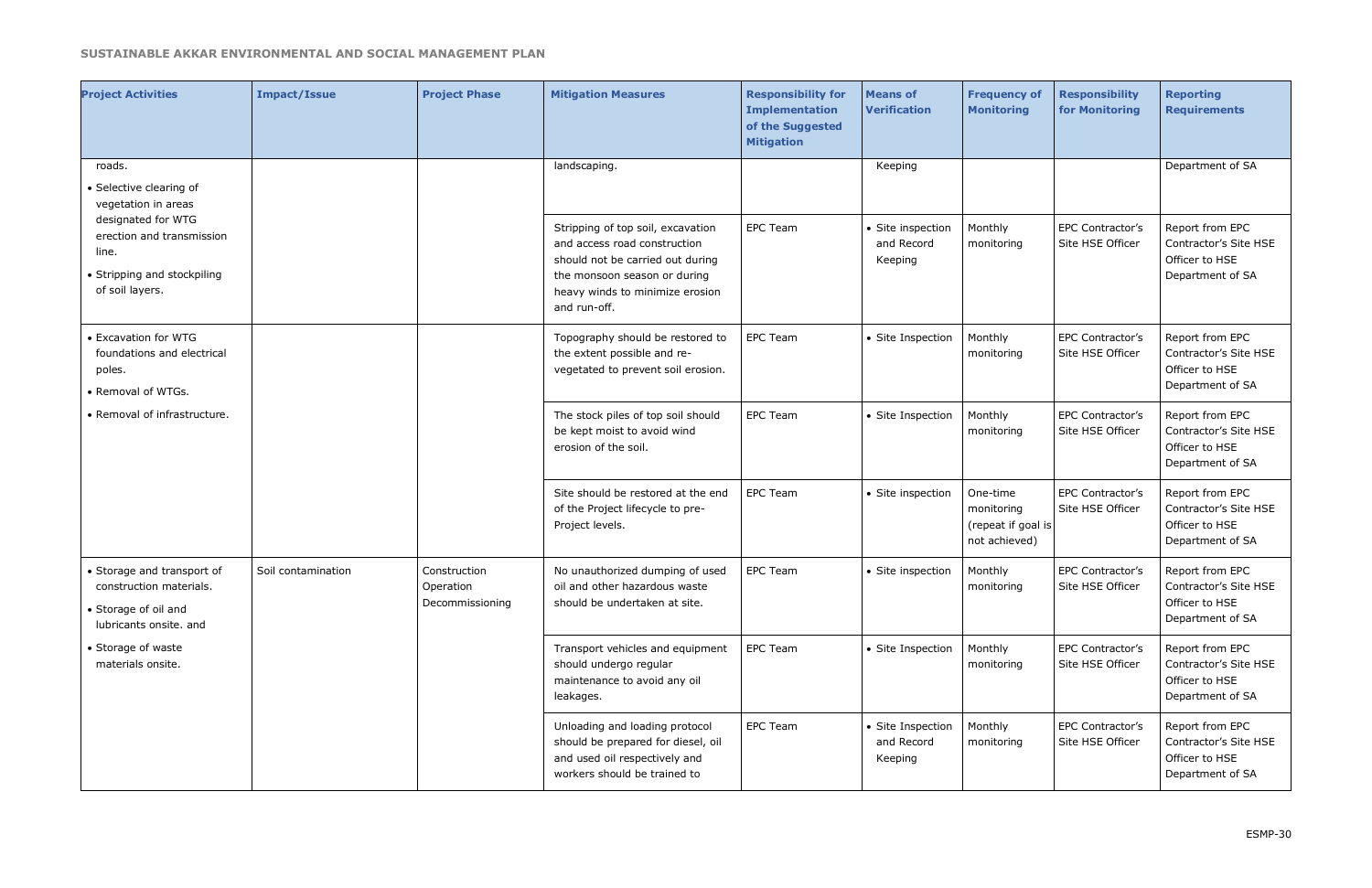| <b>Project Activities</b>                                                                   | <b>Impact/Issue</b>                                     | <b>Project Phase</b>                         | <b>Mitigation Measures</b>                                                                                                                                    | <b>Responsibility for</b><br><b>Implementation</b><br>of the Suggested<br><b>Mitigation</b> | <b>Means of</b><br><b>Verification</b>     | <b>Frequency of</b><br><b>Monitoring</b> | <b>Responsibility</b><br>for Monitoring | <b>Reporting</b><br><b>Requirements</b>                                        |
|---------------------------------------------------------------------------------------------|---------------------------------------------------------|----------------------------------------------|---------------------------------------------------------------------------------------------------------------------------------------------------------------|---------------------------------------------------------------------------------------------|--------------------------------------------|------------------------------------------|-----------------------------------------|--------------------------------------------------------------------------------|
|                                                                                             |                                                         |                                              | prevent/contain spills and leaks.                                                                                                                             |                                                                                             |                                            |                                          |                                         |                                                                                |
| • Storage of waste<br>materials onsite.                                                     | <b>Waste Generation</b>                                 | Construction<br>Operation<br>Decommissioning | Proper receptacles or designated<br>areas should be closed, and<br>periodic disposal should be<br>ensured.                                                    | <b>EPC Team</b>                                                                             | • Site Inspection<br>and Record<br>Keeping | Monthly<br>monitoring                    | EPC Contractor's<br>Site HSE Officer    | Report from EPC<br>Contractor's Site HSE<br>Officer to HSE<br>Department of SA |
|                                                                                             |                                                         |                                              | Construction and demolition waste<br>should be stored separately and be<br>periodically collected by an<br>authorized treatment and storage<br>facility.      | <b>EPC Team</b>                                                                             | • Site Inspection<br>and Record<br>Keeping | Monthly<br>monitoring                    | EPC Contractor's<br>Site HSE Officer    | Report from EPC<br>Contractor's Site HSE<br>Officer to HSE<br>Department of SA |
|                                                                                             |                                                         |                                              | Hazardous waste should be<br>properly labelled, stored onsite at a<br>location provided with impervious<br>surfaces and in a secondary<br>containment system. | <b>EPC Team</b>                                                                             | • Site Inspection<br>and Record<br>Keeping | Monthly<br>monitoring                    | EPC Contractor's<br>Site HSE Officer    | Report from EPC<br>Contractor's Site HSE<br>Officer to HSE<br>Department of SA |
|                                                                                             |                                                         |                                              | All waste should be stored in a<br>shed that is protected from the<br>elements (wind, rain, storms, etc.)<br>and away from natural drainage<br>channels.      | <b>EPC Team</b>                                                                             | • Site Inspection                          | Monthly<br>monitoring                    | EPC Contractor's<br>Site HSE Officer    | Report from EPC<br>Contractor's Site HSE<br>Officer to HSE<br>Department of SA |
| • Site preparation and<br>excavation of WTG<br>foundation.<br>· Internal tracks.            | Particulate, fugitive and<br>vehicular exhaust emission | Construction<br>Operation<br>Decommissioning | Diesel generators should be<br>restricted to emergencies and<br>power back up only to minimize air<br>emissions.                                              | <b>EPC Team</b>                                                                             | • Site Inspection                          | Monthly<br>monitoring                    | EPC Contractor's<br>Site HSE Officer    | Report from EPC<br>Contractor's Site HSE<br>Officer to HSE<br>Department of SA |
| · Widening, strengthening<br>and maintenance.<br>• Construction of ancillary<br>facilities. |                                                         | Construction                                 | Vehicle engines need to be<br>properly maintained and should<br>have a valid Pollution Under<br>Control (PUC).                                                | <b>EPC Team</b>                                                                             | • Site Inspection<br>and Record<br>Keeping | Monthly<br>monitoring                    | EPC Contractor's<br>Site HSE Officer    | Report from EPC<br>Contractor's Site HSE<br>Officer to HSE<br>Department of SA |
| • Operation of batching<br>plant.                                                           |                                                         |                                              | Speed of vehicles should be limited<br>to 10-15km/hr.                                                                                                         | EPC Team                                                                                    | • Site Inspection                          | Monthly<br>monitoring                    | EPC Contractor's<br>Site HSE Officer    | Report from EPC<br>Contractor's Site HSE<br>Officer to HSE                     |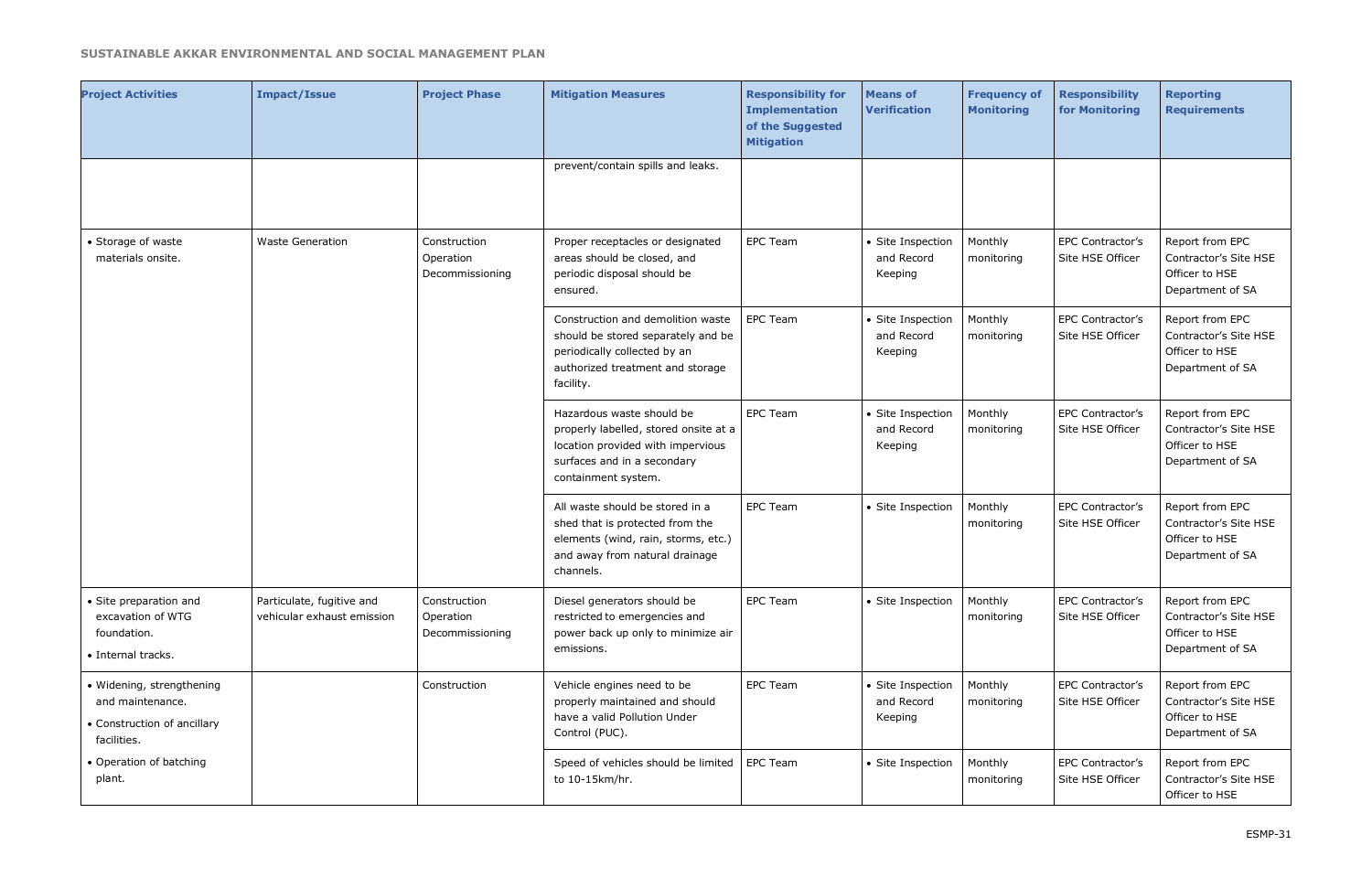| <b>Project Activities</b>                                                                                          | <b>Impact/Issue</b>         | <b>Project Phase</b>                         | <b>Mitigation Measures</b>                                                                                                                                                                                            | <b>Responsibility for</b><br><b>Implementation</b><br>of the Suggested<br><b>Mitigation</b> | <b>Means of</b><br><b>Verification</b>     | <b>Frequency of</b><br><b>Monitoring</b> | <b>Responsibility</b><br>for Monitoring              | <b>Reporting</b><br><b>Requirements</b>                                        |
|--------------------------------------------------------------------------------------------------------------------|-----------------------------|----------------------------------------------|-----------------------------------------------------------------------------------------------------------------------------------------------------------------------------------------------------------------------|---------------------------------------------------------------------------------------------|--------------------------------------------|------------------------------------------|------------------------------------------------------|--------------------------------------------------------------------------------|
| • Demolition activities.                                                                                           |                             |                                              |                                                                                                                                                                                                                       |                                                                                             |                                            |                                          |                                                      | Department of SA                                                               |
|                                                                                                                    |                             |                                              | DG sets should be placed within<br>enclosures and have an adequate<br>stack height.                                                                                                                                   | <b>EPC Team</b>                                                                             | • Site Inspection                          | Monthly<br>monitoring                    | EPC Contractor's<br>Site HSE Officer                 | Report from EPC<br>Contractor's Site HSE<br>Officer to HSE<br>Department of SA |
|                                                                                                                    |                             |                                              | Minimize stockpiling by<br>coordinating excavations,<br>spreading, regrading and<br>compaction activities.                                                                                                            | <b>EPC Team</b>                                                                             | • Site Inspection                          | Monthly<br>monitoring                    | EPC Contractor's<br>Site HSE Officer                 | Report from EPC<br>Contractor's Site HSE<br>Officer to HSE<br>Department of SA |
|                                                                                                                    |                             |                                              | Prevent idling of vehicles and<br>equipment.                                                                                                                                                                          | <b>EPC Team</b>                                                                             | • Site Inspection                          | Monthly<br>monitoring                    | EPC Contractor's<br>Site HSE Officer                 | Report from EPC<br>Contractor's Site HSE<br>Officer to HSE<br>Department of SA |
| • Construction of WTGs.<br>• Domestic water for labor<br>camp and contractor(s)                                    | Depletion of water resource | Construction and<br>Operation                | Regular inspection for identification<br>of water leakages and preventing<br>water wastage.                                                                                                                           | <b>EPC Team</b>                                                                             | • Site Inspection                          | Monthly<br>monitoring                    | EPC Contractor's<br>Site HSE Officer                 | Report from EPC<br>Contractor's Site HSE<br>Officer to HSE<br>Department of SA |
|                                                                                                                    |                             |                                              | Optimum use of water during<br>sprinkling on roads for dust<br>settlement, washing of vehicles,<br>concrete mixing, etc.                                                                                              | <b>EPC Team</b>                                                                             | • Site Inspection                          | Monthly<br>monitoring                    | EPC Contractor's<br>Site HSE Officer                 | Report from EPC<br>Contractor's Site HSE<br>Officer to HSE<br>Department of SA |
|                                                                                                                    |                             |                                              | Construction labor deputed onsite<br>should be sensitized about water<br>conservation and encouraged for<br>optimal use of water.                                                                                     | EPC Team                                                                                    | • Site Inspection<br>and Record<br>Keeping | of task(s)                               | Upon completion EPC Contractor's<br>Site HSE Officer | Report from EPC<br>Contractor's Site HSE<br>Officer to HSE<br>Department of SA |
| • Operation of labor camp.<br>• Storage of hazardous<br>substances and waste<br>onsite.<br>• Operation of batching | <b>Water Contamination</b>  | Construction<br>Operation<br>Decommissioning | Provision of septic tanks and soak<br>pits (as per specification given in<br>IS 2470 1995 Part I and II) onsite<br>for treatment and disposal of<br>sewage thereby minimizing the<br>impacts of wastewater discharge. | EPC Team                                                                                    | • Site Inspection                          | Monthly<br>monitoring                    | EPC Contractor's<br>Site HSE Officer                 | Report from EPC<br>Contractor's Site HSE<br>Officer to HSE<br>Department of SA |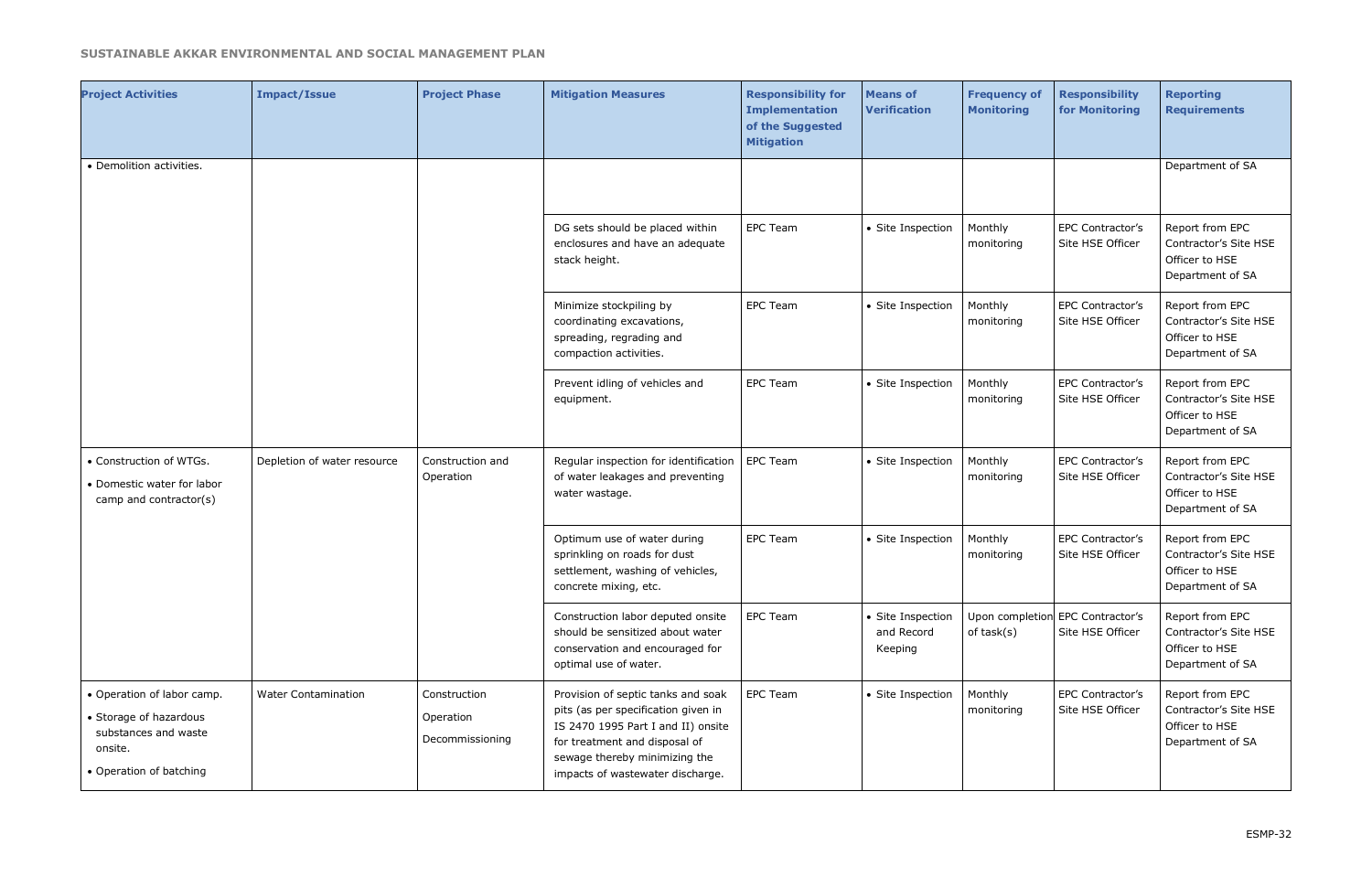| <b>Project Activities</b>                                                              | <b>Impact/Issue</b>     | <b>Project Phase</b>                              | <b>Mitigation Measures</b>                                                                                                                                                                                         | <b>Responsibility for</b><br><b>Implementation</b><br>of the Suggested<br><b>Mitigation</b> | <b>Means of</b><br><b>Verification</b>     | <b>Frequency of</b><br><b>Monitoring</b> | <b>Responsibility</b><br>for Monitoring | <b>Reporting</b><br><b>Requirements</b>                                        |
|----------------------------------------------------------------------------------------|-------------------------|---------------------------------------------------|--------------------------------------------------------------------------------------------------------------------------------------------------------------------------------------------------------------------|---------------------------------------------------------------------------------------------|--------------------------------------------|------------------------------------------|-----------------------------------------|--------------------------------------------------------------------------------|
| plant.<br>• Construction and<br>demolition activities that<br>causes dust and erosion. |                         |                                                   | Planning of toilets, soak pits and<br>septic tanks and waste collection<br>areas should be away from natural<br>drainage channels.                                                                                 | <b>EPC Team</b>                                                                             | • Site Inspection<br>and Record<br>Keeping | Monthly<br>monitoring                    | EPC Contractor's<br>Site HSE Officer    | Report from EPC<br>Contractor's Site HSE<br>Officer to HSE<br>Department of SA |
|                                                                                        |                         |                                                   | Use of licensed contractors for<br>management and disposal of waste<br>and sludge.                                                                                                                                 | <b>EPC Team</b>                                                                             | • Site Inspection<br>and Record<br>Keeping | Monthly<br>monitoring                    | EPC Contractor's<br>Site HSE Officer    | Report from EPC<br>Contractor's Site HSE<br>Officer to HSE<br>Department of SA |
|                                                                                        |                         |                                                   | Spills/leakage clearance plans to<br>be adopted for immediate cleaning<br>of spills and leaks.                                                                                                                     | <b>EPC Team</b>                                                                             | • Site Inspection<br>and Record<br>Keeping | Monthly<br>monitoring                    | EPC Contractor's<br>Site HSE Officer    | Report from EPC<br>Contractor's Site HSE<br>Officer to HSE<br>Department of SA |
|                                                                                        |                         |                                                   | Proper cover and stacking of loose<br>construction material at batching<br>plant and WTGs site to prevent<br>surface runoff.                                                                                       | <b>EPC Team</b>                                                                             | • Site Inspection                          | Monthly<br>monitoring                    | EPC Contractor's<br>Site HSE Officer    | Report from EPC<br>Contractor's Site HSE<br>Officer to HSE<br>Department of SA |
|                                                                                        |                         |                                                   | Laborers should be given training<br>towards proactive use of<br>designated areas/bins for waste<br>disposal and use of toilets. Open<br>defecation and random disposal of<br>waste should be strictly prohibited. | <b>EPC Team</b>                                                                             | • Site Inspection<br>and Record<br>Keeping | Monthly<br>monitoring                    | EPC Contractor's<br>Site HSE Officer    | Report from EPC<br>Contractor's Site HSE<br>Officer to HSE<br>Department of SA |
|                                                                                        |                         |                                                   | Garland drain should be provided<br>at batching plant.                                                                                                                                                             | EPC Team                                                                                    | • Site Inspection                          | Monthly<br>monitoring                    | EPC Contractor's<br>Site HSE Officer    | Report from EPC<br>Contractor's Site HSE<br>Officer to HSE<br>Department of SA |
| <b>Noise</b>                                                                           |                         |                                                   |                                                                                                                                                                                                                    |                                                                                             |                                            |                                          |                                         |                                                                                |
| • Construction activities<br>• Vehicular movement<br>• Turbine operation               | Increase in noise level | Construction,<br>Operation and<br>Decommissioning | Normal working hours of the<br>contractor to be defined<br>(preferable 7 am to 7pm).                                                                                                                               | <b>EPC Team</b>                                                                             | • Site Inspection                          | Monthly<br>monitoring                    | EPC Contractor's<br>Site HSE Officer    | Report from EPC<br>Contractor's Site HSE<br>Officer to HSE<br>Department of SA |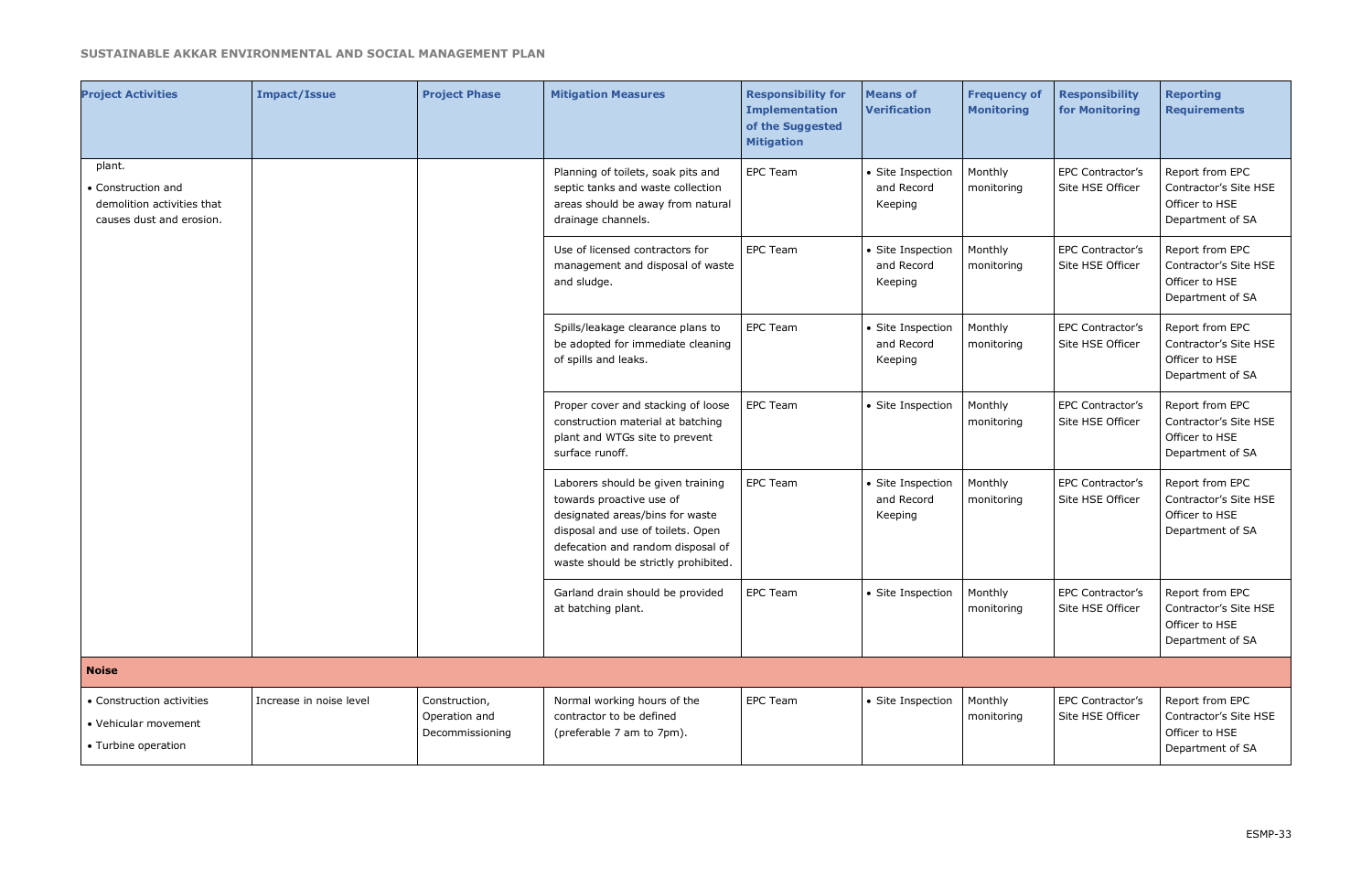| <b>Project Activities</b>             | <b>Impact/Issue</b> | <b>Project Phase</b> | <b>Mitigation Measures</b>                                                                                                                                                                                                                                                                                                                                                                                                                                                                                                                                                                                                                              | <b>Responsibility for</b><br><b>Implementation</b><br>of the Suggested<br><b>Mitigation</b> | <b>Means of</b><br><b>Verification</b>     | <b>Frequency of</b><br><b>Monitoring</b> | <b>Responsibility</b><br>for Monitoring | <b>Reporting</b><br><b>Requirements</b>                                        |
|---------------------------------------|---------------------|----------------------|---------------------------------------------------------------------------------------------------------------------------------------------------------------------------------------------------------------------------------------------------------------------------------------------------------------------------------------------------------------------------------------------------------------------------------------------------------------------------------------------------------------------------------------------------------------------------------------------------------------------------------------------------------|---------------------------------------------------------------------------------------------|--------------------------------------------|------------------------------------------|-----------------------------------------|--------------------------------------------------------------------------------|
|                                       |                     |                      | Only well-maintained equipment<br>should be operated on-site.                                                                                                                                                                                                                                                                                                                                                                                                                                                                                                                                                                                           | <b>EPC Team</b>                                                                             | • Site Inspection<br>and Record<br>Keeping | Monthly<br>monitoring                    | EPC Contractor's<br>Site HSE Officer    | Report from EPC<br>Contractor's Site HSE<br>Officer to HSE<br>Department of SA |
|                                       |                     |                      | The final time schedule of the<br>transport movements should be<br>clarified with the authorities and<br>communities.                                                                                                                                                                                                                                                                                                                                                                                                                                                                                                                                   | <b>EPC Team</b>                                                                             | • Site Inspection                          | Once                                     | EPC Contractor's<br>Site HSE Officer    | Report from EPC<br>Contractor's Site HSE<br>Officer to HSE<br>Department of SA |
|                                       |                     |                      | In order to comply with the IFC<br>noise limit of 45 dB(A) some<br>turbines need to be operated in<br>noise reduced modes. Using the<br>noise reduced modes which are<br>available for all considered turbine<br>types, the IFC noise limit of 45<br>dB(A) can be complied with. Due to<br>the fact, that the calculation was<br>based on a worst-case assumption<br>of 23 turbine locations, the noise<br>assessment should be redone when<br>the final and reduced turbine<br>layout is available. At the time the<br>final number of turbines is<br>available, the noise reduction<br>modes for the corresponding<br>turbine type can be stipulated. | <b>ESIA Noise</b><br>consultant, EPC<br>Contractor and SA<br>Team                           | Site Inspection<br>and Record<br>Keeping   | Once                                     | EPC Contractor's<br>Site HSE Officer    |                                                                                |
|                                       |                     |                      | Regular maintenance of WTGs.                                                                                                                                                                                                                                                                                                                                                                                                                                                                                                                                                                                                                            | <b>EPC Contractor and</b><br>SA O&M Team                                                    | Site Inspection                            | Quarterly                                | EPC Contractor's<br>Site HSE Officer    | Report from EPC<br>Contractor's Site HSE<br>Officer to HSE<br>Department of SA |
| <b>Occupational Health and Safety</b> |                     |                      |                                                                                                                                                                                                                                                                                                                                                                                                                                                                                                                                                                                                                                                         |                                                                                             |                                            |                                          |                                         |                                                                                |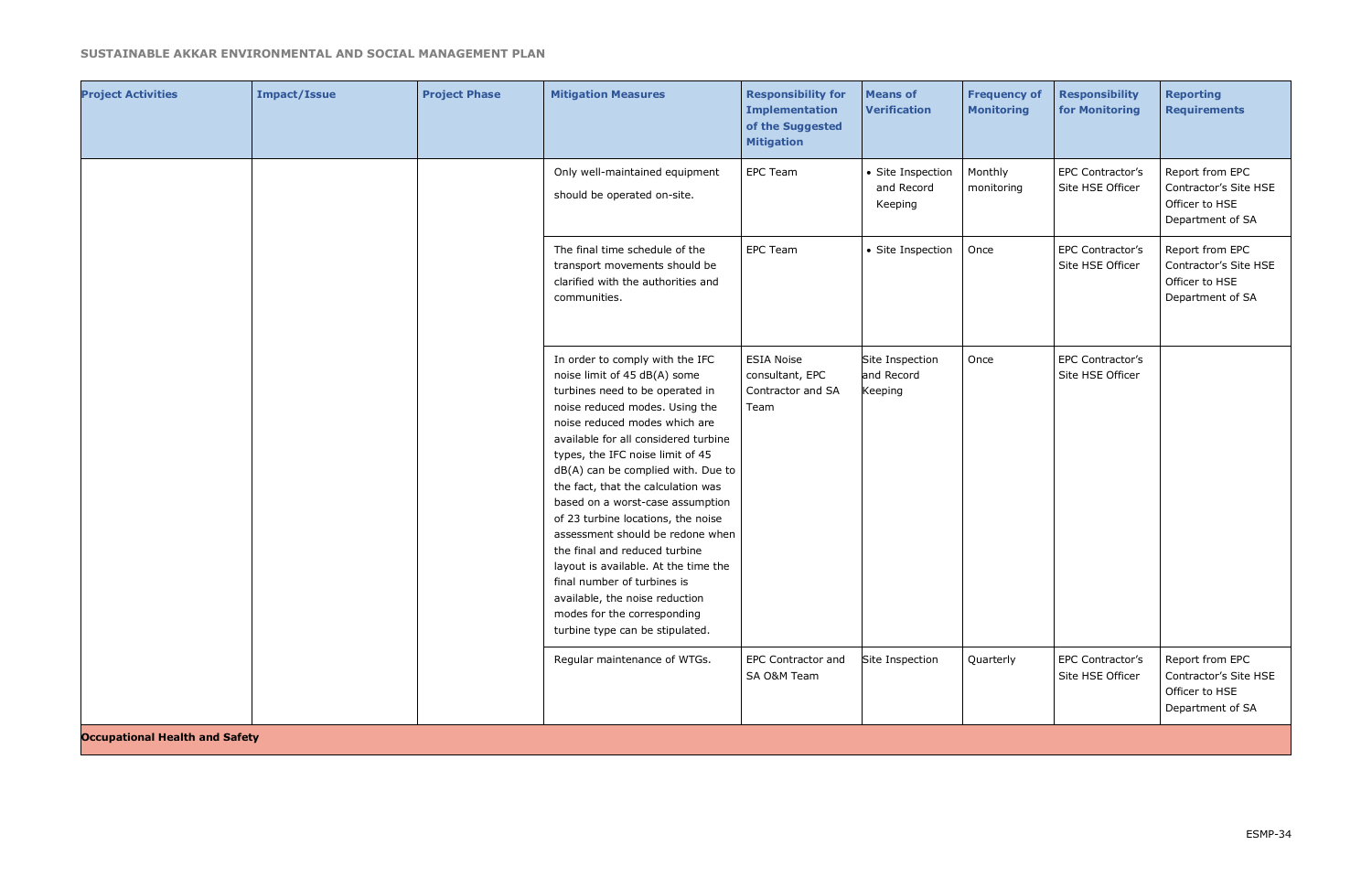| <b>Project Activities</b>                                                                                                                                            | <b>Impact/Issue</b>                                                    | <b>Project Phase</b>                         | <b>Mitigation Measures</b>                                                                                                                                                                                | <b>Responsibility for</b><br><b>Implementation</b><br>of the Suggested<br><b>Mitigation</b> | <b>Means of</b><br><b>Verification</b>                                                                                                                                             | <b>Frequency of</b><br><b>Monitoring</b>                          | <b>Responsibility</b><br>for Monitoring | <b>Reporting</b><br><b>Requirements</b>                                        |
|----------------------------------------------------------------------------------------------------------------------------------------------------------------------|------------------------------------------------------------------------|----------------------------------------------|-----------------------------------------------------------------------------------------------------------------------------------------------------------------------------------------------------------|---------------------------------------------------------------------------------------------|------------------------------------------------------------------------------------------------------------------------------------------------------------------------------------|-------------------------------------------------------------------|-----------------------------------------|--------------------------------------------------------------------------------|
| · Various activities. Higher<br>risk activities include<br>working at height, lifting<br>operations, live electrical<br>work, use of<br>vehicles/heavy<br>equipment. | Injury, near-misses and<br>fatalities for labor contracted<br>on site. | Construction<br>Operation<br>Decommissioning | Implementation of an appropriate<br>HSS management system prior to<br>start of construction/operational<br>phases (as described in the HSS<br>plan).                                                      | <b>EPC Team</b>                                                                             | · Site Inspection,<br>regular review<br>and reporting<br>on<br>implementation<br>of the HSS<br>management<br>system.                                                               | To be agreed                                                      | SA HSE and EPC<br><b>HSE Manager</b>    | Report from EPC<br>Contractor's HSE<br>Management to HSE<br>Department of SA   |
|                                                                                                                                                                      |                                                                        |                                              | Implementation of system for<br>selection and control of<br>contractors/subcontractors/suppliers<br>. Demonstration of how their HSS<br>capabilities have been<br>assessed/confirmed.                     | <b>EPC Team</b>                                                                             | · Site Inspection,<br>regular review<br>and reporting<br>on<br>implementation<br>of the system<br>for selection<br>and control of<br>contractors,<br>subcontractors,<br>suppliers. | Monthly<br>monitoring                                             | EPC Contractor's<br>Site HSE Officer    | Report from EPC<br>Contractor's Site HSE<br>Officer to HSE<br>Department of SA |
|                                                                                                                                                                      |                                                                        |                                              | Day to day compliance with HSS<br>management system requirements<br>(e.g. following procedures, use of<br>equipment, use of PPE,<br>demonstration of safe behaviors,<br>appropriately trained personnel). | <b>EPC Team</b>                                                                             | • Site Inspection                                                                                                                                                                  | Continuous                                                        | EPC Contractor's<br>Site HSE Officer    | Report from EPC<br>Contractor's Site HSE<br>Officer to HSE<br>Department of SA |
|                                                                                                                                                                      |                                                                        |                                              | Monitoring and reporting of health<br>and safety performance through site<br>inspections, appropriate health and<br>safety metrics, auditing of<br>operations, and senior management<br>review.           | EPC Team; SA<br>should periodically<br>carry out their own<br>audits.                       | • Site Inspection<br>• Audits                                                                                                                                                      | Regular<br>monitoring.<br>Reporting<br>frequency to be<br>agreed. | EPC Contractor's<br>Site HSE Officer    | Report from EPC<br>Contractor's Site HSE<br>Officer to HSE<br>Department of SA |
|                                                                                                                                                                      |                                                                        |                                              | All workers (regular and contracted)<br>should be provided with training on<br>Health and Safety policies in place                                                                                        | EPC Team                                                                                    | • Site Inspection<br>and Record<br>Keeping                                                                                                                                         | Regular<br>monitoring.                                            | EPC Contractor's<br>Site HSE Officer    | Report from EPC<br>Contractor's Site HSE<br>Officer to HSE                     |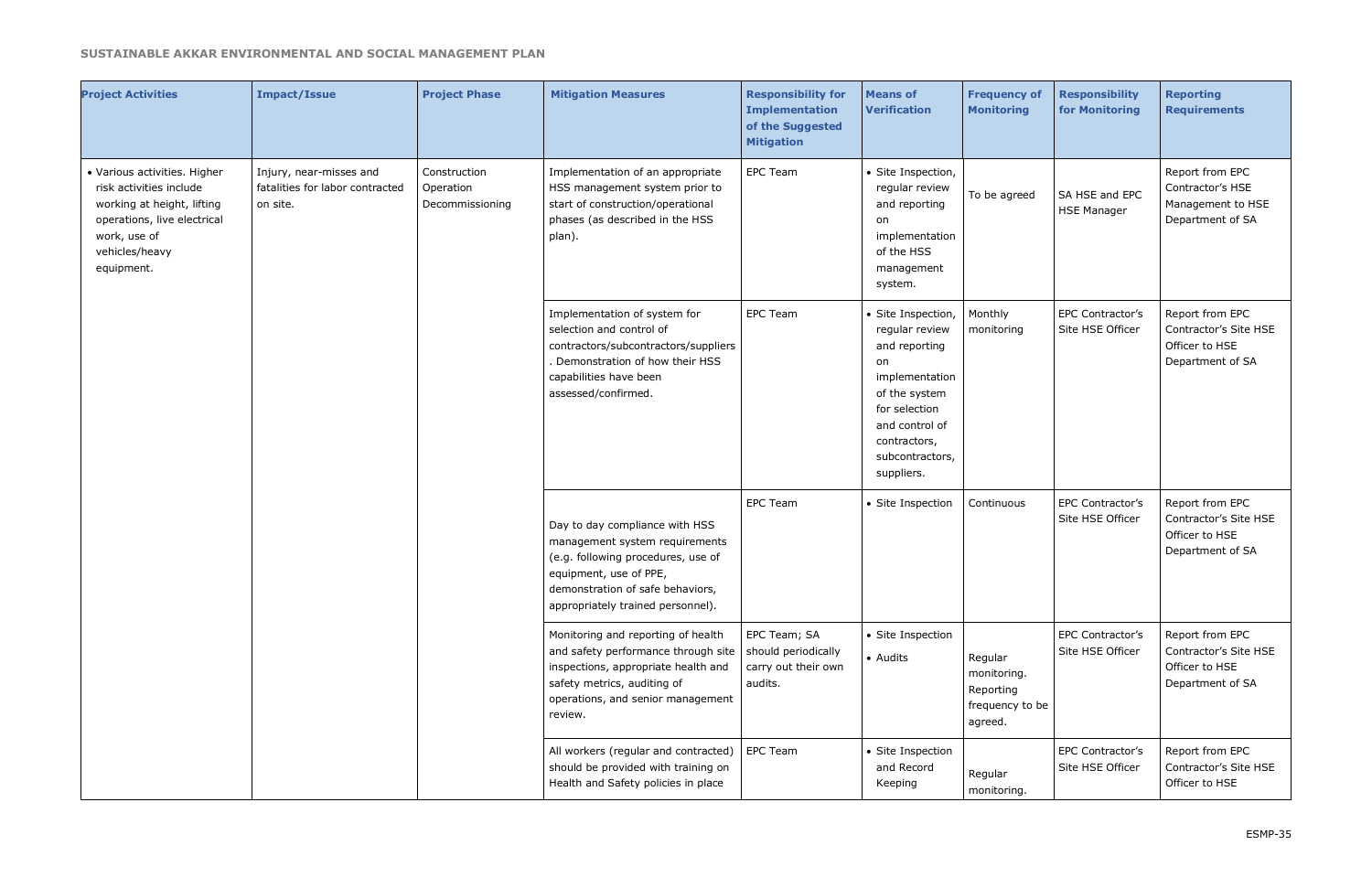| <b>Project Activities</b> | <b>Impact/Issue</b> | <b>Project Phase</b> | <b>Mitigation Measures</b>                                                                                                                                                                                                                                                                             | <b>Responsibility for</b><br><b>Implementation</b><br>of the Suggested<br><b>Mitigation</b> | <b>Means of</b><br><b>Verification</b>     | <b>Frequency of</b><br><b>Monitoring</b> | <b>Responsibility</b><br>for Monitoring | <b>Reporting</b><br><b>Requirements</b>                                        |
|---------------------------|---------------------|----------------------|--------------------------------------------------------------------------------------------------------------------------------------------------------------------------------------------------------------------------------------------------------------------------------------------------------|---------------------------------------------------------------------------------------------|--------------------------------------------|------------------------------------------|-----------------------------------------|--------------------------------------------------------------------------------|
|                           |                     |                      | with appropriate refresher courses<br>throughout the life cycle of the<br>Project. Training provision should be<br>regularly monitored against the<br>training requirements defined in the<br>HSS management system.                                                                                   |                                                                                             |                                            | Reporting<br>frequency to be<br>agreed.  |                                         | Department of SA                                                               |
|                           |                     |                      | Safe drinking water supply should<br>be provided for the workers.                                                                                                                                                                                                                                      | <b>EPC Team</b>                                                                             | • Site Inspection                          | Monthly<br>monitoring                    | EPC Contractor's<br>Site HSE Officer    | Report from EPC<br>Contractor's Site HSE<br>Officer to HSE<br>Department of SA |
|                           |                     |                      | Excavations should be completed in<br>accordance with an appropriate<br>excavation standard which will<br>require temporary fencing.                                                                                                                                                                   | EPC Team                                                                                    | • Continuous<br>• Site Inspection          | Monthly<br>monitoring                    | EPC Contractor's<br>Site HSE Officer    | Report from EPC<br>Contractor's Site HSE<br>Officer to HSE<br>Department of SA |
|                           |                     |                      | Security should be monitored at<br>potential accident sites to restrict<br>entry and prevent near misses,<br>injuries and fatalities.                                                                                                                                                                  | <b>EPC Team</b>                                                                             | • Site Inspection                          | Monthly<br>monitoring                    | EPC Contractor's<br>Site HSE Officer    | Report from EPC<br>Contractor's Site HSE<br>Officer to HSE<br>Department of SA |
|                           |                     |                      | An up-to-date first aid box should<br>be provided at all construction sites<br>and a trained person should be<br>appointed to manage it.<br>Appropriate first aid provision<br>should be provided at all<br>construction/operational sites.                                                            | <b>EPC Team</b>                                                                             | • Site Inspection<br>and Record<br>Keeping | Monthly<br>monitoring                    | EPC Contractor's<br>Site HSE Officer    | Report from EPC<br>Contractor's Site HSE<br>Officer to HSE<br>Department of SA |
|                           |                     |                      | A safety or emergency management   EPC Team<br>plan should be in place to account<br>for natural disasters, accidents and<br>any emergency situations. The<br>nearest hospital, ambulance, fire<br>station and police station should be<br>identified in the implemented<br>emergency management plan. |                                                                                             | • Site Inspection                          | Monthly<br>monitoring                    | EPC Contractor's<br>Site HSE Officer    | Report from EPC<br>Contractor's Site HSE<br>Officer to HSE<br>Department of SA |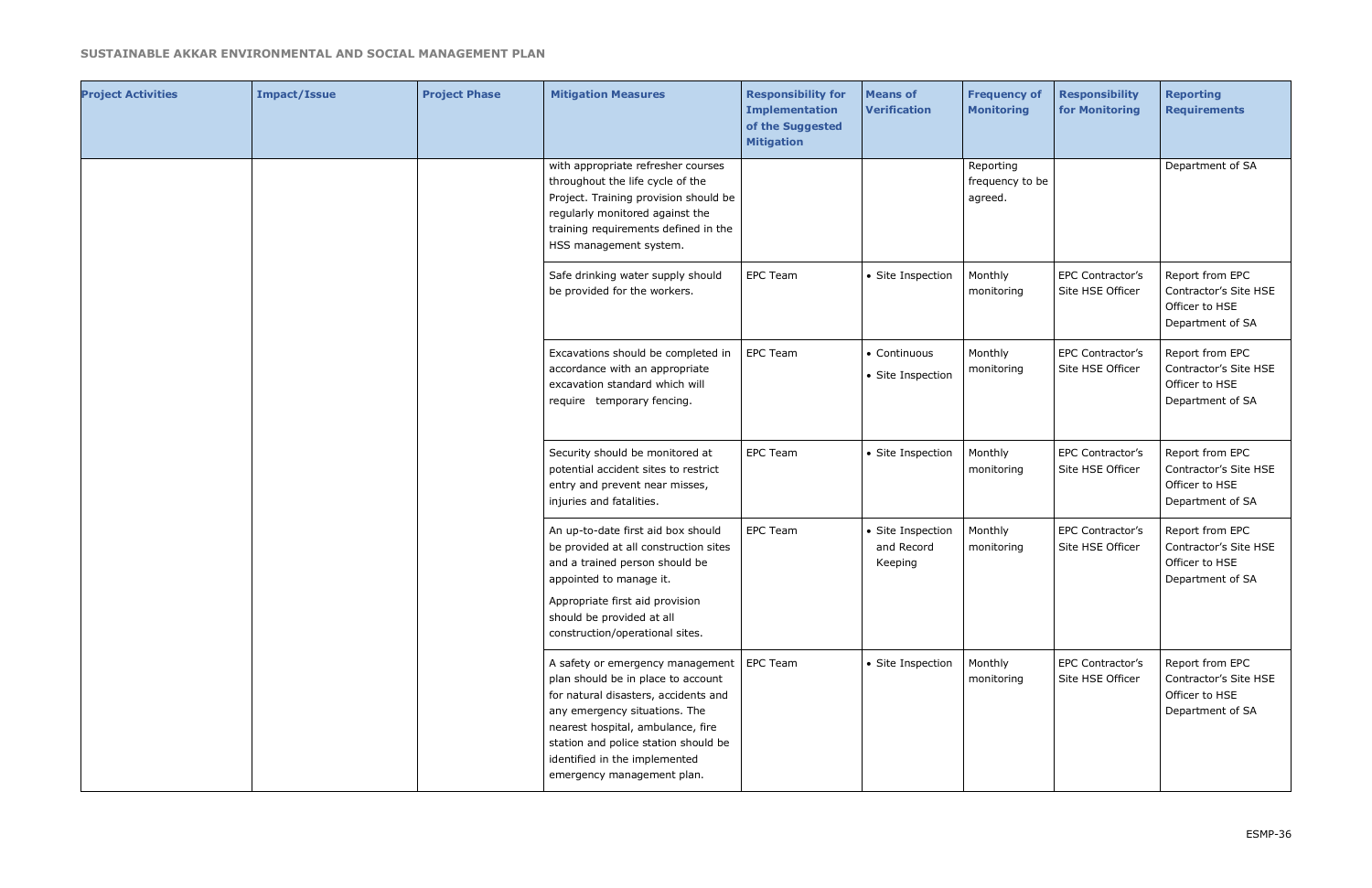| <b>Project Activities</b> | <b>Impact/Issue</b>                                                                                                                                       | <b>Project Phase</b>                          | <b>Mitigation Measures</b>                                                                                                                                                                                                                                                                                                                                                                                                                                                                                       | <b>Responsibility for</b><br><b>Implementation</b><br>of the Suggested<br><b>Mitigation</b> | <b>Means of</b><br><b>Verification</b>                 | <b>Frequency of</b><br><b>Monitoring</b>          | <b>Responsibility</b><br>for Monitoring                | <b>Reporting</b><br><b>Requirements</b>                                        |
|---------------------------|-----------------------------------------------------------------------------------------------------------------------------------------------------------|-----------------------------------------------|------------------------------------------------------------------------------------------------------------------------------------------------------------------------------------------------------------------------------------------------------------------------------------------------------------------------------------------------------------------------------------------------------------------------------------------------------------------------------------------------------------------|---------------------------------------------------------------------------------------------|--------------------------------------------------------|---------------------------------------------------|--------------------------------------------------------|--------------------------------------------------------------------------------|
| Workers' Accommodations   | Worker health & safety                                                                                                                                    | Construction<br>Operation and<br>Decommission | • Providing adequate<br>arrangements of drinking<br>water, lighting, ventilation,<br>bedding, bathing, laundry and<br>other basic facilities in the<br>workers' accommodation<br>camps.<br>• Providing separate toilet<br>facilities for men and women at<br>the workers' accommodation<br>camps as well as at the project<br>site.<br>• Ensuring proper health-check-<br>ups of all laborers employed at<br>the project site.<br>• Facilitating healthcare services<br>and medical care in case of<br>sickness. | EPC Contractor and<br>SA O&M Team                                                           | $\bullet$ Labor<br>consultation<br>• Site verification | Monthly<br>during the<br>construction<br>phase    | <b>EPC Contractor</b><br>and SA O&M<br>Team            | Report from EPC<br>Contractor's Site HSE<br>Officer to HSE<br>Department of SA |
| <b>Biodiversity</b>       |                                                                                                                                                           |                                               |                                                                                                                                                                                                                                                                                                                                                                                                                                                                                                                  |                                                                                             |                                                        |                                                   |                                                        |                                                                                |
| • Flora and Fauna         | Loss of habitat (including<br>endangered plant species),<br>sedimentation,<br>contamination, noise,<br>vehicular movement and<br>human-wildlife conflicts | Pre-construction                              | Pre-construction surveys to identify<br>Abies cilicica, Astragalus angulosus,<br>Clinopodium libanoticum, Violia<br>libanotica, IPA qualifying species,<br>key mammal species, reptiles and<br>bats. Identify key bat roost caves.                                                                                                                                                                                                                                                                               | <b>EPC Team</b>                                                                             | • Site Inspection                                      | As required<br>of pre-<br>construction<br>surveys | EPC Contractor's<br>following results Site HSE Officer | Report from EPC<br>Contractor's Site HSE<br>Officer to HSE<br>Department of SA |
|                           |                                                                                                                                                           | Operation                                     | Monitoring of all habitat<br>reinstatement, translocation,<br>recreation, offsetting or<br>enhancement, and populations of<br>key flora and fauna species as<br>identified and implemented as<br>required following pre-construction<br>surveys. Develop an appropriately<br>focused scope of operational period<br>bat surveys following analysis of the<br>results of the pre-construction                                                                                                                     | <b>EPC Contractor and</b><br>SA O&M Team                                                    | • Site Inspection                                      | Monthly<br>monitoring                             | EPC Contractor's<br>Site HSE Officer                   | Report from EPC<br>Contractor's Site HSE<br>Officer to HSE<br>Department of SA |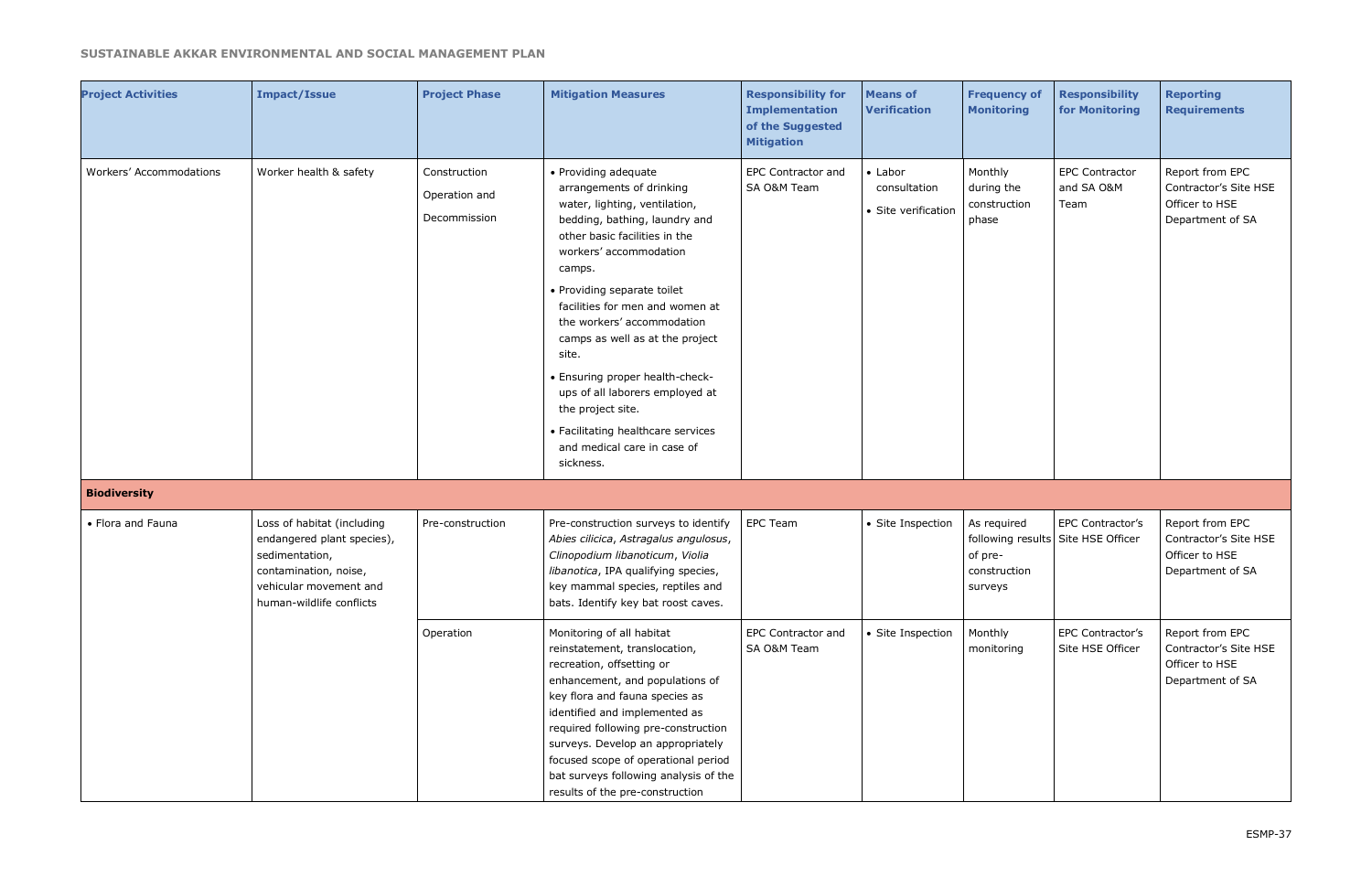| <b>Project Activities</b> | <b>Impact/Issue</b>                                                                                                         | <b>Project Phase</b> | <b>Mitigation Measures</b>                                                                                                                                                                                                                                                                                                                      | <b>Responsibility for</b><br><b>Implementation</b><br>of the Suggested<br><b>Mitigation</b> | <b>Means of</b><br><b>Verification</b> | <b>Frequency of</b><br><b>Monitoring</b> | <b>Responsibility</b><br>for Monitoring | <b>Reporting</b><br><b>Requirements</b>                                        |
|---------------------------|-----------------------------------------------------------------------------------------------------------------------------|----------------------|-------------------------------------------------------------------------------------------------------------------------------------------------------------------------------------------------------------------------------------------------------------------------------------------------------------------------------------------------|---------------------------------------------------------------------------------------------|----------------------------------------|------------------------------------------|-----------------------------------------|--------------------------------------------------------------------------------|
|                           |                                                                                                                             |                      | survey. Operational surveys would<br>cover up to three years' activity<br>periods.                                                                                                                                                                                                                                                              |                                                                                             |                                        |                                          |                                         |                                                                                |
| • Vegetation              | Vegetation clearance<br>Loss of habitat (including<br>endangered plant species),<br>sedimentation,<br>contamination, noise, | Construction         | Clearance of mature trees or<br>continuous scrub should be avoided<br>to the extent possible when<br>planning the wind farm<br>components.                                                                                                                                                                                                      | <b>EPC Team</b>                                                                             | • Site Inspection                      | Monthly<br>monitoring                    | EPC Contractor's<br>Site HSE Officer    | Report from EPC<br>Contractor's Site HSE<br>Officer to HSE<br>Department of SA |
|                           | vehicular movement and<br>human-wildlife conflicts                                                                          |                      | Vegetation clearance should be<br>restricted to the Project activity<br>area(s), particularly within Karm<br>Chbat Nature Reserve, and should<br>be undertaken outside the breeding<br>bird season (March-August) or<br>removal during that period only<br>after a check by an ornithologist to<br>ensure that no nesting birds are<br>present. | <b>EPC Team</b>                                                                             | • Site Inspection                      | Monthly<br>monitoring                    | EPC Contractor's<br>Site HSE Officer    | Report from EPC<br>Contractor's Site HSE<br>Officer to HSE<br>Department of SA |
|                           |                                                                                                                             |                      | Separation and storage of top soil<br>for use in restoration of all<br>temporary project infrastructure<br>and areas of temporary disturbance,<br>e.g. track margins. Segregation of<br>the topsoil of different habitat types<br>will be required.                                                                                             | <b>EPC Team</b>                                                                             | • Site Inspection                      | Monthly<br>monitoring                    | EPC Contractor's<br>Site HSE Officer    | Report from EPC<br>Contractor's Site HSE<br>Officer to HSE<br>Department of SA |
|                           |                                                                                                                             |                      | Unnecessary disturbance to<br>vegetation due to off-roading, fuel<br>wood procurement, unchecked<br>expansion of labor camps and<br>destruction of floral resources<br>should be prohibited.                                                                                                                                                    | EPC Team                                                                                    | • Site Inspection                      | Monthly<br>monitoring                    | EPC Contractor's<br>Site HSE Officer    | Report from EPC<br>Contractor's Site HSE<br>Officer to HSE<br>Department of SA |
|                           |                                                                                                                             |                      | Local grass species can be seeded in $\vert$ EPC Team<br>disturbed areas during monsoon<br>season.                                                                                                                                                                                                                                              |                                                                                             | • Site Inspection                      | End of<br>construction<br>phase          | EPC Contractor's<br>Site HSE Officer    | Report from EPC<br>Contractor's Site HSE<br>Officer to HSE                     |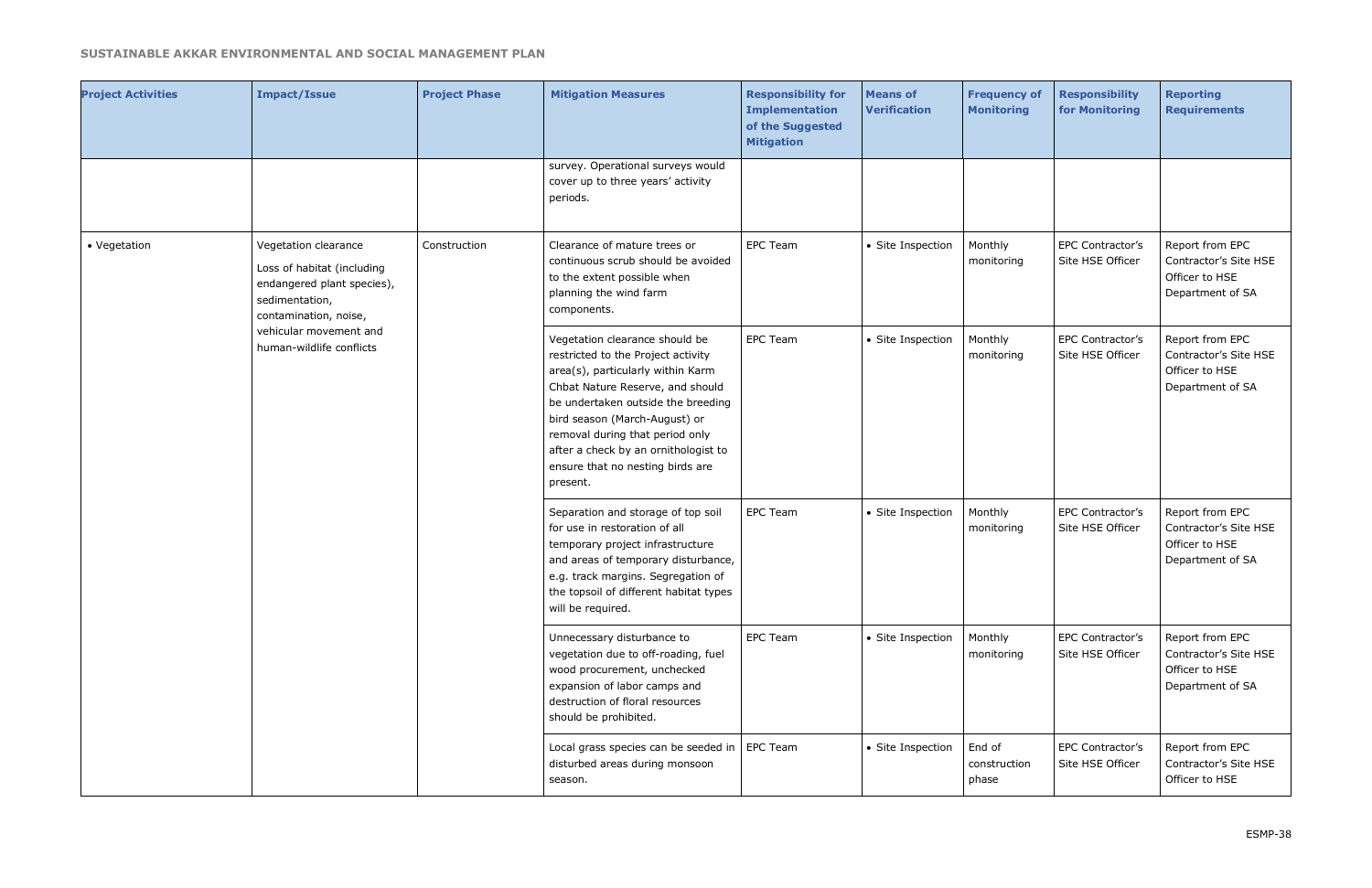| <b>Project Activities</b> | <b>Impact/Issue</b>                                                                                                                                       | <b>Project Phase</b>          | <b>Mitigation Measures</b>                                                                                                                                                                                                                                                                                                                  | <b>Responsibility for</b><br><b>Implementation</b><br>of the Suggested<br><b>Mitigation</b> | <b>Means of</b><br><b>Verification</b>     | <b>Frequency of</b><br><b>Monitoring</b> | <b>Responsibility</b><br>for Monitoring                                        | <b>Reporting</b><br><b>Requirements</b>                                        |
|---------------------------|-----------------------------------------------------------------------------------------------------------------------------------------------------------|-------------------------------|---------------------------------------------------------------------------------------------------------------------------------------------------------------------------------------------------------------------------------------------------------------------------------------------------------------------------------------------|---------------------------------------------------------------------------------------------|--------------------------------------------|------------------------------------------|--------------------------------------------------------------------------------|--------------------------------------------------------------------------------|
|                           |                                                                                                                                                           |                               |                                                                                                                                                                                                                                                                                                                                             |                                                                                             |                                            |                                          |                                                                                | Department of SA                                                               |
|                           |                                                                                                                                                           | Operation                     | Maintain native vegetation on<br>disturbed areas and right-of-way<br>and remove invasive plant species.<br>Monitor power-line right-of-way<br>vegetation to avoid fire risk.                                                                                                                                                                | <b>EPC Contractor and</b><br>SA O&M Team                                                    | • Site Inspection                          | Monthly<br>monitoring                    | EPC Contractor's<br>Site HSE Officer                                           | Report from EPC<br>Contractor's Site HSE<br>Officer to HSE<br>Department of SA |
| • Bat Species             | Human persecution                                                                                                                                         | Construction and<br>Operation | Prepare and implement plan to<br>identify and protect key bat roost<br>caves in and around the Project site<br>from human persecution.                                                                                                                                                                                                      | <b>EPC Team</b>                                                                             | • Site Inspection                          | Monthly<br>monitoring                    | EPC Contractor's<br>Site HSE Officer                                           | Report from EPC<br>Contractor's Site HSE<br>Officer to HSE<br>Department of SA |
| • Construction Activities | Loss of habitat (including<br>endangered plant species),<br>sedimentation,<br>contamination, noise,<br>vehicular movement and<br>human-wildlife conflicts | Construction and<br>Operation | Construction activities should be<br>conducted in a phased manner to<br>prevent excessive noise,<br>anthropogenic movement and<br>vehicular movement throughout the<br>entire wind farm area at any given<br>time. All lights should be cowled and<br>downward facing and avoid light<br>spill onto surrounding non-<br>construction areas. | <b>EPC Team</b><br>• Site Inspection                                                        | Monthly<br>monitoring                      | EPC Contractor's<br>Site HSE Officer     | Report from EPC<br>Contractor's Site HSE<br>Officer to HSE<br>Department of SA |                                                                                |
|                           |                                                                                                                                                           |                               | Laborers should be trained for<br>dealing with wildlife as well as dos<br>and don'ts when dealing with them.                                                                                                                                                                                                                                | <b>EPC Team</b>                                                                             | • Site Inspection<br>and Record<br>Keeping | Monthly<br>monitoring                    | EPC Contractor's<br>Site HSE Officer                                           | Report from EPC<br>Contractor's Site HSE<br>Officer to HSE<br>Department of SA |
|                           |                                                                                                                                                           |                               | Strict no hunting, poaching or<br>trapping of wildlife policy should be<br>communicated and enforced by the<br>EPC contractor.                                                                                                                                                                                                              | <b>EPC Team</b>                                                                             | • Site Inspection<br>and Record<br>Keeping | Monthly<br>monitoring                    | EPC Contractor's<br>Site HSE Officer                                           | Report from EPC<br>Contractor's Site HSE<br>Officer to HSE<br>Department of SA |
|                           |                                                                                                                                                           |                               | Project components should be<br>planned such that they are<br>sufficiently away from water bodies<br>and any heavily vegetated areas to                                                                                                                                                                                                     | <b>EPC Team</b>                                                                             | • Site Inspection                          | Monthly<br>monitoring                    | EPC Contractor's<br>Site HSE Officer                                           | Report from EPC<br>Contractor's Site HSE<br>Officer to HSE<br>Department of SA |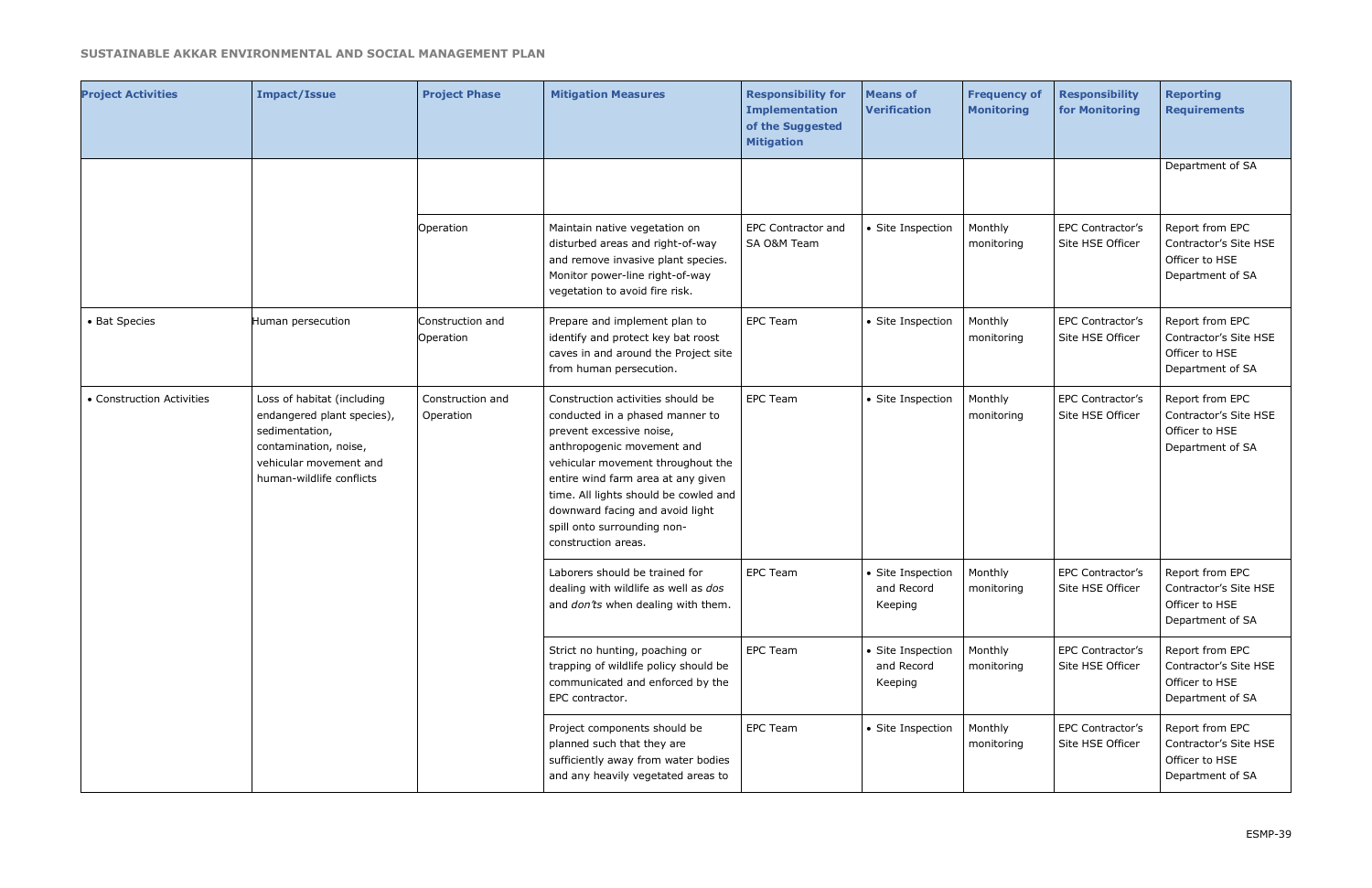| <b>Project Activities</b> | <b>Impact/Issue</b> | <b>Project Phase</b> | <b>Mitigation Measures</b>                                                                                                                                                                                                                                                                             | <b>Responsibility for</b><br><b>Implementation</b><br>of the Suggested<br><b>Mitigation</b> | <b>Means of</b><br><b>Verification</b>     | <b>Frequency of</b><br><b>Monitoring</b> | <b>Responsibility</b><br>for Monitoring | <b>Reporting</b><br><b>Requirements</b>                                        |
|---------------------------|---------------------|----------------------|--------------------------------------------------------------------------------------------------------------------------------------------------------------------------------------------------------------------------------------------------------------------------------------------------------|---------------------------------------------------------------------------------------------|--------------------------------------------|------------------------------------------|-----------------------------------------|--------------------------------------------------------------------------------|
|                           |                     |                      | reduce the impact on local wildlife.                                                                                                                                                                                                                                                                   |                                                                                             |                                            |                                          |                                         |                                                                                |
|                           |                     |                      | Construction and transportation<br>activities should be avoided at night<br>$(6:00 \text{ pm}$ to $6:00 \text{ am})$ and should<br>particularly avoid high faunal<br>activity areas such as heavy<br>vegetation and water bodies during<br>dawn (6:00 am to 8:00 am) and<br>dusk (5:00 pm to 7:00 pm). | <b>EPC Team</b>                                                                             | • Site Inspection                          | Monthly<br>monitoring                    | EPC Contractor's<br>Site HSE Officer    | Report from EPC<br>Contractor's Site HSE<br>Officer to HSE<br>Department of SA |
|                           |                     |                      | Temporary barriers should be<br>installed around excavation areas.                                                                                                                                                                                                                                     | <b>EPC Team</b>                                                                             | • Site Inspection                          | Monthly<br>monitoring                    | EPC Contractor's<br>Site HSE Officer    | Report from EPC<br>Contractor's Site HSE<br>Officer to HSE<br>Department of SA |
|                           |                     |                      | Waste materials should be covered<br>and cleared periodically so as to not<br>attract fauna to the construction<br>site, particularly scavenging birds.                                                                                                                                                | <b>EPC Team</b>                                                                             | • Site Inspection                          | Monthly<br>monitoring                    | EPC Contractor's<br>Site HSE Officer    | Report from EPC<br>Contractor's Site HSE<br>Officer to HSE<br>Department of SA |
|                           |                     |                      | If access roads are created in key<br>crossing paths for herpetofauna or<br>smaller mammals, then culverts of<br>alternate paths should be provided<br>to prevent road kills.                                                                                                                          | <b>EPC Team</b>                                                                             | • Site Inspection                          | Monthly<br>monitoring                    | EPC Contractor's<br>Site HSE Officer    | Report from EPC<br>Contractor's Site HSE<br>Officer to HSE<br>Department of SA |
|                           |                     |                      | Labor movement should be<br>restricted to between construction<br>camps and sites.                                                                                                                                                                                                                     | <b>EPC Team</b>                                                                             | • Site Inspection                          | Monthly<br>monitoring                    | EPC Contractor's<br>Site HSE Officer    | Report from EPC<br>Contractor's Site HSE<br>Officer to HSE<br>Department of SA |
|                           |                     |                      | General awareness regarding the<br>presence of protected species<br>(tawny eagle, Indian peafowl and<br>monitor lizard) should be raised<br>among the staff and laborers<br>through interactive sessions                                                                                               | <b>EPC Team</b>                                                                             | • Site Inspection<br>and Record<br>Keeping | Monthly<br>monitoring                    | EPC Contractor's<br>Site HSE Officer    | Report from EPC<br>Contractor's Site HSE<br>Officer to HSE<br>Department of SA |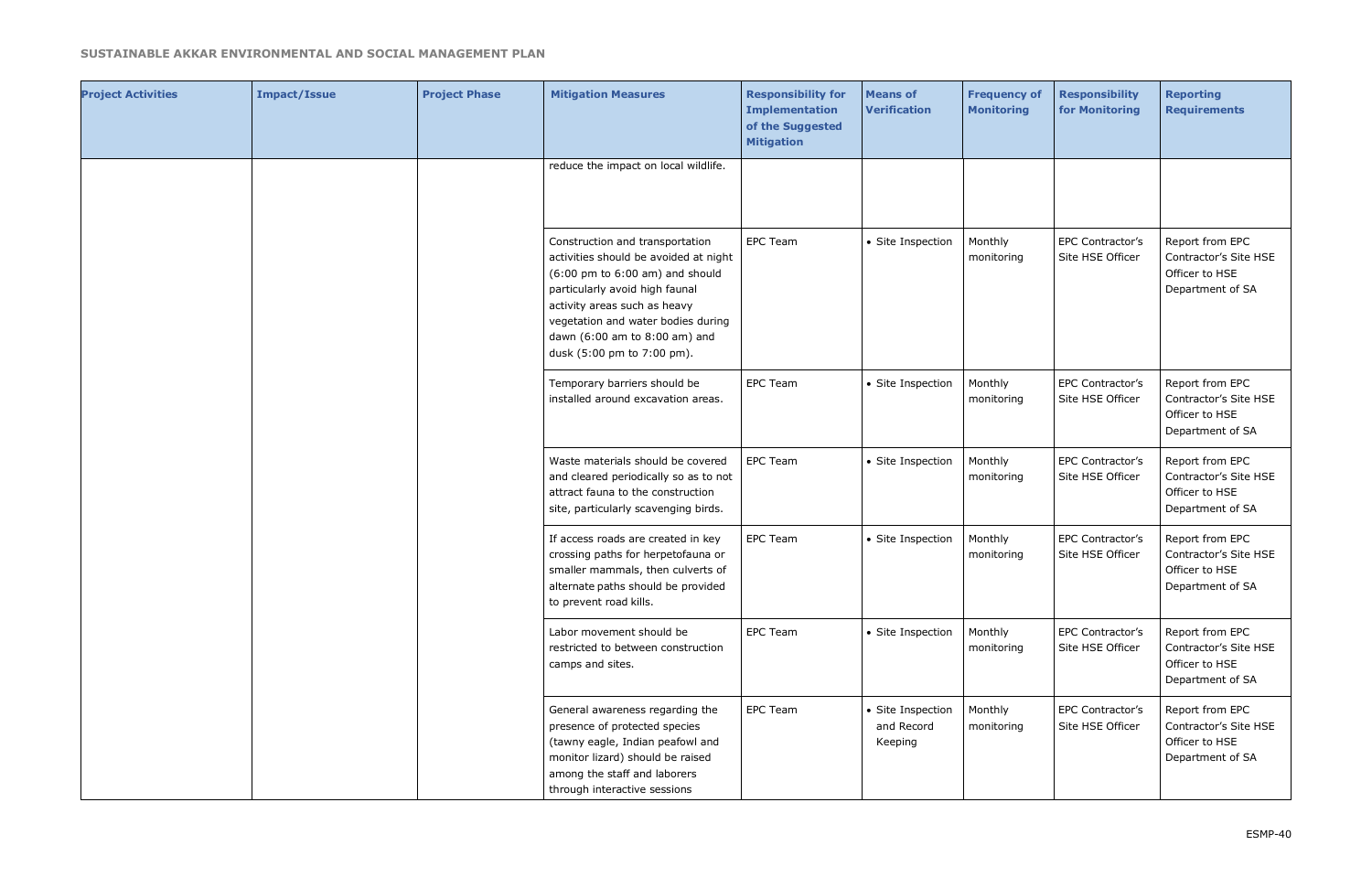| <b>Project Activities</b>                           | <b>Impact/Issue</b>                                                                | <b>Project Phase</b> | <b>Mitigation Measures</b>                                                                                                                                                                                                                                            | <b>Responsibility for</b><br><b>Implementation</b><br>of the Suggested<br><b>Mitigation</b> | <b>Means of</b><br><b>Verification</b>     | <b>Frequency of</b><br><b>Monitoring</b>                   | <b>Responsibility</b><br>for Monitoring | <b>Reporting</b><br><b>Requirements</b>                                        |
|-----------------------------------------------------|------------------------------------------------------------------------------------|----------------------|-----------------------------------------------------------------------------------------------------------------------------------------------------------------------------------------------------------------------------------------------------------------------|---------------------------------------------------------------------------------------------|--------------------------------------------|------------------------------------------------------------|-----------------------------------------|--------------------------------------------------------------------------------|
|                                                     |                                                                                    |                      | (toolbox talks), charts, posters and<br>trainings.                                                                                                                                                                                                                    |                                                                                             |                                            |                                                            |                                         |                                                                                |
|                                                     |                                                                                    |                      | Good construction environmental<br>management on site based on best<br>practice guidance. <sup>2</sup> to avoid spillage<br>of fuels, other pollutants or<br>excavated materials and provision<br>of sufficient spill kits and similar to<br>deal with any incidents. | <b>EPC Team</b>                                                                             | • Site Inspection<br>and Record<br>Keeping | Monthly<br>monitoring                                      | EPC Contractor's<br>Site HSE Officer    | Report from EPC<br>Contractor's Site HSE<br>Officer to HSE<br>Department of SA |
| • Bird Species                                      | <b>Bird collisions</b>                                                             | Construction         | Burial of all on-site electrical cabling<br>and installation of guy rope markers<br>on any new met-masts to reduce<br>potential collision risks for birds.                                                                                                            | <b>EPC Team</b>                                                                             | • Site Inspection                          | Monthly<br>monitoring                                      | EPC Contractor's<br>Site HSE Officer    | Report from EPC<br>Contractor's Site HSE<br>Officer to HSE<br>Department of SA |
| • Hazards associated with<br>turbine blade movement | Bird and bat collisions,<br>increased energy<br>expenditure and barrier<br>effects | Operation            | Inter-turbine distance should be<br>large enough that birds can avoid<br>turbine blades and utilize minimal<br>energy while doing so.                                                                                                                                 | <b>EPC Contractor and</b><br>SA O&M Team                                                    | • Site Inspection                          | One-time<br>monitoring of<br>site prior to<br>construction | EPC Contractor's<br>Site HSE Officer    | Report from EPC<br>Contractor's Site HSE<br>Officer to HSE<br>Department of SA |
|                                                     |                                                                                    |                      | Avoid siting of WTGs near important<br>habitat features such as water<br>bodies, rocky terrain and thick<br>vegetation.                                                                                                                                               | EPC Contractor and<br>SA O&M Team                                                           | • Site Inspection                          | One-time<br>monitoring of<br>site prior to<br>construction | EPC Contractor's<br>Site HSE Officer    | Report from EPC<br>Contractor's Site HSE<br>Officer to HSE<br>Department of SA |
|                                                     |                                                                                    |                      | WTGs should be sited in areas that<br>are visible from a maneuverable<br>distance for flying species and<br>shouldn't be located near sudden<br>changes of elevation, large trees or<br>be blocked by any<br>manmade/natural structures.                              | <b>EPC Contractor and</b><br>SA O&M Team                                                    | • Site Inspection                          | One-time<br>monitoring of<br>site prior to<br>construction | EPC Contractor's<br>Site HSE Officer    | Report from EPC<br>Contractor's Site HSE<br>Officer to HSE<br>Department of SA |
|                                                     |                                                                                    |                      | Flash lamps on the WTGs will                                                                                                                                                                                                                                          | EPC Contractor and                                                                          | • Site Inspection                          | One-time                                                   | EPC Contractor's                        | Report from EPC                                                                |

<sup>2</sup> https://www.nature.scot/guidance-good-practice-during-wind-farm-construction

l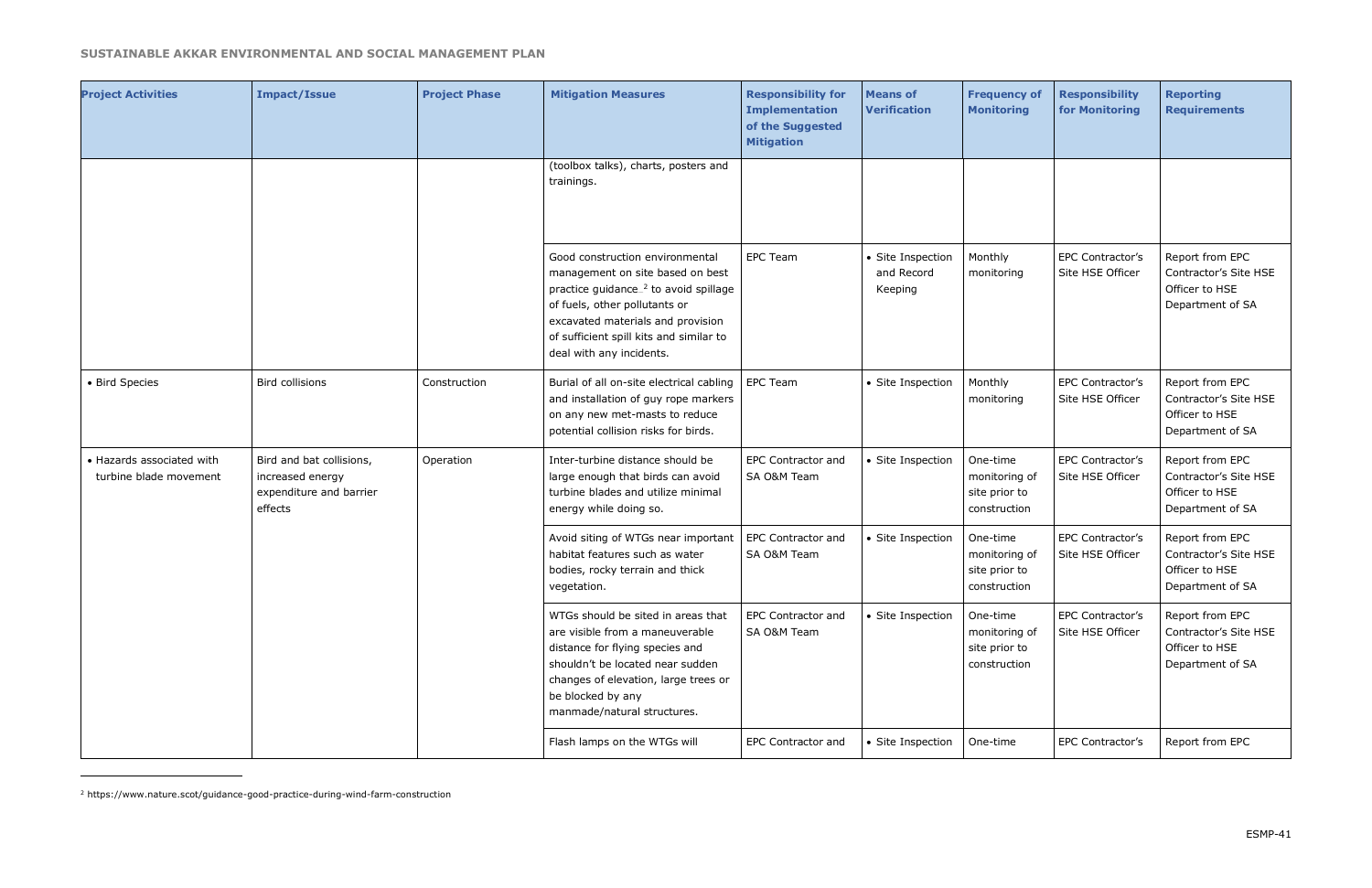l

| <b>Project Activities</b> | <b>Impact/Issue</b> | <b>Project Phase</b> | <b>Mitigation Measures</b>                                                                                                                                                                                                                                                                                                                                                                                                                                                                                                                                                                                                                  | <b>Responsibility for</b><br><b>Implementation</b><br>of the Suggested<br><b>Mitigation</b> | <b>Means of</b><br><b>Verification</b> | <b>Frequency of</b><br><b>Monitoring</b>                                                                                                                               | <b>Responsibility</b><br>for Monitoring | <b>Reporting</b><br><b>Requirements</b>                                        |
|---------------------------|---------------------|----------------------|---------------------------------------------------------------------------------------------------------------------------------------------------------------------------------------------------------------------------------------------------------------------------------------------------------------------------------------------------------------------------------------------------------------------------------------------------------------------------------------------------------------------------------------------------------------------------------------------------------------------------------------------|---------------------------------------------------------------------------------------------|----------------------------------------|------------------------------------------------------------------------------------------------------------------------------------------------------------------------|-----------------------------------------|--------------------------------------------------------------------------------|
|                           |                     |                      | prevent bird collisions at night. Red<br>or white blinking/pulsing lights will<br>be used.                                                                                                                                                                                                                                                                                                                                                                                                                                                                                                                                                  | SA O&M Team                                                                                 |                                        | monitoring of<br>WTGs prior to<br>operation                                                                                                                            | Site HSE Officer                        | Contractor's Site HSE<br>Officer to HSE<br>Department of SA                    |
|                           |                     |                      | Monitoring of bird and bat collision<br>fatalities under and around each<br>turbine following a standardized<br>methodology potentially using<br>trained dogs. Project specific<br>monitoring protocol to be prepared<br>based on best practice guidance. <sup>3</sup> .<br>If the results of the collision fatality<br>monitoring identify that wind<br>turbine shut down is necessary,<br>some or all turbines will be shut<br>down as appropriate and<br>proportionate to identified<br>confirmed or potential impacts. The<br>installation of bird monitoring radar<br>to inform all shutdown related<br>activities will be considered. | <b>EPC Contractor and</b><br>SA O&M Team                                                    | • Site Inspection                      | Monthly<br>between<br>November and<br>February and in<br>June and July.<br>Weekly during<br>spring migration<br>period of March<br>to May and<br>August to<br>October. | EPC Contractor's<br>Site HSE Officer    | Report from EPC<br>Contractor's Site HSE<br>Officer to HSE<br>Department of SA |
|                           |                     |                      | Repetition of the migratory period<br>VPs ensuring that the 36 hours per<br>season standard is met. To be<br>completed for three years after the<br>start of operation and commence at<br>the first migratory period after start<br>of operation, regardless of whether<br>it is the spring or autumn period.                                                                                                                                                                                                                                                                                                                               | <b>EPC Contractor and</b><br>SA O&M Team                                                    | • Site Inspection                      | Monthly<br>monitoring                                                                                                                                                  | EPC Contractor's<br>Site HSE Officer    | Report from EPC<br>Contractor's Site HSE<br>Officer to HSE<br>Department of SA |
|                           |                     |                      | Waste materials should not be left<br>uncovered as it will attract birds and<br>other fauna to the wind farm<br>boundary.                                                                                                                                                                                                                                                                                                                                                                                                                                                                                                                   | <b>EPC Contractor and</b><br>SA O&M Team                                                    | • Site Inspection                      | Quarterly<br>monitoring                                                                                                                                                | EPC Contractor's<br>Site HSE Officer    | Report from EPC<br>Contractor's Site HSE<br>Officer to HSE<br>Department of SA |

<sup>3</sup> https://www.nature.scot/professional-advice/planning-and-development/renewable-energy-development/types-renewable-technologies/onshore-wind-energy/wind-farm-impacts-birds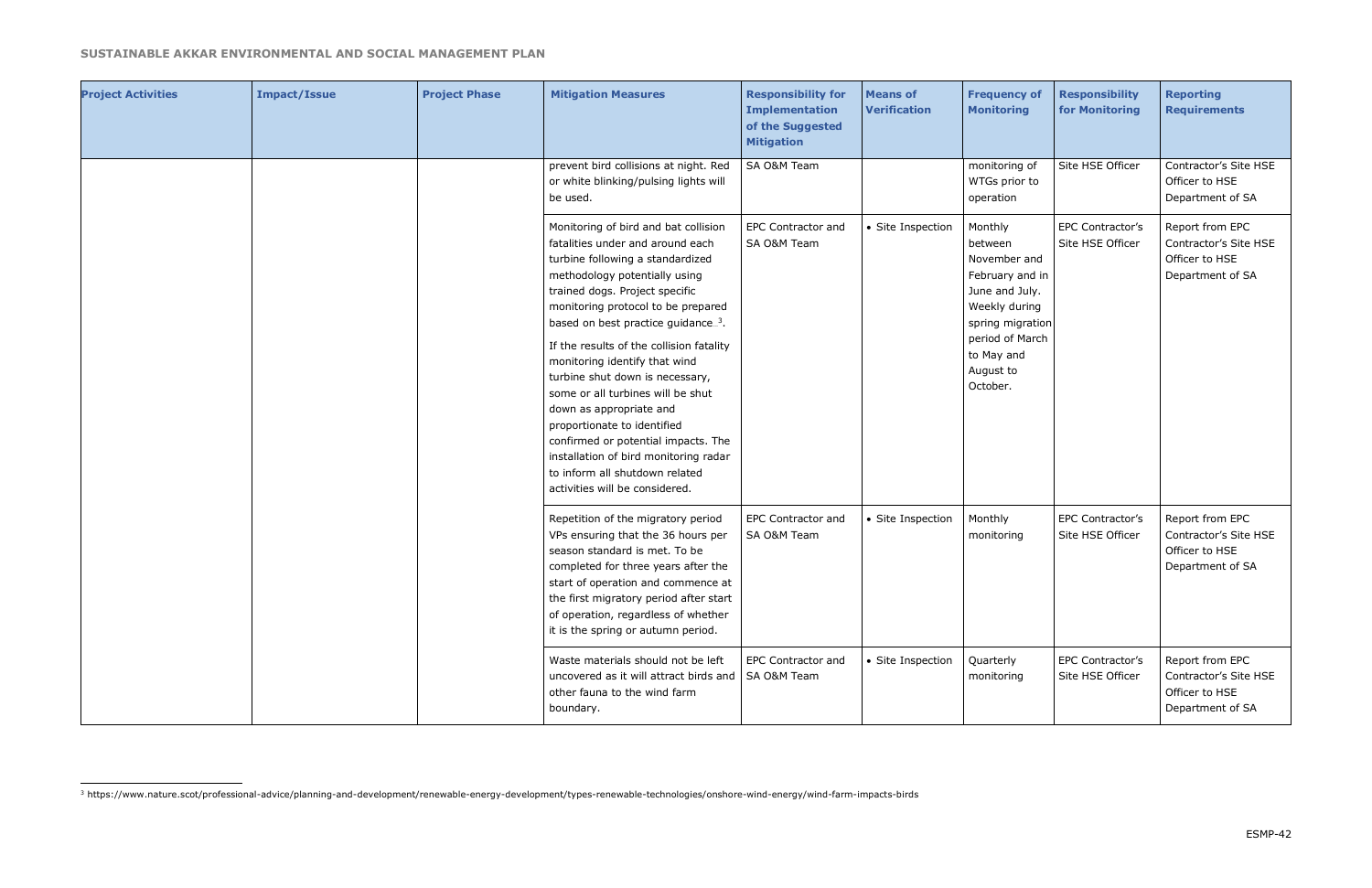| <b>Project Activities</b>                                                | <b>Impact/Issue</b>                                                                             | <b>Project Phase</b>          | <b>Mitigation Measures</b>                                                                                                                                                                                                                                                                                                                                                                                                                                                                                  | <b>Responsibility for</b><br><b>Implementation</b><br>of the Suggested<br><b>Mitigation</b> | <b>Means of</b><br><b>Verification</b>                                            | <b>Frequency of</b><br><b>Monitoring</b> | <b>Responsibility</b><br>for Monitoring     | <b>Reporting</b><br><b>Requirements</b>                                        |
|--------------------------------------------------------------------------|-------------------------------------------------------------------------------------------------|-------------------------------|-------------------------------------------------------------------------------------------------------------------------------------------------------------------------------------------------------------------------------------------------------------------------------------------------------------------------------------------------------------------------------------------------------------------------------------------------------------------------------------------------------------|---------------------------------------------------------------------------------------------|-----------------------------------------------------------------------------------|------------------------------------------|---------------------------------------------|--------------------------------------------------------------------------------|
|                                                                          |                                                                                                 |                               | Restoring herb layers in the vicinity<br>of the wind turbines will provide<br>shelter for prey animals (e.g.<br>lizards, snakes and rodents) and<br>deter Egyptian vulture from flying<br>into the wind farm.                                                                                                                                                                                                                                                                                               | <b>EPC Contractor and</b><br>SA O&M Team                                                    | • Site Inspection                                                                 | Upon<br>completion of<br>task            | EPC Contractor's<br>Site HSE Officer        | Report from EPC<br>Contractor's Site HSE<br>Officer to HSE<br>Department of SA |
| • Electrical Hazards                                                     | Electrocution from live<br>electrical components                                                | Operation                     | Regular checking of the vacuums or<br>holes in the towers for nesting bird<br>species.                                                                                                                                                                                                                                                                                                                                                                                                                      | <b>EPC Contractor and</b><br>SA O&M Team                                                    | • Site Inspection                                                                 | Quarterly<br>monitoring                  | EPC Contractor's<br>Site HSE Officer        | Report from EPC<br>Contractor's Site HSE<br>Officer to HSE<br>Department of SA |
| <b>Community Health and Safety</b>                                       |                                                                                                 |                               |                                                                                                                                                                                                                                                                                                                                                                                                                                                                                                             |                                                                                             |                                                                                   |                                          |                                             |                                                                                |
| • Community health and<br>safety hazards associated<br>with the project. | Project/village interaction<br>during transport,<br>construction, operation and<br>maintenance. | Construction and<br>Operation | • Developing an onsite ESMS and<br>EHS policy for the developer as<br>well as contractors.<br>• Proper fencing and use of<br>signages in excavated areas.<br>• Training of drivers carrying<br>construction machinery<br>regarding speed limits with<br>careful consideration for village<br>traffic.<br>• Conducting water sprinkling on<br>the approach road leading to<br>the project site throughout the<br>construction phase.<br>• Conducting consultations with<br>local community on H&S<br>issues. | <b>EPC Contractor and</b><br>SA O&M Team                                                    | • Review of ESMS Quarterly<br>and EHS Policies monitoring<br>· Site verification. |                                          | <b>EPC Contractor's</b><br>Site HSE Officer | Report from EPC<br>Contractor's Site HSE<br>Officer to HSE<br>Department of SA |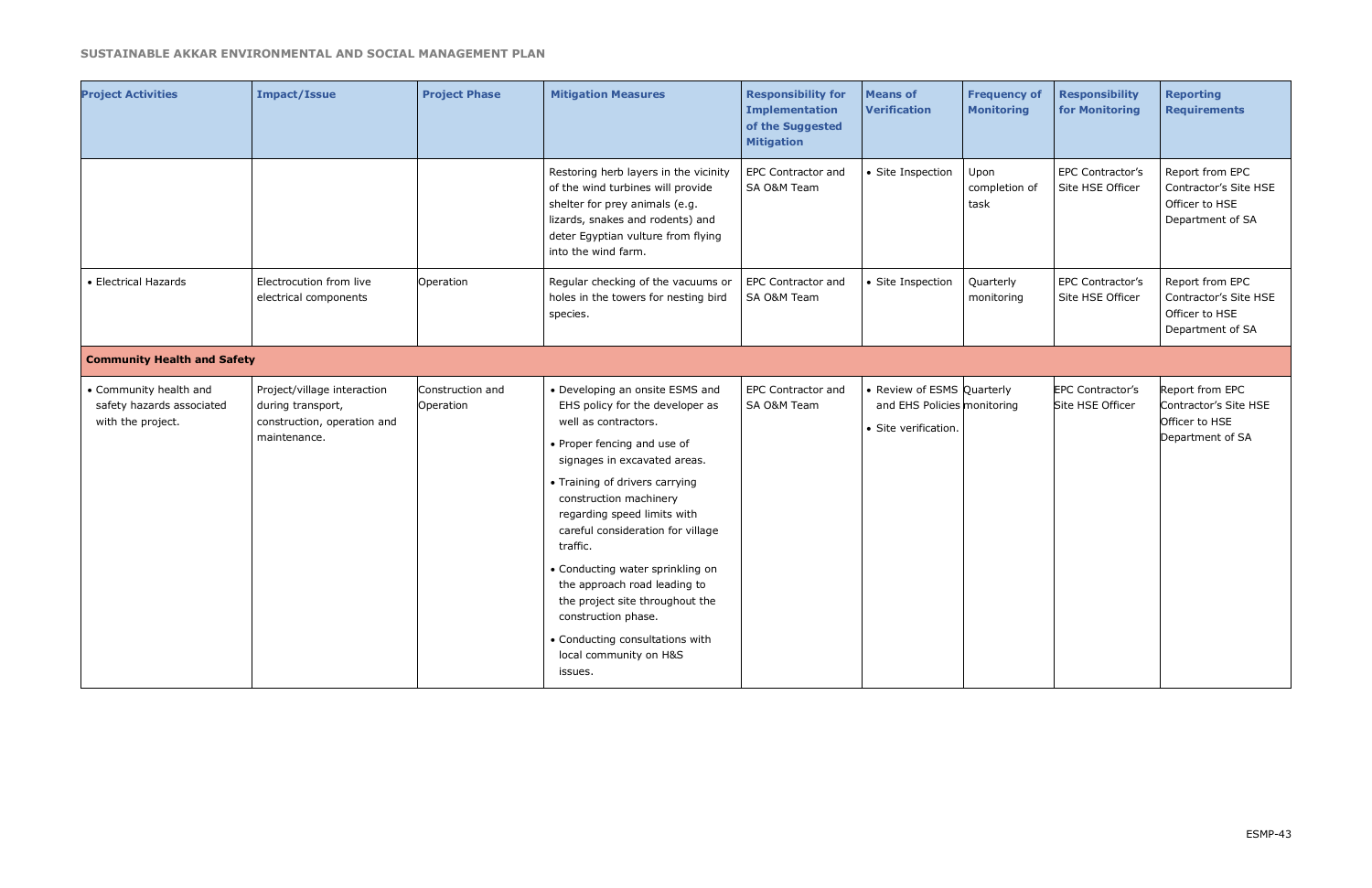| <b>Project Activities</b>                                                                                                                                                                                                                                                                                                                                                           | <b>Impact/Issue</b> | <b>Project Phase</b>                       | <b>Mitigation Measures</b>                                                                                                                                                                                                                                                                                                                                                                                            | <b>Responsibility for</b><br><b>Implementation</b><br>of the Suggested<br><b>Mitigation</b> | <b>Means of</b><br><b>Verification</b>                 | <b>Frequency of</b><br><b>Monitoring</b>                | <b>Responsibility</b><br>for Monitoring | <b>Reporting</b><br><b>Requirements</b>                                        |
|-------------------------------------------------------------------------------------------------------------------------------------------------------------------------------------------------------------------------------------------------------------------------------------------------------------------------------------------------------------------------------------|---------------------|--------------------------------------------|-----------------------------------------------------------------------------------------------------------------------------------------------------------------------------------------------------------------------------------------------------------------------------------------------------------------------------------------------------------------------------------------------------------------------|---------------------------------------------------------------------------------------------|--------------------------------------------------------|---------------------------------------------------------|-----------------------------------------|--------------------------------------------------------------------------------|
| • Turbine operation                                                                                                                                                                                                                                                                                                                                                                 | Shadow flicker      | Operation                                  | • Equip turbines with shadow<br>flicker shut down modules                                                                                                                                                                                                                                                                                                                                                             | <b>EPC Contractor and</b><br>SA O&M Team                                                    | • Record Keeping                                       | Continuous                                              | SA O&M Team                             | Officer to HSE<br>Department of SA                                             |
| <b>Social</b>                                                                                                                                                                                                                                                                                                                                                                       |                     |                                            |                                                                                                                                                                                                                                                                                                                                                                                                                       |                                                                                             |                                                        |                                                         |                                         |                                                                                |
| • Structural safety of<br>project infrastructure, life<br>and fire safety, public<br>accessibility and<br>management of<br>emergency situations.<br>• The accidental throwing of<br>a rotor blade as well as<br>natural disasters might<br>result in accidents<br>impacting the local<br>communities as well as<br>other receptors such as<br>the livestock in the project<br>area. |                     | Construction and<br>Operation<br>Operation | • Communicating with the local<br>community regarding the<br>accident risks and safety<br>features of WTGs.<br>• Communicating the 'dos' and<br>'don'ts' to local community<br>during emergency scenario.<br>• Involving local disaster<br>management agencies during<br>emergency situations. and<br>• Obtaining adequate third-party<br>insurance cover to meet<br>financial loss owing to<br>emergency situations. | <b>EPC Contractor and</b><br>SA O&M Team                                                    | • Community<br>consultation<br>• Site verification     | Quarterly<br>monitoring                                 |                                         | Report from EPC<br>Contractor's Site HSE<br>Officer to HSE<br>Department of SA |
| · Sudden and unplanned<br>influx of a large migrant<br>workforce might put<br>pressure on local<br>resources - water, health<br>care services, daily<br>consumables, food and<br>grocery etc.                                                                                                                                                                                       | Construction        |                                            | • Surveying local communities in<br>advance of and during the<br>construction phase to ensure<br>adequacy of local resources                                                                                                                                                                                                                                                                                          | <b>EPC Contractor and</b><br>SA O&M Team                                                    | $\bullet$ Labor<br>consultation<br>• Site verification | Monthly during<br>the construction SA O&M Team<br>phase | EPC Contractor and Report from EPC      | Contractor's Site HSE<br>Officer to HSE<br>Department of SA                    |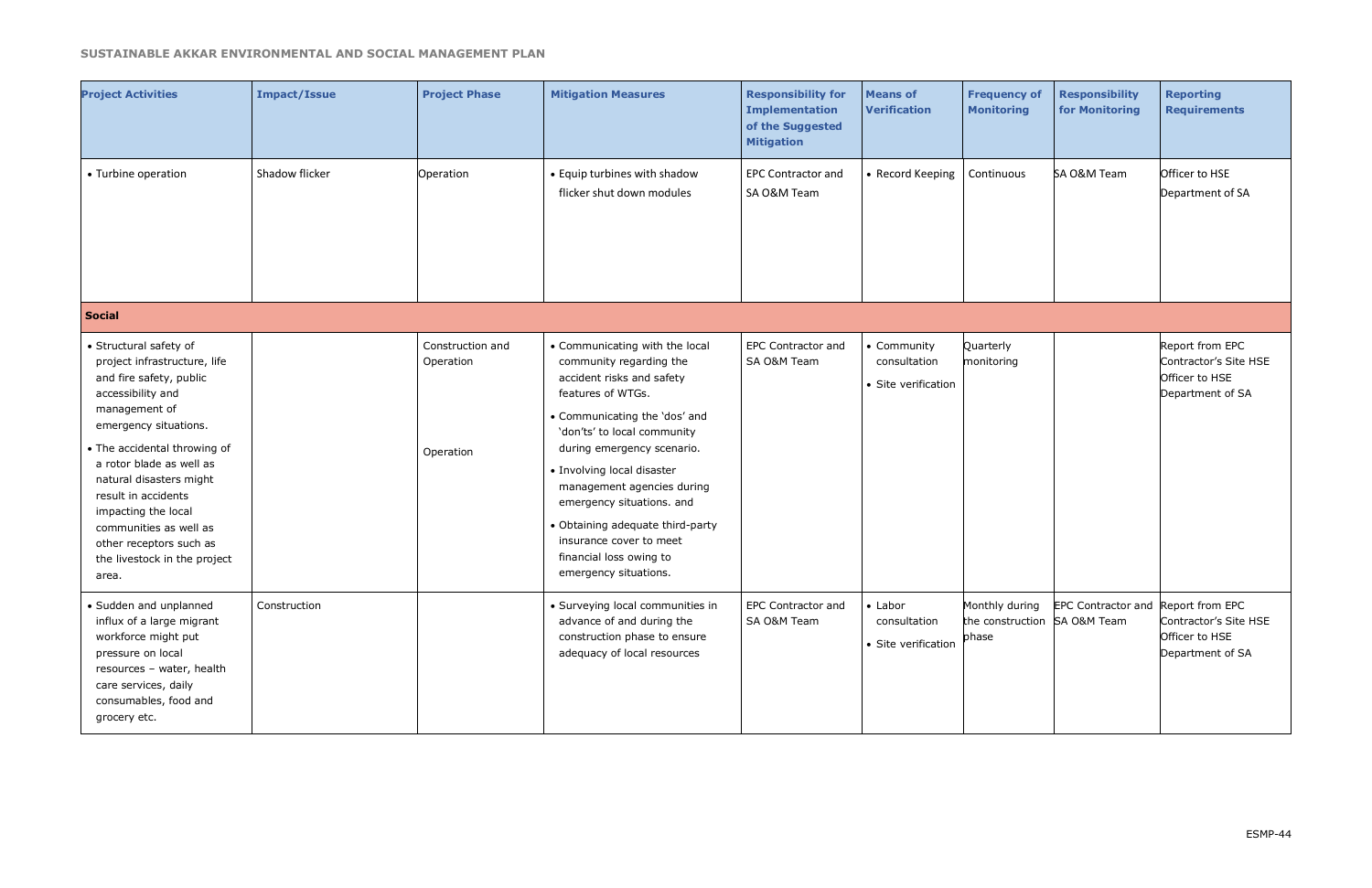# **1. ESMP APPENDIX A - BIODIVERSITY ACTION AND MANAGEMENT PLAN (BAMP) FRAMEWORK**

#### **1.1. Introduction**

This framework sets out, at a high level the measures that will be required to be undertaken by the project to mitigate project impacts sufficiently to avoid ecologically significant residual effects. It also includes measures required to achieve no net loss of natural habitats and to deliver net gains for critical habitats. It is not possible at this stage to provide a detailed BAMP as there remain data gaps to be filled by ongoing surveys.

#### **1.1.1. Mitigation**

A suitably qualified and experienced Ecological Clerk of Works (ECoW) or team of ECoWs, would be employed to input into the detailed BAMP upon its detailed development.

In general, the ECoW(s) would, amongst other tasks laid out here need to:

- Oversee or complete the further pre-construction surveys required to fill the gaps in data not available at the time of ESIA preparation;
- Update or input into the update to the Critical and Natural Habitat Assessment (CHA)/BAMPs following further data collection;
- Implement ecological mitigation and monitoring measures during construction;
- Train site staff in biodiversity issues;
- Implement ecological mitigation and monitoring measures during operation; and
- Prepare regular monitoring reports

#### **1.1.1.1. Habitats & Flora**

#### **1.1.1.1.1. During Pre-Construction**

• Completion of a pre-construction flora survey to identify habitats and key flora species as identified in the baseline section. This survey should be used to update the CHA where possible to identify those specific species for which a net gain will be required, but for which there is currently insufficient information to determine that.

#### **1.1.1.1.2. During Construction**

- Preparation and provision of workforce toolbox talks and monitoring to ensure all staff understand the importance of the biodiversity controls in place, what they entail and how these controls should be followed. Particular key early tasks in workforce education will include implementation of a hunting ban on the Project site and prohibition of burning of vegetation for warmth or cooking.
- Minimization of the project footprint within Karm Chbat Nature Reserve. Footprint minimization will include measures such as adherence to strict working boundaries for all infrastructure construction.
- If any key flora species are identified during the pre-construction survey, areas of habitat inhabited by the plants should be avoided. If it is not possible to avoid examples or areas of the species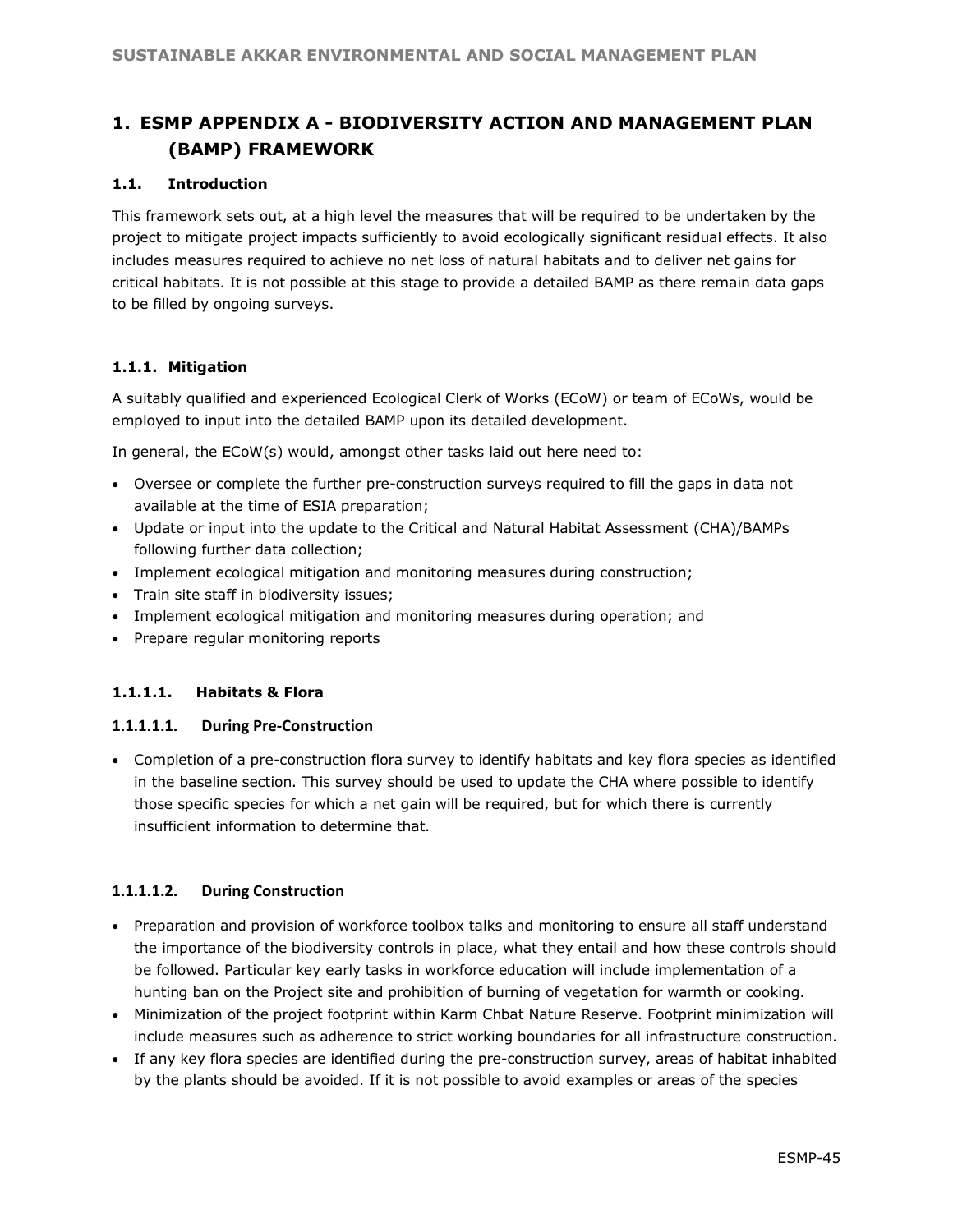detailed in the baseline, every effort should be made to reduce the impact and further offsetting would be required.

- The CHA has been completed as far as possible with the data provided to Ramboll. It has identified areas of critical and natural habitats on the Project site for a number of species and habitat types, respectively. In order to be compliant with IFC PS6 and EIB Standard 3, it will be necessary to deliver a net gain for the species for which critical habitat is considered to be present. It will also be necessary to deliver no net loss of natural habitats where these do not overlap with areas of critical habitat already being offset to the higher net gain requirement. Although it has not been possible to complete a detailed identification of the level of offsetting required or the locations where this might occur, as the triggers of critical habitat are mostly plant species, the relatively small areas of habitat loss associated with the proposed development mean that sufficient areas for effective offsetting are likely to occur on land under the project's control, i.e. other areas within the Project site that are not being disturbed. The detailed habitat and vegetation surveys being undertaken, of which only early results were available for the ESIA, should be used to identify potential suitable critical and natural habitat offset locations.
- Offsetting will need to be completed based on good practice guidance, e.g. the Business and Biodiversity Offsets Program (BBOP) . A key consideration for offsetting of habitat loss is equivalency, i.e. it is not a simple case of replacing an area of lost habitat with the same area of replacement habitat. A consideration will need to be made of the quality of the habitat being lost versus the quality of any offset site and the inherent ability of any offset to deliver sufficient additionality to be considered as a suitable offset site. The time that it will take for the offset site to reach a comparable state to that being lost will need to be factored into the calculations. The risk of failure of any offsetting, translocation or transplanting will also need to be considered as part of the process, whether that risk be associated with the type of species being offset, the type of interventions required or risks from other factors e.g. weather and/or human disturbance.
- It is recommended that following completion of the survey work, the CHA is updated to confirm final critical and natural habitat offsetting requirements and an offsetting strategy is developed as part of the ESMP process.
- Implementation of rehabilitation measures to mitigate the loss of habitat, such as vegetation remediation, translocation or creation of new habitat areas.
- Proper management of excavation materials. Rubble from site excavations should not be allowed to spread down slopes. Clear working procedures should be defined, implemented and supervised.
- Separation and storage of top soil for use in restoration of all temporary project infrastructure and areas of temporary disturbance, e.g. track margins. Segregation of the topsoil of different habitat types will be required.
- Soil management would also include observance of appropriate biosecurity controls to prevent the spread of invasive plants or floral diseases. This would involve washing vehicles and equipment to remove particles of vegetation and loose soil, with this done in specific "wash down" areas. Any invasive plants that are removed during vegetation clearance would need to be disposed of appropriately, in a safe way that does not allow it to spread.
- Good construction environmental management on site based on best practice guidance to avoid spillage of fuels, other pollutants or excavated materials and provision of sufficient spill kits and similar to deal with any incidents.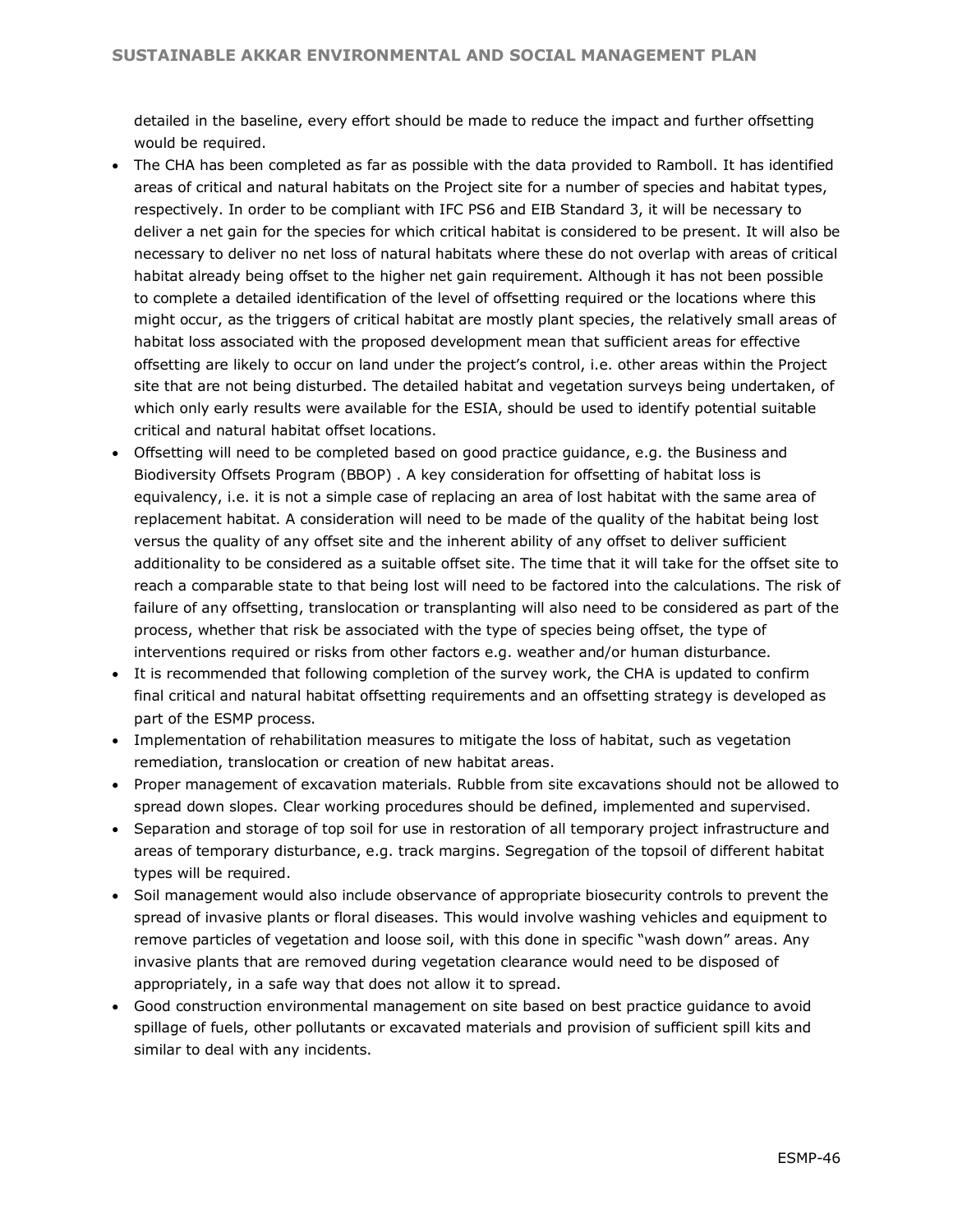#### **1.1.1.1.3. During Operation and Maintenance**

- Monitoring of all habitat reinstatement, translocation, recreation, offsetting or enhancement as identified and implemented as required following pre-construction surveys.
- Remove invasive plant species during routine vegetation maintenance.
- Monitor power-line right-of-way vegetation to avoid fire risk. Remove blowdown and other highhazard fuel accumulations.

#### **1.1.1.1.4. During Decommissioning**

- Typically, the same controls set out for construction will apply.
- Minimization of activities within Karm Chbat Nature Reserve. Footprint minimization will include measures such as adherence to strict working boundaries for all infrastructure decommissioning.
- Good construction environmental management on site based on best practice guidance to avoid spillage of fuels, other pollutants or excavated materials and provision of sufficient spill kits and similar to deal with any incidents.
- Preparation and provision of workforce toolbox talks to ensure all staff understand the importance of the biodiversity controls in place and exactly what they entail.

#### **1.1.1.2. Terrestrial Fauna**

#### **1.1.1.2.1. During Pre-Construction**

• Completion of pre-construction fauna walkover survey to identify potential habitat for key mammal and reptile species, followed by camera trapping to confirm species considered to be present/status of any dens found.

#### **1.1.1.2.2. During Operation and Maintenance**

• If found to be present during pre-construction surveys, monitoring of populations of endangered reptiles as appropriate, including monitoring of any offsets or enhancements for those species.

#### **1.1.1.3. Bats**

#### **1.1.1.3.1. During Pre-Construction**

• A full year of activity surveys will be competed pre-construction, adding to the information gathered from the spring activity surveys used to inform this assessment. As per best guidance, a full year of survey data will allow for a more accurate understanding of bat activity across the site, temporally and spatially, which will enable a more accurate and informed impact assessment which in turn will determine the most effective mitigation required.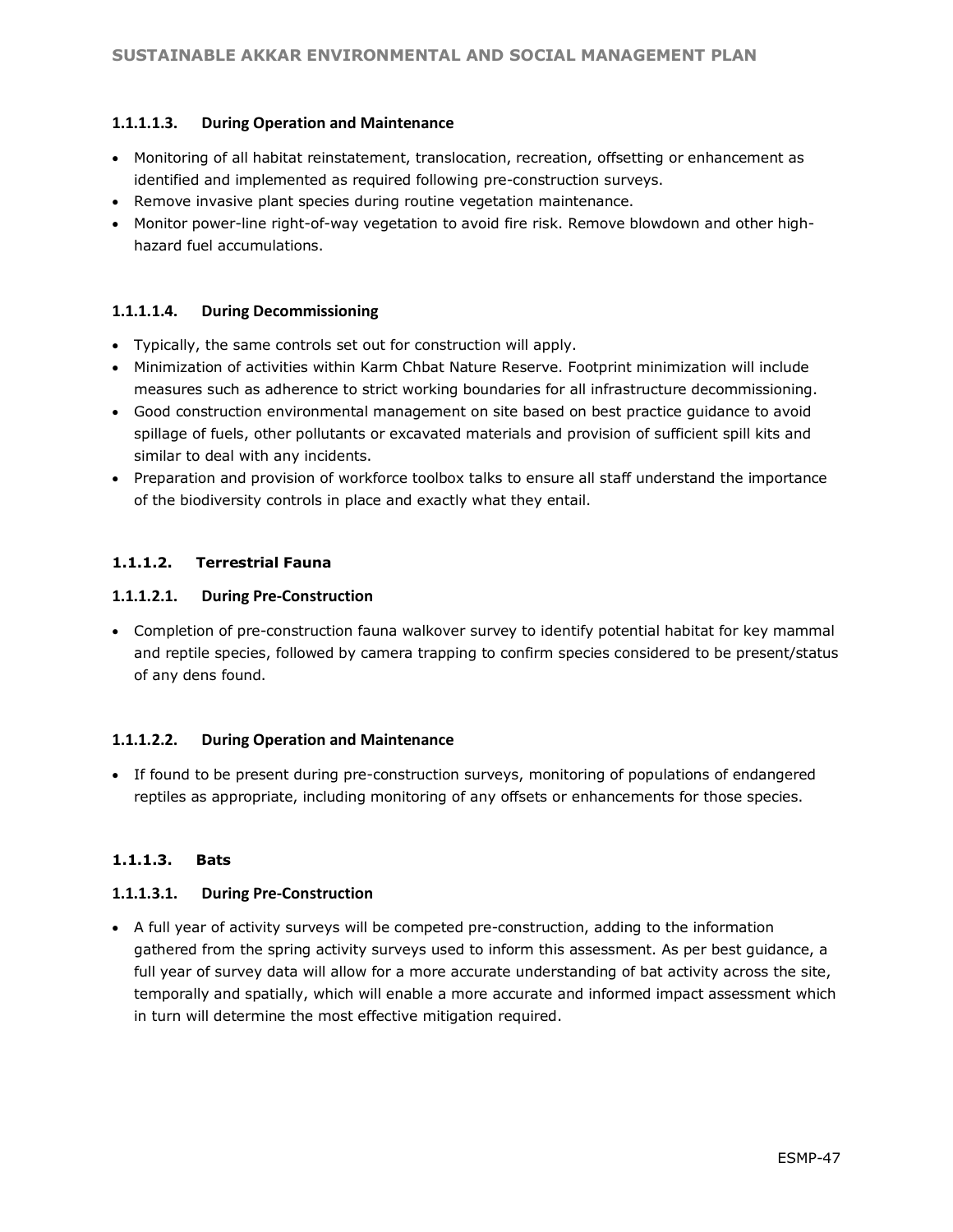#### **1.1.1.3.2. During Construction**

- A presumption for avoidance of all artificial light as far as possible. All lights should be cowled and downward facing and avoid light spill onto surrounding non-construction areas.
- Preparation and subsequent implementation of plan to identify and protect key bat roost caves in the area on and around the Project site from human persecution, such as identified elsewhere in the area.

#### **1.1.1.3.3. During Operation and Maintenance**

- Once the pre-construction survey results have been analyzed, it will be possible to develop an appropriately focused scope of operational period bat surveys. Surveys would cover up to three years' activity periods.
- Given the high levels of activity recorded at SA2, SA6, SA9 and SA20 and predominately from species identified as high or medium risk in terms of collision (common pipistrelle, Kuhl's pipistrelle and serotine) it is recommended that turbines situated at these locations are subject to operational adjustments. Raising the cut-in speed at which the turbine begins to generate electricity, thus preventing movement in low winds, notably decreases bat mortality rates<sup>[1]</sup> along with feathering of blades i.e. adjusting the angle of the blade parallel to the wind or turning the unit away from the wind<sup>[2]</sup>.. In addition, operational times could be altered  $-$  stopping turbines at these locations between the most active periods i.e 20:00-05:00.
- Monitoring of bat collision fatalities under and around each turbine following a standardized methodology potentially using trained dogs. Monitoring to be completed monthly and concurrently with bird collision monitoring.
- Preparation and subsequent implementation of plan to identify and protect key bat roost caves in the area on and around the Project site from human persecution, such as identified elsewhere in the area.

#### **1.2. Ornithology**

#### **1.2.1. Mitigation**

l

Due to the large number of ecological and ornithological mitigation proposed for the proposed Lebanon Wind Power Wind Farm, it is recommended that a suitable qualified Ecological Clerk of Works (ECOW) be employed for the project to ensure the implementation of the BAMP.

<sup>[1]</sup> Horn J.W., Arnett E.B. & Kunz T.H. (2008) Behavioral responses of bats to operating wind turbines. *The Journal of Wildlife Management,* 72, 123–132.

<sup>[2]</sup> Hein, C, D and Schirnacher, M, R. (2016). Impact of Wind Energy on bats: A Summary of our Current Knowledge. Human-Wildlife Interactions 10 (1), Pp 19-27.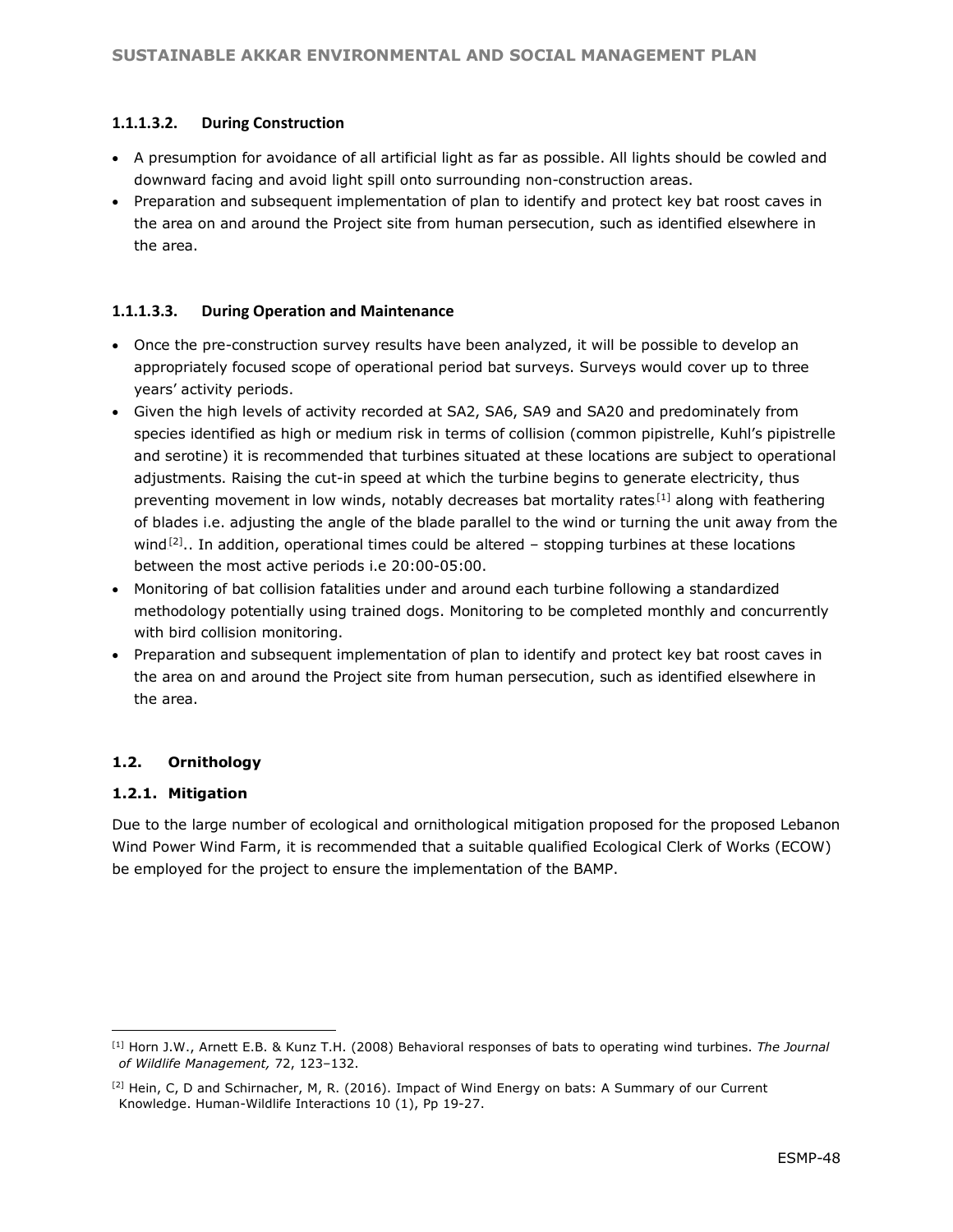#### **1.2.1.1. Construction and Decommissioning**

#### Nest Destruction

Where required, vegetation would be removed outside of the bird breeding season (March-August). The following vegetation removal deterrence methods would also be used to ensure ground nesting birds do not nest on the site following vegetation clearance:

- Iridescent tape across the construction areas prior to construction activities;
- Bird deterring machines which produce intermittent loud noises; and
- Walking of the cleared area by individuals on a regular basis to prevent birds settling and to monitor if any birds are settling to nests on areas close to the planned construction activity.

Where vegetation has not been removed outside of the breeding bird season and must be removed during the breeding bird season, then pre-clearance surveys must be undertaken by a suitably experienced ornithologist. These surveys would identify any potential nests in the vegetation to be removed and then establish suitable "no go" buffers around these nests, to prevent the nest being destroyed or disturbed. Buffers would be species specific and determined by the ECOW.

In addition to the above, prior to commencement of decommissioning activities, walkover surveys would be completed in habitats suitable for and known to be used by breeding bird species as to identify any previously unknown nest sites.

#### **1.2.1.2. Operation**

#### Collision Risk

The results of the CRA suggest that significant collision risk impacts not predicted. However, it is acknowledged that the CRA is based on assumptions and incomplete datasets and a significant collision risk impact for species could still occur. The bird migration route through the north-east of Lebanon is an internationally important route for many species and so it is recommended that additional safeguards are implemented to prevent significant collision risk events.

This mitigation would rely heavily on the further monitoring work proposed, see **Section 14.5.2,**  including continuing the migration season VP surveys, undertaking carcass searches beneath the constructed turbines and the installation of a bird detecting radar system.

It is proposed that mitigation would involve the shutdown of the turbines during periods of peak collision risk potential, such as periods of peak bird migration movement or poor weather. Shutdown would be achieved by adjusting the blade angle to be perpendicular to the wind and applying the brake to prevent any blade rotation. Further information on this process, and potential compensation, will be provided in the Bird Monitoring Protocol being produced by the Lebanese Ministry of Environment.

It should be noted that, based on the results of the surveys previously undertaken on the site, mitigation for collision risk impacts is not currently considered to be required. However, this is still to be confirmed following further surveys.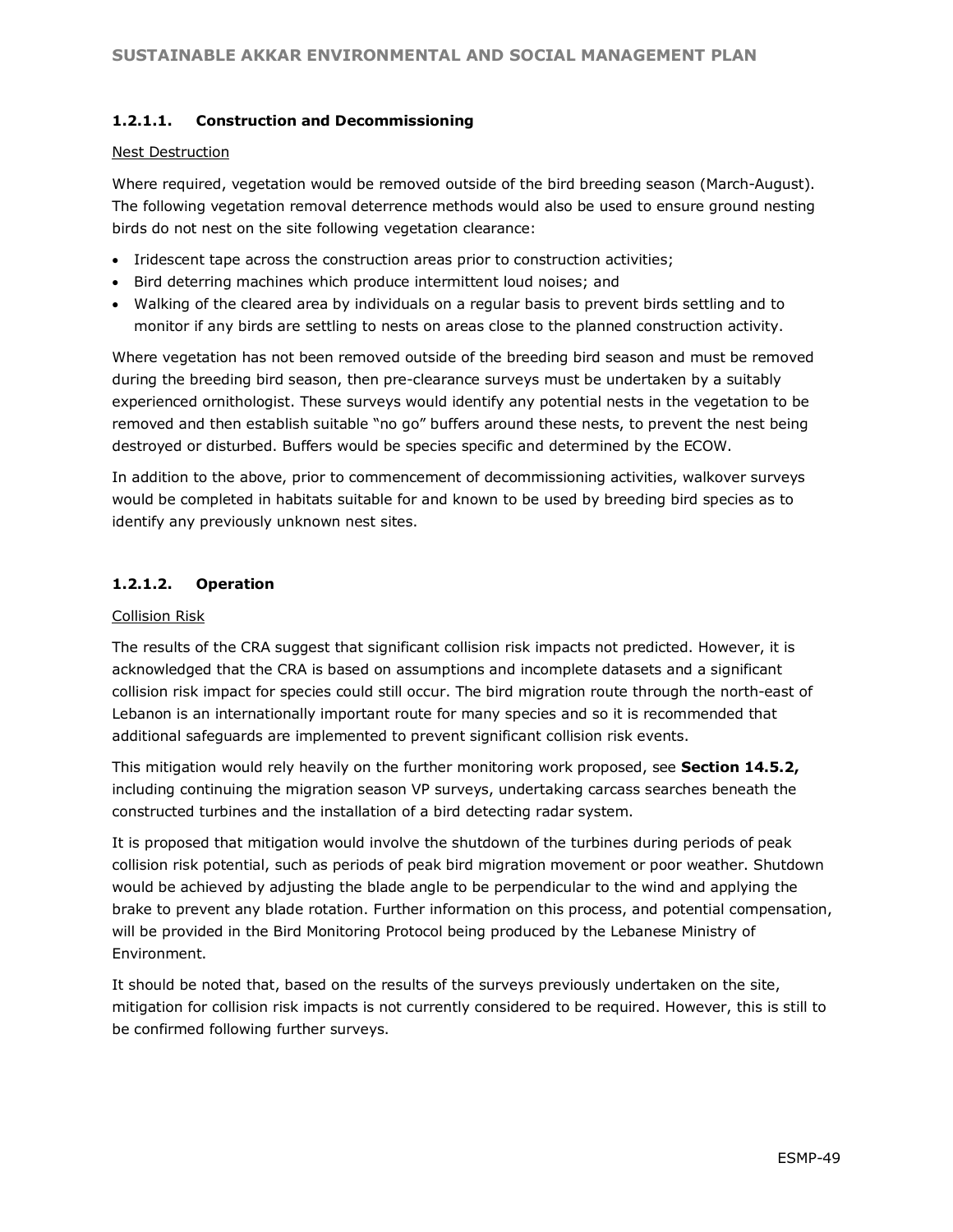#### **1.3. Biodiversity Monitoring/Additional Good Practice Measures**

#### **1.3.1. Bats**

To prevent further persecution and destruction of bat roost caves protective metal grates should be installed across the entrances of all bat roost caves identified during the December 2017- March 2018 surveys. These would prevent members of the public from accessing the caves and disturbing or damaging the roosts, as observed previously.

#### **1.4. Ornithology Monitoring/Additional Good Practice Measures**

#### **1.4.1. Construction/Decommissioning**

#### Hunting Ban

A significant impact on birds migrating through Lebanon is the culture of hunting that exists. In spite of laws that make the killing of migrating birds illegal, thousands are still killed each year.<sup>4</sup> impacting populations in their breeding grounds in Europe and Asia. It is proposed that all hunting within the wind farm area is banned, this area is shown in **Figure 14.4**. This would not only protect the birds using the wind farm area but would also prevent damage to the turbines themselves.

The site would be secured during construction, preventing public access to the area. It is proposed to maintain this during the operation phase, with security staff responsible for preventing members of the public accessing the wind farm site.

Efforts should be made to invest in public awareness and support for the hunting ban among local residents. This would take the form of increased nature education and training of local bird recorders. Surveyors from the project surveys would be a good resource to educate locals of the species of birds and why Lebanon is an Internationally important bird flyway.

#### Artificial Light

The use of artificial light should be avoided where possible as steady white lights can attract prey, such as moths, and the prey can attract predators, such as moth eating birds like hobbies and redfooted falcons. Instead, it is proposed that red lights or pulsing/blinking lights are used instead.

#### Waste Disposal

To prevent attracting scavenging bird species to the site, any waste produce by the workers on the site would need to be disposed of following a detailed plan. Waste should not be stored or deposited where it is open to the air, as this would attract birds to the site. This could, inadvertently, lead to the creation of a de-facto feeding station for scavenging birds such as corvids, kites and vultures.

#### Disturbance and Displacement

Identified nests of birds of prey, such as common kestrel and short-toed snake eagle, are considered far enough away from any construction area and disturbance impacts are unlikely. However, the ECOW would be responsible for monitoring both nest sites and ensuring that they remain productive through the construction/decommissioning works.

 $\overline{a}$ <sup>4</sup> Committee Against Bird Slaughter (CABS) (2013) Report on the hunting of migrant birds in the Lebanon affected species and their conservation status in the EU.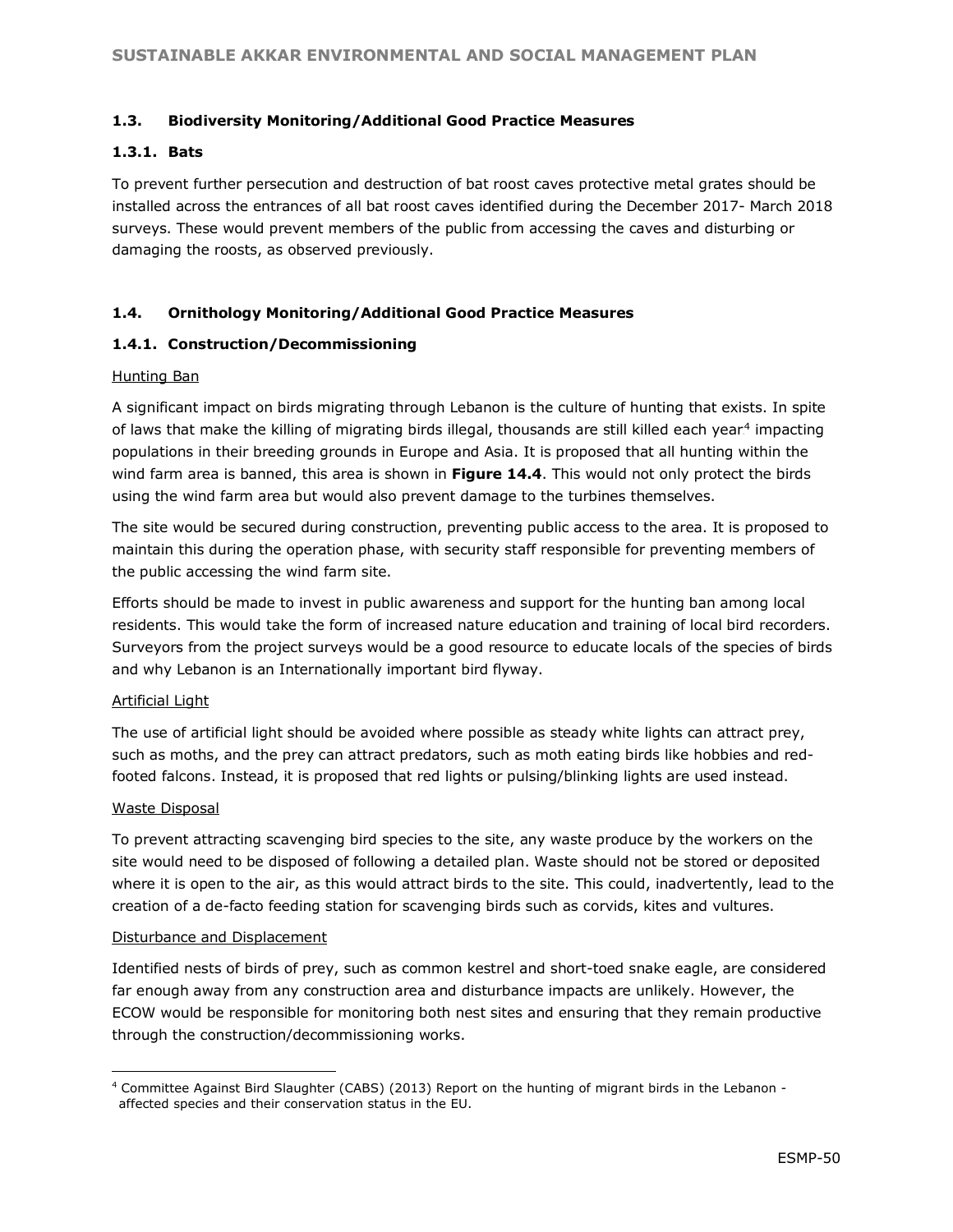#### **1.4.2. Operation**

#### Migration VP Surveys

It is recommended to continue the migratory season VPs during the start of the operational phase of the proposed development. These would commence as soon as the project is operational and would be undertaken following the methods described in this chapter, although with an increased survey effort to meet the 36 hours per migration season as suggested by SNH Guidance.

During each VP watch, flight activity by target species<sup>5</sup> will be recorded using the same details collected before:

- Flight Number;
- Time;
- Date:
- Species;
- Number of Birds;
- Flight height; and
- Total time of flight including time spent at each height.

In addition to this information, surveyors will record if any birds display any flight behaviour apparently associated with the presence of the turbines (avoidance) or if any were seen to collide with a turbine (collision). Observations would use the following terminology after Meredith (2002)<sup>6</sup>:

- Weave Weaving flight line up to maximum height of turbine;
- Direct A direct flight line, within the turbine envelope but clearly in a line up to maximum turbine blade height, avoiding turbines;
- Horizontal A bird flying towards a wind farm site, which takes avoiding action by a horizontal movement (i.e. no change in height) so as to take it around the edge of the turbines;
- Vertical As for horizontal, but this time, the bird gains altitude to take it over the top of the wind farm site;
- Bullet Flight behavior with no avoiding action with regards to turbines (or other infrastructure);
- Hit A recorded collision between a bird and a turbine (or other infrastructure);
- Avoid Avoidance behavior near a turbine, generally taken at short notice and likely to appear as a sudden change in direction and/or height; and
- Other Any other behavior not easily classifiable into any of the above categories.

#### Carcass Searches

l

As well as the VP surveys, searches for collision victims will be completed under the turbines. Visual searches within an area at least five metres greater than the length of each turbine blade will be undertaken. The surveys would be stratified, with a third of the turbines survey during each visit. It would also be randomised, with a different set of turbines chosen to be surveyed on each visit. These surveys would be undertaken ten times per month during the migration period (mid-February to mid-May and mid-August to mid-November) and three times per month during the rest of the year. The

<sup>&</sup>lt;sup>5</sup> Target species include all species of raptor, cranes, storks and pelicans.

<sup>6</sup> Meredith, C., Venosta, M., & Ressom, R. (2002) *Cordington Wind Farm Avian Avoidance Behaviour Report*, 2002. Biosis Research Report.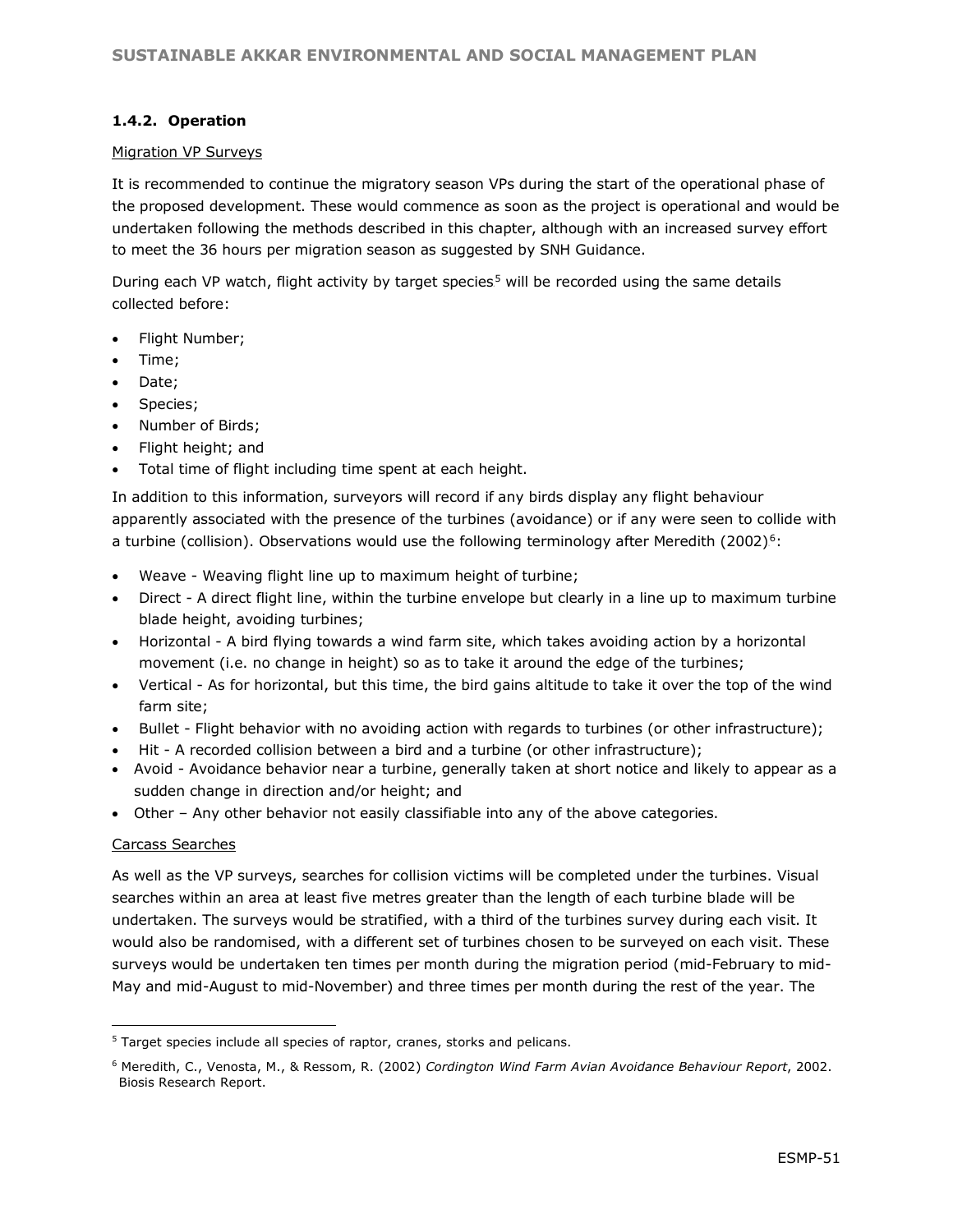amount of time spent searching will be standardised to allow comparability between turbines and visits.

Prior to starting the surveys, both scavenger and surveyor bias will be calibrated. This will be completed by leaving proxy carcasses<sup>7</sup> under turbines in locations where they can be seen by static trail cameras to record how much time passes before a carcass is removed by scavenging animals.

A similar process will be used to calibrate how successful surveyors are at locating carcasses. One surveyor will place a number of carcasses, ideally of differing sizes randomly under turbines and a different surveyor would search as described above. This process will be repeated across a number of turbine locations and for all surveyors involved in the searching. How many of the placed carcasses which are found can then be used to identify how effective the surveyors are at finding carcasses.

A project specific monitoring protocol would be developed. This will need to be adapted following the publication of the Bird Monitoring Protocol by the Lebanese Ministry of Environment.

#### Radar Bird Monitoring Equipment

l

Radar equipment to monitor volumes of migrating birds approaching the proposed development would be considered. The requirement for this would be based on the expectations of the Bird Monitoring Protocol currently being prepared by the Ministry of Environment. It is anticipated that this would involve guidance on the specifications of system appropriate and how it should be utilised.

The radar system would have a more direct feedback into the shutdown mitigation of the proposed development, as it would detect large volumes of birds approaching so large collision risk events can be avoided. The other monitoring methods would have an indirect feedback into the shutdown mitigation.

| <b>Task</b>                                       | <b>Responsible Party</b> |
|---------------------------------------------------|--------------------------|
| Hunting ban                                       | Security staff           |
| Avoid the use of artificial light                 | <b>ECOW</b>              |
| Waste disposal                                    | <b>ECOW</b>              |
| Monitoring nest sites for disturbance/destruction | <b>FCOW</b>              |
| Migration VP surveys                              | Sustainable Akkar        |
| Carcass searches                                  | Sustainable Akkar        |
| Radar bird monitoring                             | Sustainable Akkar        |

#### **Table 1.0 Responsibility for Monitoring/Additional Good Practice**

 $<sup>7</sup>$  Proxies required as its unlikely that access to any hooded vulture carcasses will be possible. A bird of similar size</sup> and colouration should be used. It will be acceptable to use man-made dummies in the surveyor bias trials as that is a test of the surveyors' visual abilities. However, for the scavenger bias trials, real carcasses should ideally be used.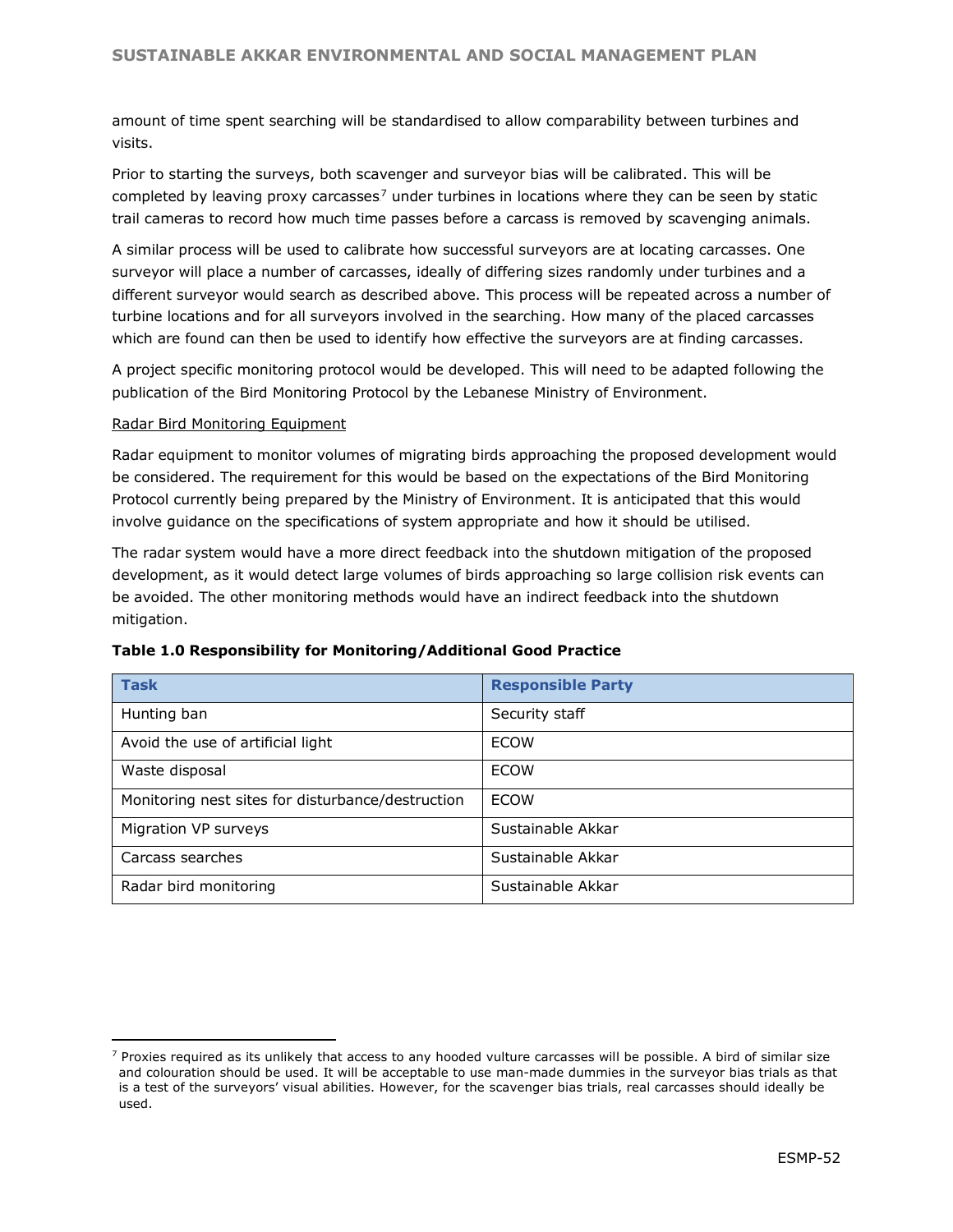# **ESMP APPENDIX B – CONSTRUCTION PHASE HEALTH, SAFETY AND SECURITY FRAMEWORK**

|              | <b>Construction Phase Health Safety and Security (HSS) Plan</b>                                                                                      |                                                                                                                                                                                                                                                                                                                                                                                                                                                                                                                                                                                                                                                                                                        |                                                |                                   |  |  |  |
|--------------|------------------------------------------------------------------------------------------------------------------------------------------------------|--------------------------------------------------------------------------------------------------------------------------------------------------------------------------------------------------------------------------------------------------------------------------------------------------------------------------------------------------------------------------------------------------------------------------------------------------------------------------------------------------------------------------------------------------------------------------------------------------------------------------------------------------------------------------------------------------------|------------------------------------------------|-----------------------------------|--|--|--|
| <b>No</b>    | <b>Title of Measure</b>                                                                                                                              | <b>Description</b>                                                                                                                                                                                                                                                                                                                                                                                                                                                                                                                                                                                                                                                                                     | <b>Organisational</b><br><b>Responsibility</b> | <b>Date</b>                       |  |  |  |
| $\mathbf{1}$ | Development of an<br>appropriate health safety<br>and security management<br>system which will cover<br>the construction and<br>commissioning phase, | The Operator will develop<br>and implement a Health<br>Safety and Security (HSS)<br>management system<br>appropriate to control the<br>risks identified during the<br>construction and<br>commissioning phase of the<br>project. The system will<br>follow the main<br>requirements of a<br>recognised health and<br>safety management system<br>(such as HSG 65, ISO45001<br>etc). The system will include<br>setting of appropriate<br>objectives, responsibilities<br>and authorities of<br>personnel, ensuring that<br>appropriate competent<br>resources are available,<br>arrangements for<br>implementation, and<br>arrangements for reporting,<br>monitoring, review and<br>corrective action. | Operator                                       | Prior to start of<br>construction |  |  |  |
|              |                                                                                                                                                      | The HSS management<br>system will set out the<br>minimum requirements for<br>all contractors involved in<br>the project, including topics<br>such as risk assessment,<br>work at height, confined<br>spaces, excavation safety,<br>hot work, electricity, use of<br>vehicles and heavy<br>machinery, lifting<br>operations, security,<br>temporary working camps<br>and welfare facilities, health<br>monitoring, adverse<br>weather conditions,<br>training, consideration of<br>language barriers,<br>emergency response,                                                                                                                                                                            |                                                |                                   |  |  |  |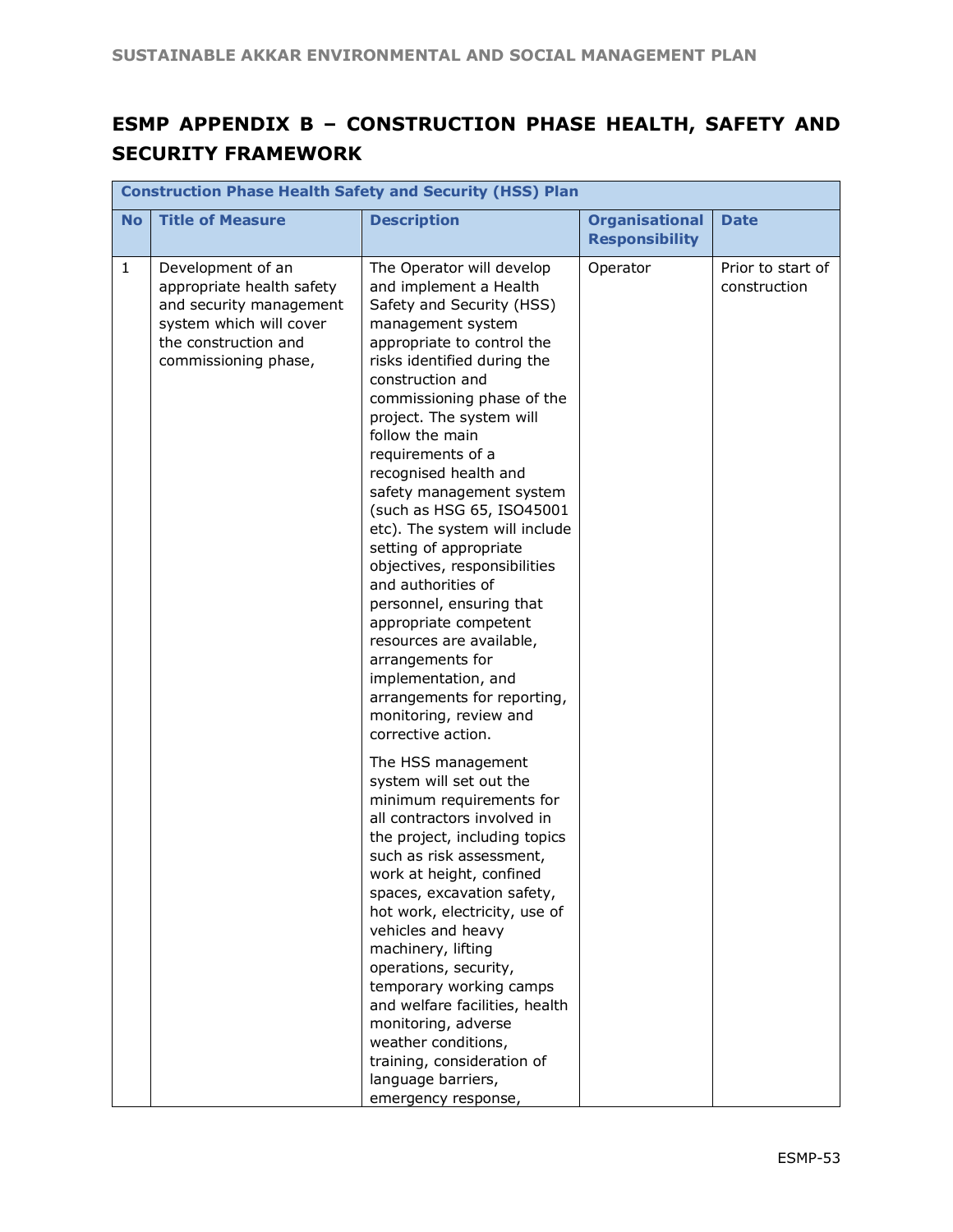|           | <b>Construction Phase Health Safety and Security (HSS) Plan</b> |                                                                                                                                                                                                                                                                                                                                                                                                                                                                                                            |                                                |             |  |  |  |
|-----------|-----------------------------------------------------------------|------------------------------------------------------------------------------------------------------------------------------------------------------------------------------------------------------------------------------------------------------------------------------------------------------------------------------------------------------------------------------------------------------------------------------------------------------------------------------------------------------------|------------------------------------------------|-------------|--|--|--|
| <b>No</b> | <b>Title of Measure</b>                                         | <b>Description</b>                                                                                                                                                                                                                                                                                                                                                                                                                                                                                         | <b>Organisational</b><br><b>Responsibility</b> | <b>Date</b> |  |  |  |
|           |                                                                 | monitoring and auditing,<br>use of sub-contractors, etc.<br>Where temporary working<br>camps are provided for                                                                                                                                                                                                                                                                                                                                                                                              |                                                |             |  |  |  |
|           |                                                                 | construction workers a<br>system will be implemented<br>to confirm that the<br>accommodation meets good<br>international practice, e.g.<br>as described in guidance<br>documents such as<br>"Workers Accommodation<br>Processes and Standards",<br>published by IFC/EBRD in<br>August 2009.                                                                                                                                                                                                                |                                                |             |  |  |  |
|           |                                                                 | Specific requirements will<br>be included for road<br>construction, including a<br>transport management plan<br>to establish safe work zones<br>for workers, traffic controls<br>and training of workers,<br>control of noise/vibration.<br>These will include measures<br>to protect residents from<br>traffic (in the event of<br>removal of pedestrian<br>access bridges for<br>movement of large loads<br>alternative arrangements<br>will be needed to allow safe<br>crossing of roads by<br>people). |                                                |             |  |  |  |
|           |                                                                 | The Operator will ensure the<br>presence of competent<br>resource to develop and<br>implement an appropriate<br>health and safety<br>management system, and<br>to ensure appointed<br>contractors have an<br>equivalent system aligned<br>to its requirements.                                                                                                                                                                                                                                             |                                                |             |  |  |  |
|           |                                                                 | It is not intended to have an<br>externally certified<br>management system.                                                                                                                                                                                                                                                                                                                                                                                                                                |                                                |             |  |  |  |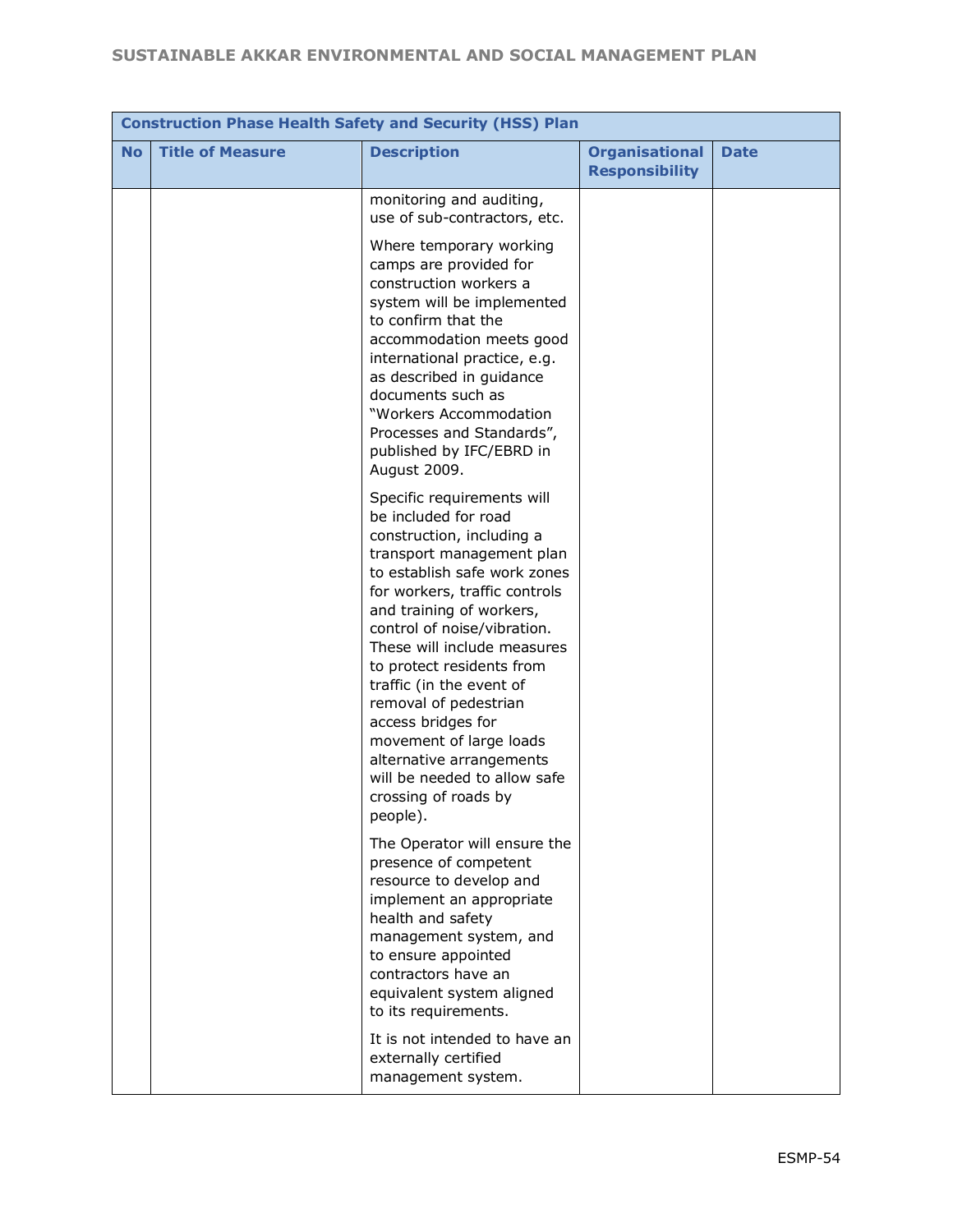|           | <b>Construction Phase Health Safety and Security (HSS) Plan</b>      |                                                                                                                                                                                                                                                                                                                                                                                                            |                                                |                                   |  |  |
|-----------|----------------------------------------------------------------------|------------------------------------------------------------------------------------------------------------------------------------------------------------------------------------------------------------------------------------------------------------------------------------------------------------------------------------------------------------------------------------------------------------|------------------------------------------------|-----------------------------------|--|--|
| <b>No</b> | <b>Title of Measure</b>                                              | <b>Description</b>                                                                                                                                                                                                                                                                                                                                                                                         | <b>Organisational</b><br><b>Responsibility</b> | <b>Date</b>                       |  |  |
| 2         | System for selection and<br>control of<br>contractors/subcontractors | The management system<br>will include arrangements<br>for selection, management<br>and monitoring of<br>contractors/subcontractors<br>with respect to their HSS<br>capabilities and<br>performance.                                                                                                                                                                                                        | Operator                                       | Prior to start of<br>construction |  |  |
|           |                                                                      | Prior to selection of<br>contractors, the Operator<br>will review contractor health<br>and safety management<br>systems against its own, to<br>ensure they satisfy the<br>minimum requirements<br>relating to their activities.                                                                                                                                                                            |                                                |                                   |  |  |
|           |                                                                      | Following selection and<br>throughout the construction<br>project, the Operator will<br>implement adequate<br>arrangements for<br>monitoring and auditing of<br>contractors and sub-<br>contractors against the<br>health and safety<br>management system, to<br>ensure adequate standards<br>of health and safety<br>management are<br>maintained.                                                        |                                                |                                   |  |  |
| 3         | Transport/driving                                                    | The operator will implement<br>a system to control risks<br>associated with all vehicles<br>and transport. These will<br>include risk assessment,<br>design of facilities to<br>achieve vehicle/pedestrian<br>segregation, training<br>requirements,<br>standards/procedures (e.g.<br>working hours, behaviours<br>vehicle inspection and<br>maintenance), vehicle<br>monitoring, and journey<br>planning. | Operator/<br>Contractor                        | Prior to start of<br>construction |  |  |
| 4         | Training and competence                                              | Health and Safety training<br>and competence                                                                                                                                                                                                                                                                                                                                                               | Operator/                                      | Prior to and<br>throughout the    |  |  |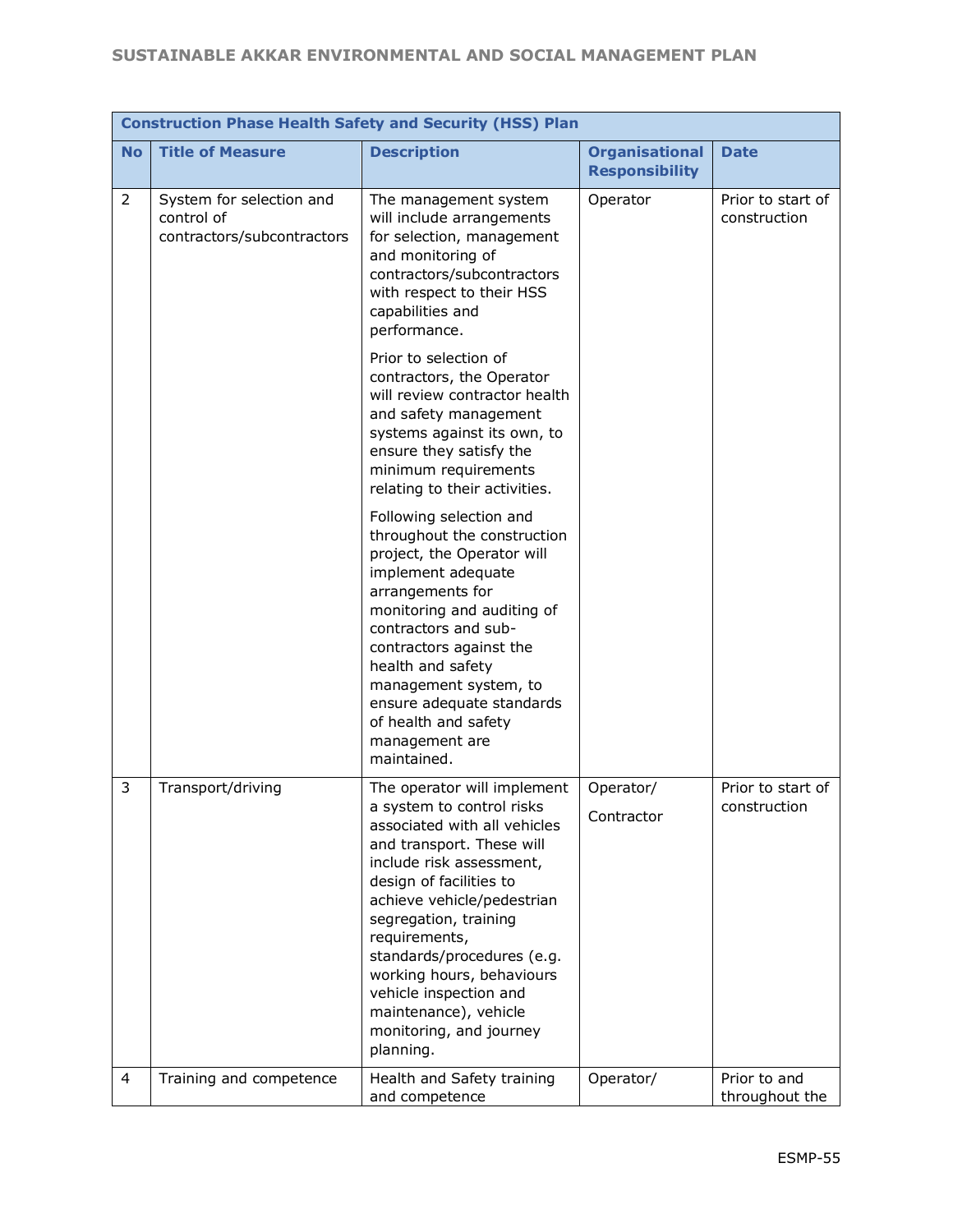|                | <b>Construction Phase Health Safety and Security (HSS) Plan</b> |                                                                                                                                                                                                                                                                                                                                                                                   |                                                |                                   |  |  |  |
|----------------|-----------------------------------------------------------------|-----------------------------------------------------------------------------------------------------------------------------------------------------------------------------------------------------------------------------------------------------------------------------------------------------------------------------------------------------------------------------------|------------------------------------------------|-----------------------------------|--|--|--|
| <b>No</b>      | <b>Title of Measure</b>                                         | <b>Description</b>                                                                                                                                                                                                                                                                                                                                                                | <b>Organisational</b><br><b>Responsibility</b> | <b>Date</b>                       |  |  |  |
|                |                                                                 | requirements for roles/tasks<br>will be defined and a system<br>implemented to ensure<br>personnel are competent<br>and have appropriate<br>training for the tasks<br>undertaken. This will include<br>defining the H&S<br>expectations, competencies<br>and training requirements<br>of various staff grades (e.g.<br>contractors, supervisors,<br>managers).                    | Contractors                                    | construction<br>process           |  |  |  |
|                |                                                                 | H&S induction safety<br>requirements will be<br>defined.                                                                                                                                                                                                                                                                                                                          |                                                |                                   |  |  |  |
| 5              | First Aid Provision                                             | Arrangements will be<br>implemented to ensure<br>appropriate first aid<br>protection, including<br>equipment and training.<br>This will consider remote<br>working operations.                                                                                                                                                                                                    | Operator/<br>Contractors                       | Prior to start of<br>construction |  |  |  |
| 6              | Remote/lone working                                             | Arrangements to manage<br>health and safety risks<br>during remote/lone working<br>will be defined and<br>implemented. This will<br>require assessment of risk<br>and use of appropriate<br>systems, procedures and<br>training (including<br>communications/first aid<br>arrangements).                                                                                          | Operator<br>Contractors                        | Prior to start of<br>construction |  |  |  |
| $\overline{7}$ | Emergency preparedness<br>and response.                         | The management system<br>will include appropriate<br>procedures to respond to<br>potential emergency<br>situations (e.g. fire, security<br>incident, press coverage,<br>evacuating wind turbine<br>nacelles, etc), including<br>arrangements for training<br>personnel and testing and<br>evaluating the effectiveness<br>of the response procedure.<br>Emergency situations will | Operator                                       | Prior to start of<br>construction |  |  |  |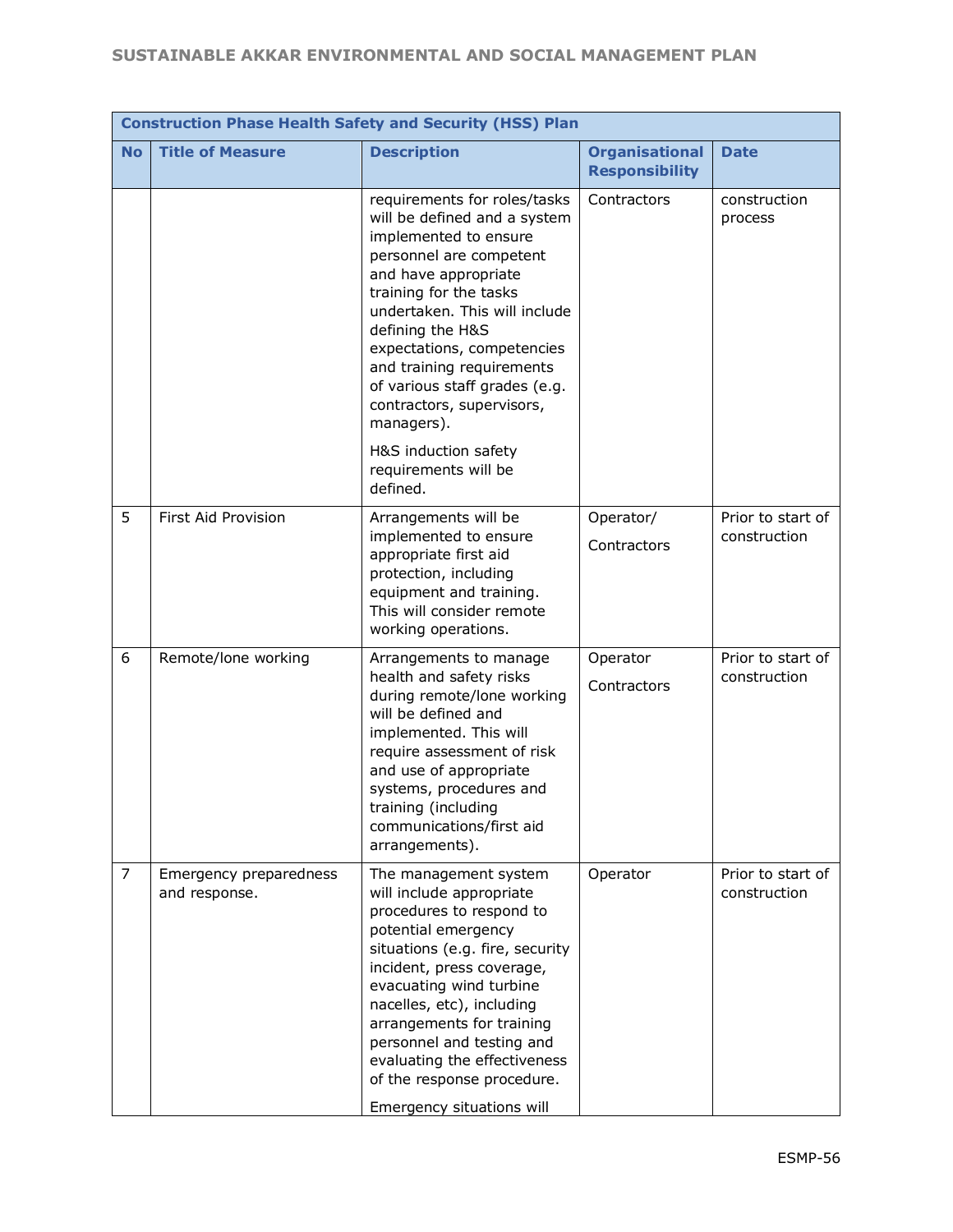|           | <b>Construction Phase Health Safety and Security (HSS) Plan</b> |                                                                                                                                                                                                                                                                                                                  |                                                |                                            |  |  |  |
|-----------|-----------------------------------------------------------------|------------------------------------------------------------------------------------------------------------------------------------------------------------------------------------------------------------------------------------------------------------------------------------------------------------------|------------------------------------------------|--------------------------------------------|--|--|--|
| <b>No</b> | <b>Title of Measure</b>                                         | <b>Description</b>                                                                                                                                                                                                                                                                                               | <b>Organisational</b><br><b>Responsibility</b> | <b>Date</b>                                |  |  |  |
|           |                                                                 | also be considered in other<br>elements of the<br>management system, such<br>as provision of first aid, fire<br>evacuation, lone/remote<br>working etc.                                                                                                                                                          |                                                |                                            |  |  |  |
| 8         | Commissioning Health and<br>Safety Plan                         | A specific health and safety<br>plan for commissioning of<br>the system will be prepared<br>and implemented to address<br>the risks associated with the<br>commissioning processes,<br>for example, the co-<br>ordination of contractors<br>and ensuring control of<br>hazardous energy during<br>commissioning. | Operator/<br>Contractors                       | Prior to the<br>start of<br>commissioning. |  |  |  |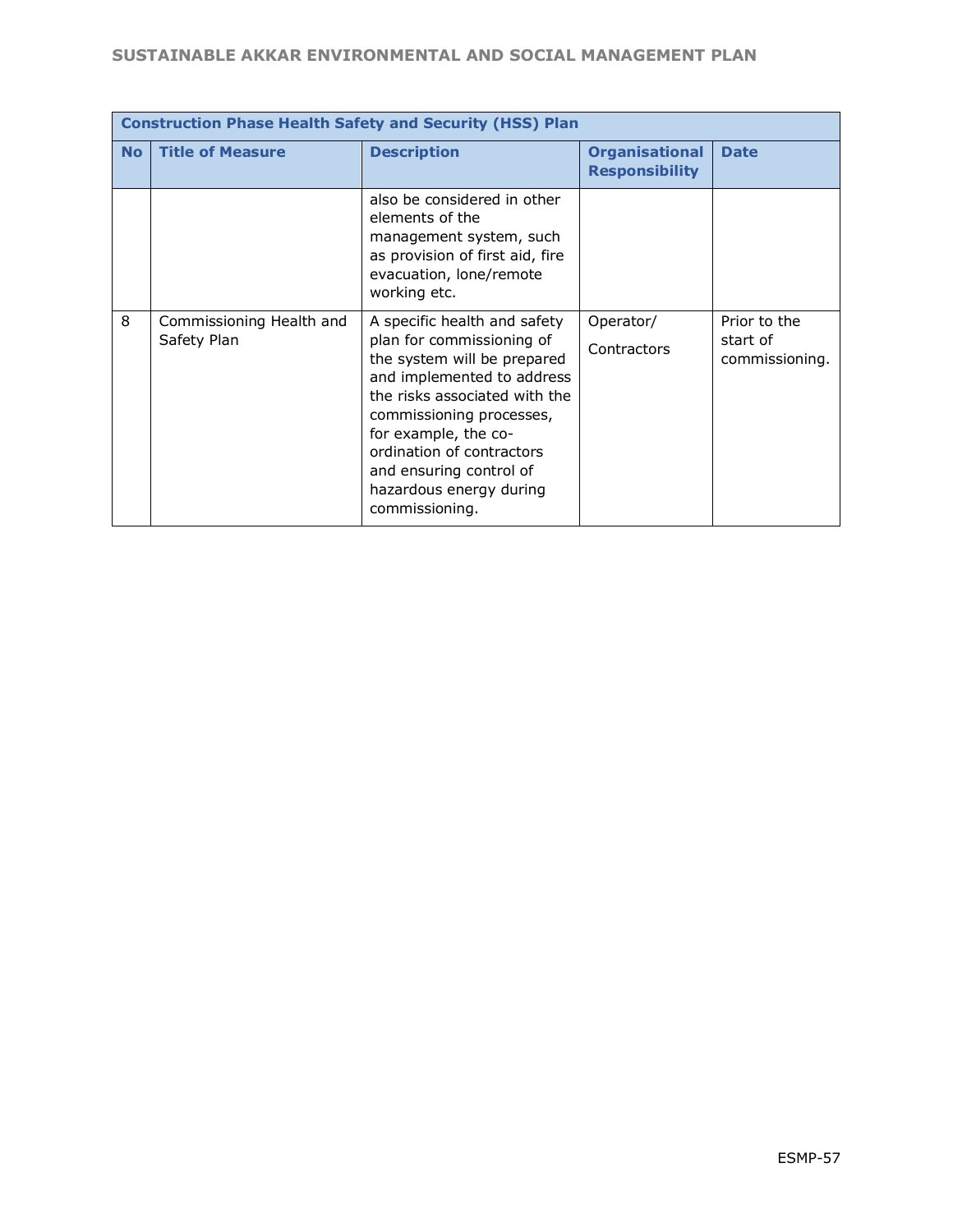# **ESMP APPENDIX C – HUMAN RESOURCES POLICY**





# **Human Resources Policy**

Lebanon Wind Power sal and Sustainable Akkar sal accept and promote the following principles that must inform the management of its human capital:

- a Fully commitment to the Lebanese labors law along with its decrees and decisions.
- b An appropriate framework of labor relations and of agreed mechanisms to bring the organization into line with corporate and social requirements, promoting the objectives of competitiveness and business efficiency.
- c Design of a value offering that favors the selection, hiring, promotion and retention of talent, consisting of competitive remuneration and a working environment that promotes the professional growth of the Group's employees, based on equal opportunity, the commitment to the Purpose and Values of the group and the business enterprise of the Group, and reconciliation between personal and professional life.
- d The development of consistent human resources processes that progress in the implementation of a talent culture in all countries in which the Group does business, respecting local particularities and the special framework of strengthened autonomy of the listed country subholding companies.
- e The definition as a strategic objective of the conduct of labor relations based on equality of opportunity, particularly between genders, non-discrimination, respect for diversity and no forced labor. Measures must also be promoted to achieve a favorable environment that facilitates reconciliation of personal and working life, complying with the law applicable in each country and following best international practices.
- f The consolidation of stable and quality jobs.
- g A remuneration system that allows for the attraction and retention of the best professionals and the objectives of which are aligned with those of the Group.
- h Appreciation of the contribution of all professionals to the Group's creation of value and to its growth.
- i Recognize and value family and personal connections among the professionals of the Group, a necessary consequence of the Group's strong local roots within the communities in which it has historically done business, and establish specific measures ensuring that employees with such connection are not favored or discriminated against in hiring and promotion processes, nor is there any violation of the principle of equal opportunity.
- j The process of selecting, hiring and promoting professionals of the companies of the Group shall ensure that all of its professionals are persons who are respectable and appropriate, aligned with the provisions of the Purpose and Values of the group and with the principles contained in the Code of Ethics, assessing their history and rejecting those who lack the required appropriateness due to the background thereof.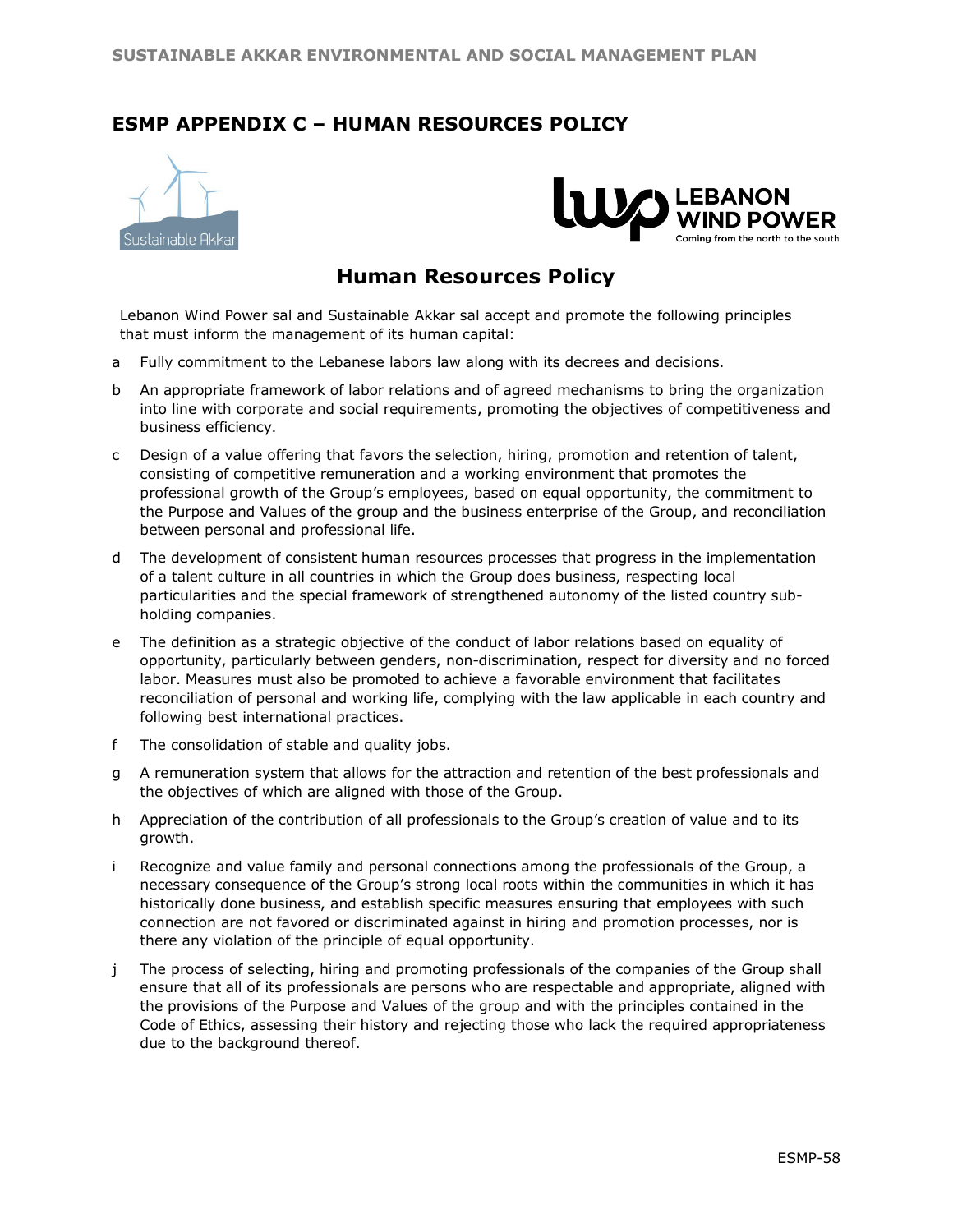# **ESMP APPENDIX D – RECRUITMENT AND SELECTION POLICY**





# **Recruitment and Selection Policy**

Lebanon Wind Power sal and Sustainable Akkar sal accept and promote the following basic principles that must inform all recruiting and hiring activities:

- a Develop a program for standardizing the recruitment procedures of the Company, so that they:
	- Respect equal opportunities and promote non-discrimination by reason of race, color, age, gender, marital status, ideology, political opinion, nationality, religion, or any other personal, physical, or social condition. This will guarantee the ability of the Company to recruit, motivate, and retain the best talent and uphold the ethics and legal principles expected from a trusted employer, consistent and aligned with the values of its customers, shareholders, employees, and community.
	- Include all professionals who have the required competency profile, without exclusions of any kind that could limit the effectiveness of the selection process.
	- Ensure that selection is carried out exclusively on the basis of merit and capability, guaranteeing that all candidates are treated equally throughout the process. The selection processes shall therefore be designed to avoid any kind of discrimination and with no forced labor.
	- Enable the identification and assessment of the ideal candidates according to the knowledge, attitudes, abilities, and competences required for the different job positions.
	- Comply with applicable labor laws in each country regarding recruitment and selection.
	- Guarantee absolute confidentiality to all candidates, in accordance with personal data protection laws and regulations.
- b Encourage the access of young people to their first job through scholarship programs and other agreements.
- c Priority of recruitment shall be given to the inhabitant of the surrounding villages of the projects.
- d Provide candidates with a competitive offer that favors the recruitment and hiring of the best professionals.
- e The Group's offer must be based upon competitive remuneration, a work environment based on equal opportunity, business enterprise, a balance between personal and professional life, and reconciliation thereof.
- f The Group will promote the hiring of its professionals using stable and permanent contracts.
- g Standardize working conditions and the benefits received by part-time and full-time employees.
- h Endeavour to ensure that selection and hiring processes are objective and impartial and do not influence the hiring of family members of Group professionals or persons with a similar connection, avoiding the participation of the professionals with which they are connected in their selection process.
- i Favor the hiring of employees from excluded groups and of persons with different skills.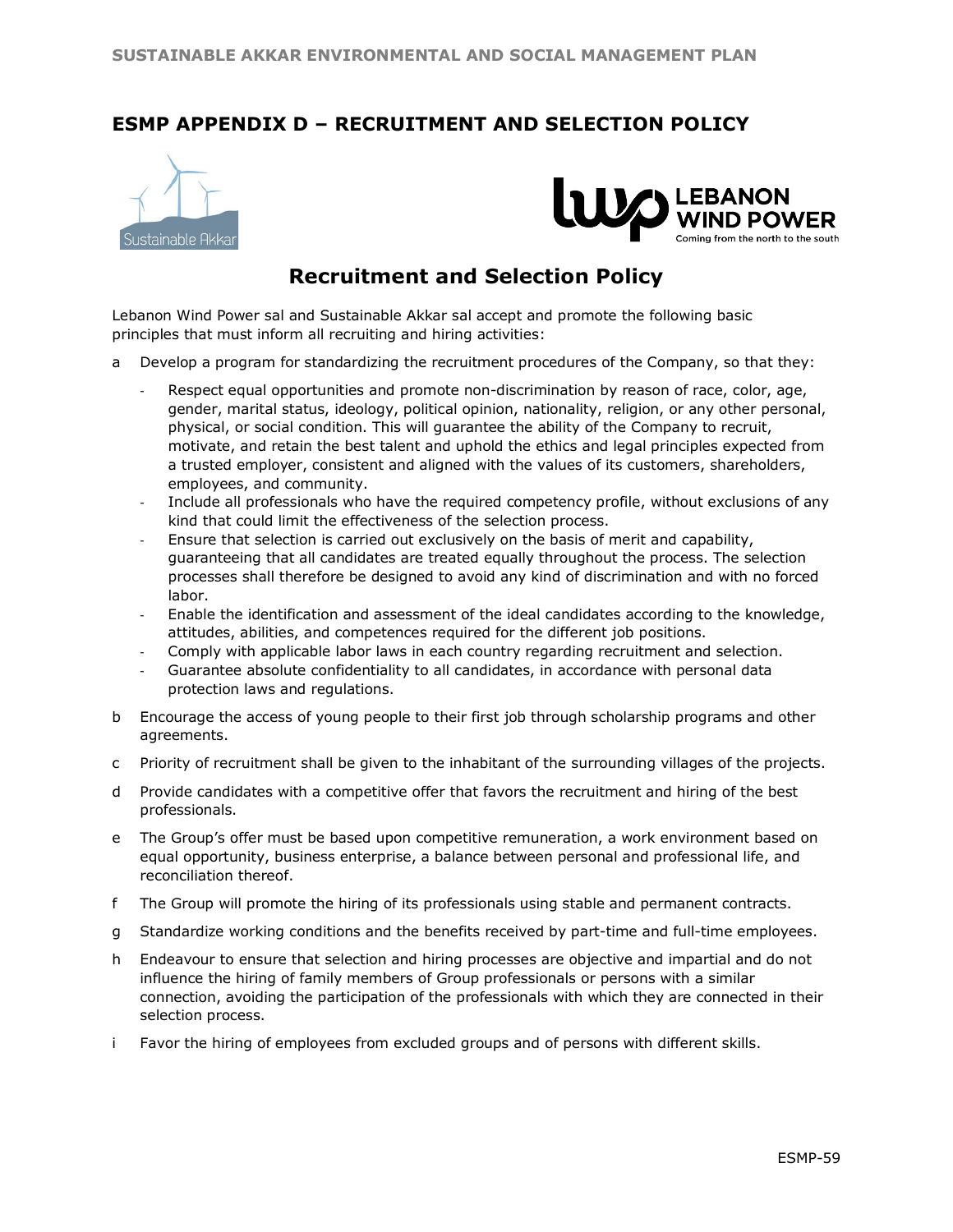# **ESMP APPENDIX E- WORKERS' GRIEVANCE MECHANISM**

#### **Lebanon Wind Power Project Workers' Grievance Mechanism**

#### **Objective**

To receive and facilitate resolution of Project workers' concerns and grievances about the Project. The grievance mechanism seeks to resolve concerns promptly, using an understandable and transparent consultative process that is culturally appropriate and readily accessible.

#### **Roles and Responsibilities**

The Human Resources Manager is responsible for management of this workers' grievance mechanism, with the involvement of additional key staff as indicated in **Figure 1**.



#### **Figure 1. LWP Project Human Resources Organization Chart**

#### **Process**

A variety of methods are available through which Project workers' (both direct, contracted and subcontracted workers) can lodge grievances. These include:

- Face-to-face meetings with the Human Resources Manager, the worker's manager and/or other relevant Project representatives;
- Written communication (e.g. email, letter) directed to the Human Resources Manager, the worker's manager and/or relevant Project representative or left in suggestion boxes, which will be located in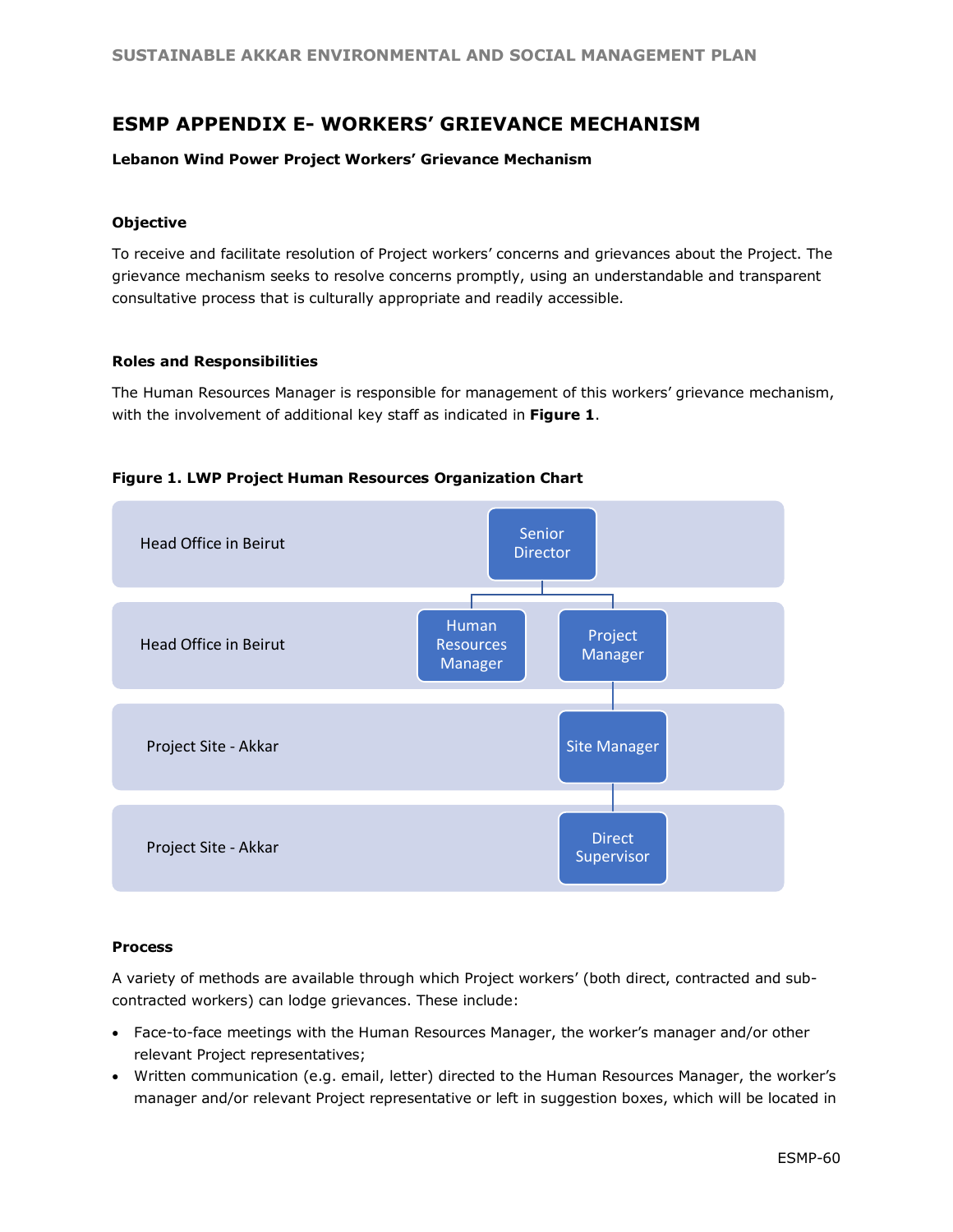the Human Resources Department, at the Community Relations Office in Kfartoun and in each Affected Community; and

- Telephone call placed to the Human Resources Manager, the worker's manager and/or a relevant Project representative.
- Anonymous grievances may also be submitted to the Human Resources Manager.

All grievances will be recorded in a grievance log in the Workers' Grievance database. This will include a summary of the grievance, the resolution or agreement on proposed actions (between the Project and the complainant), and monitoring actions taken in response to the grievance. The grievance log and grievance close-out form will be stored in the Grievance database.

The key steps of the Process are as follows:

1. Identification of grievances. This could be by depositing a grievance in a suggestion box, or in person, by phone, letter, or email using the contact details below:

| Name:    | Ms. Maya Tayyar                                                             |
|----------|-----------------------------------------------------------------------------|
| Title:   | Office Manager / Human Resources Manager                                    |
| Address: | 1st floor, An-Nahar Bldg, Martyrs' Square, Beirut Central District, Lebanon |
| Email:   | mt@sustainableakkar.com                                                     |
|          | Telephone: +961-1-990680-1-2                                                |
| Mobile:  | +961-81-477204                                                              |

- 2. Grievance is recorded in a 'grievance log' (written and electronic) within 2 days of receipt. The grievance log will be held in the Human Resources Department. The significance of the grievance will then be assessed within five working days using the criteria outlined in Box 1.
- 3. Grievance is acknowledged through a personal meeting, phone call, or letter as appropriate, with the complainant no more than 10 working days after submission, if the complainant is not anonymous. If the grievance is not well understood or if additional information is required, clarification should be sought from the complainant during this step.
- 4. The Direct Supervisor and the Site Manager are notified of all Level 1, 2 or 3 grievances and the Project Manager is notified of all Level 3 grievances. The Project Manager or Human Resources Manager will support the Direct Supervisor and the Site Manager in deciding who should deal with the grievance and determine whether additional support is required to respond to the complainant. Grievances may also be submitted directly to the Human Resources Manager.
- 5. The Direct Supervisor delegates the grievance to the relevant departments(s)/personnel to develop a response and if needed, a corrective/preventive measure (e.g., Site Manager, Human Resources Manager, relevant medical or administrative departments, contractors or subcontractors).
- 6. A response is developed by the Direct Supervisor within 14 working days after acknowledging the grievance, if the complainant is not anonymous, with input from the relevant Project personnel and others, as necessary.
- 7. The response is signed-off by the Project Manager for Level 3 grievances, the Site Manager for Level 2 grievances and the Direct Supervisor for Level 1 grievances within 5 working days of preparing a response. The sign-off may be a signature on the grievance log or an e-mail which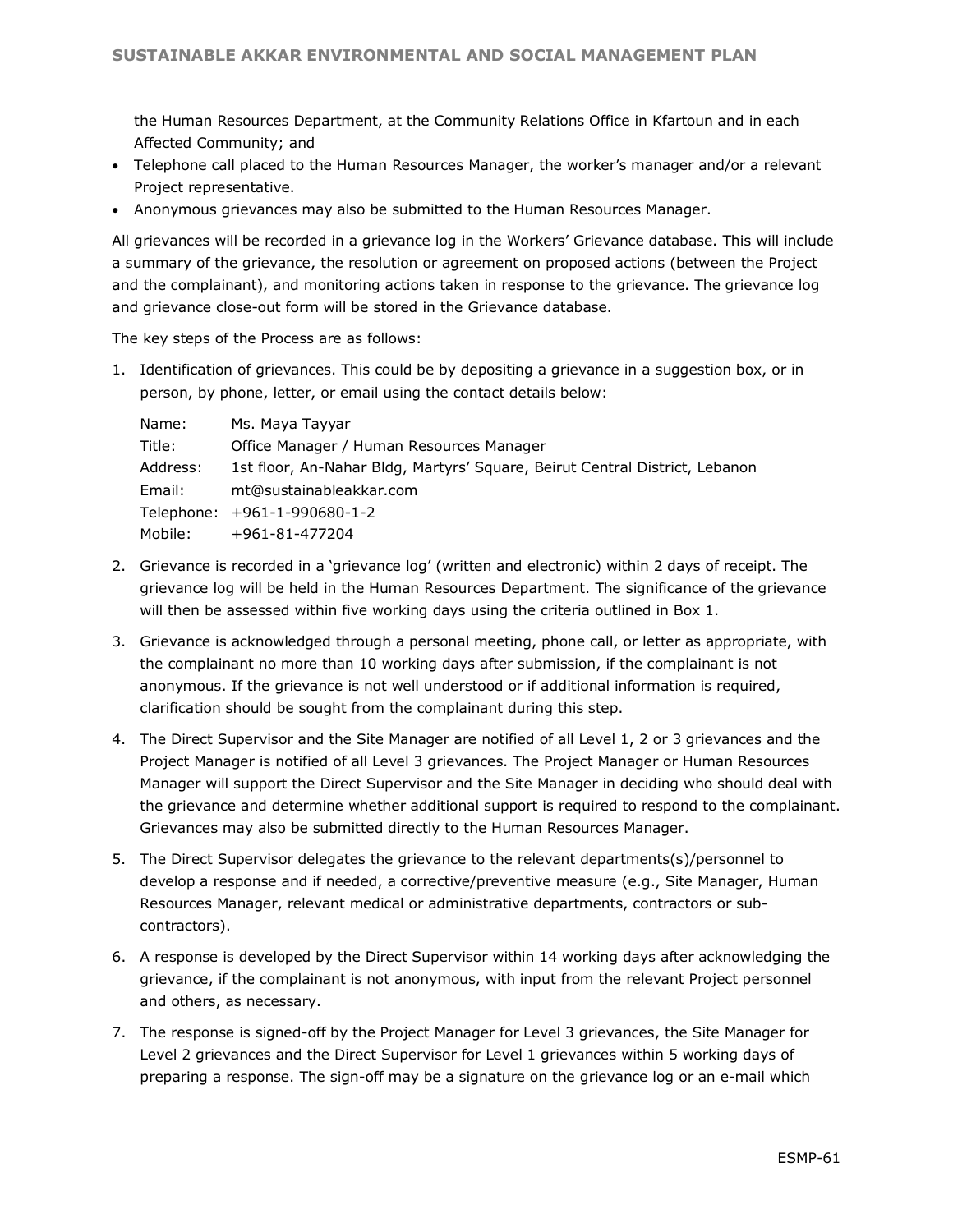indicates agreement, which should be filed by the Direct Supervisor and referred to in the grievance log.

- 8. Communication of the response should be carefully coordinated. The Human Resources Manager will ensure that an approach to communicating the response is agreed and implemented, taking into consideration cultural sensitivities and implementation of any preventive/corrective measure.
- 9. Record the response received from the complainant to help assess whether the grievance is closed or whether further action is needed. The Direct Supervisor or Site Manager should use appropriate communication channels, most likely telephone or face to face meeting, to confirm whether the complainant has understood and is satisfied with the response. The complainant's response should be recorded in the grievance log.
- 10. Close the grievance with sign-off from the Human Resources Manager. The Human Resources Manager will assess whether a grievance can be closed or whether further attention is required. If further attention is required, the Direct Supervisor should return to Step 2 to re-assess the grievance.

Once the Human Resources Manager has assessed whether the grievance can be closed, he/she will sign off or seek agreement from the Project Manager for Level 3 grievances, to approve closure of the grievance. The agreement may be a signature on the grievance log or an equivalent e-mail, which should be filed by the Direct Supervisor and referred to in the grievance log.

The grievance management process enables complaints to be lodged anonymously. Complainants are not required to provide their name when lodging a grievance. This is reflected in the grievance log and close-out template). All grievances will be archived into the Workers' Grievance Database. All grievances will be recorded, investigated and closed-out in the same manner – as described above.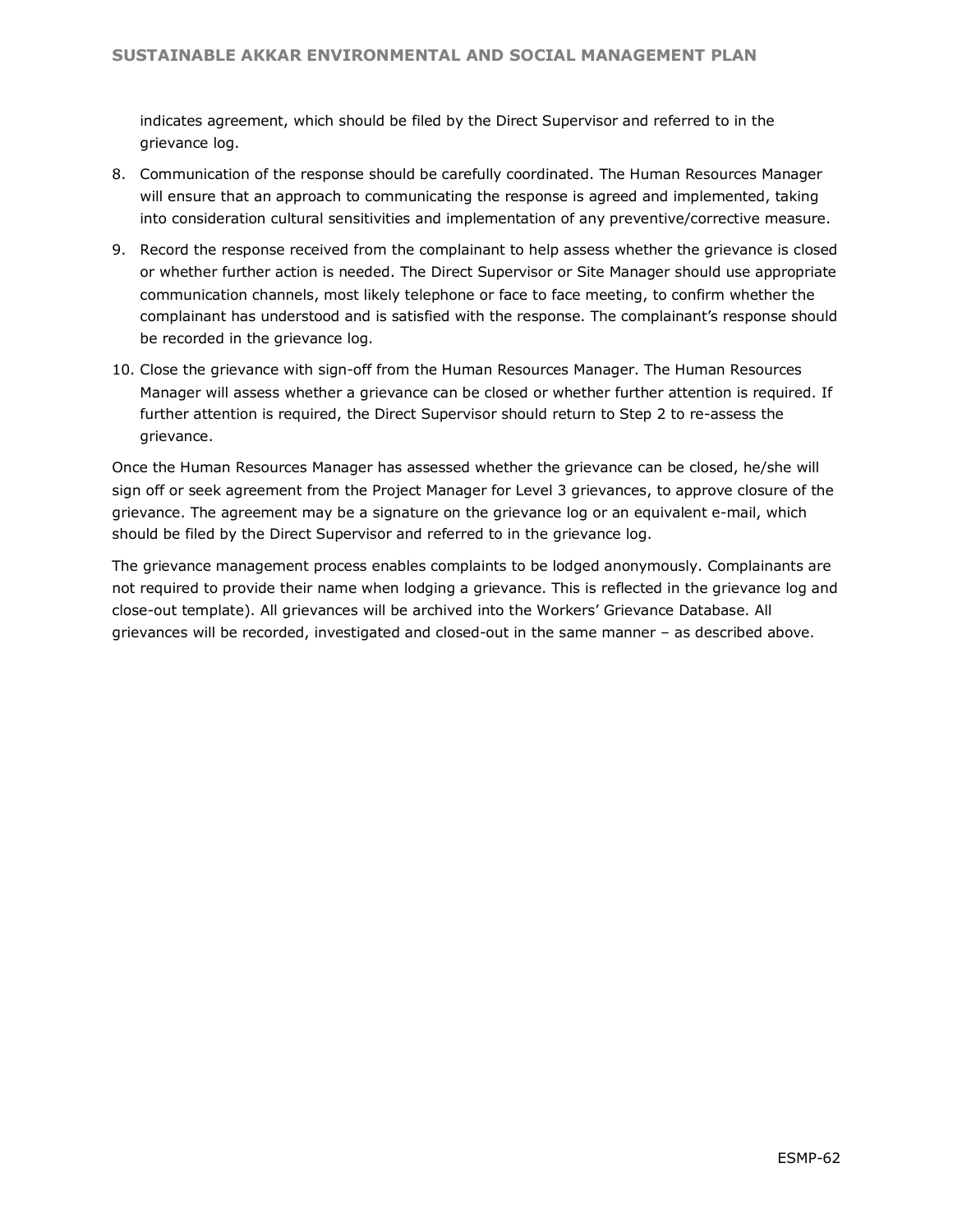## **ESMP Appendix F- Workers Grievance Log**

| Document:        | <b>Workers' Grievance Log</b> |              |              |  |  |  |
|------------------|-------------------------------|--------------|--------------|--|--|--|
| Revision n:      |                               |              | Date:        |  |  |  |
| Prepared by:     | Human Resources Manager       | Reviewed by: | Approved by: |  |  |  |
| Revision changes |                               |              |              |  |  |  |

| Date of<br>Grievance<br>Submission | Grievance<br>logged in<br>by | Name of<br>Complainant<br>(not<br>required) | Contact<br>Information<br>for<br>Complainant<br>(not<br>required) | Nature of<br>Grievance | Grievance<br>Level<br>(1, 2, or 3) | Acknowledgement<br>of Receipt of<br>Grievance, Date | <b>Resolution of Grievance-</b><br>Describe the steps taken to<br>resolve the grievance and the<br>outcome | Response<br>Date | Confirmation of<br>Complainant's<br>Agreement to the<br>Resolution | Approved by<br>(level 1, level 2<br>or level 3) | Date of<br>final<br>resolution |
|------------------------------------|------------------------------|---------------------------------------------|-------------------------------------------------------------------|------------------------|------------------------------------|-----------------------------------------------------|------------------------------------------------------------------------------------------------------------|------------------|--------------------------------------------------------------------|-------------------------------------------------|--------------------------------|
|                                    |                              |                                             |                                                                   |                        |                                    |                                                     |                                                                                                            |                  |                                                                    |                                                 |                                |
|                                    |                              |                                             |                                                                   |                        |                                    |                                                     |                                                                                                            |                  |                                                                    |                                                 |                                |
|                                    |                              |                                             |                                                                   |                        |                                    |                                                     |                                                                                                            |                  |                                                                    |                                                 |                                |
|                                    |                              |                                             |                                                                   |                        |                                    |                                                     |                                                                                                            |                  |                                                                    |                                                 |                                |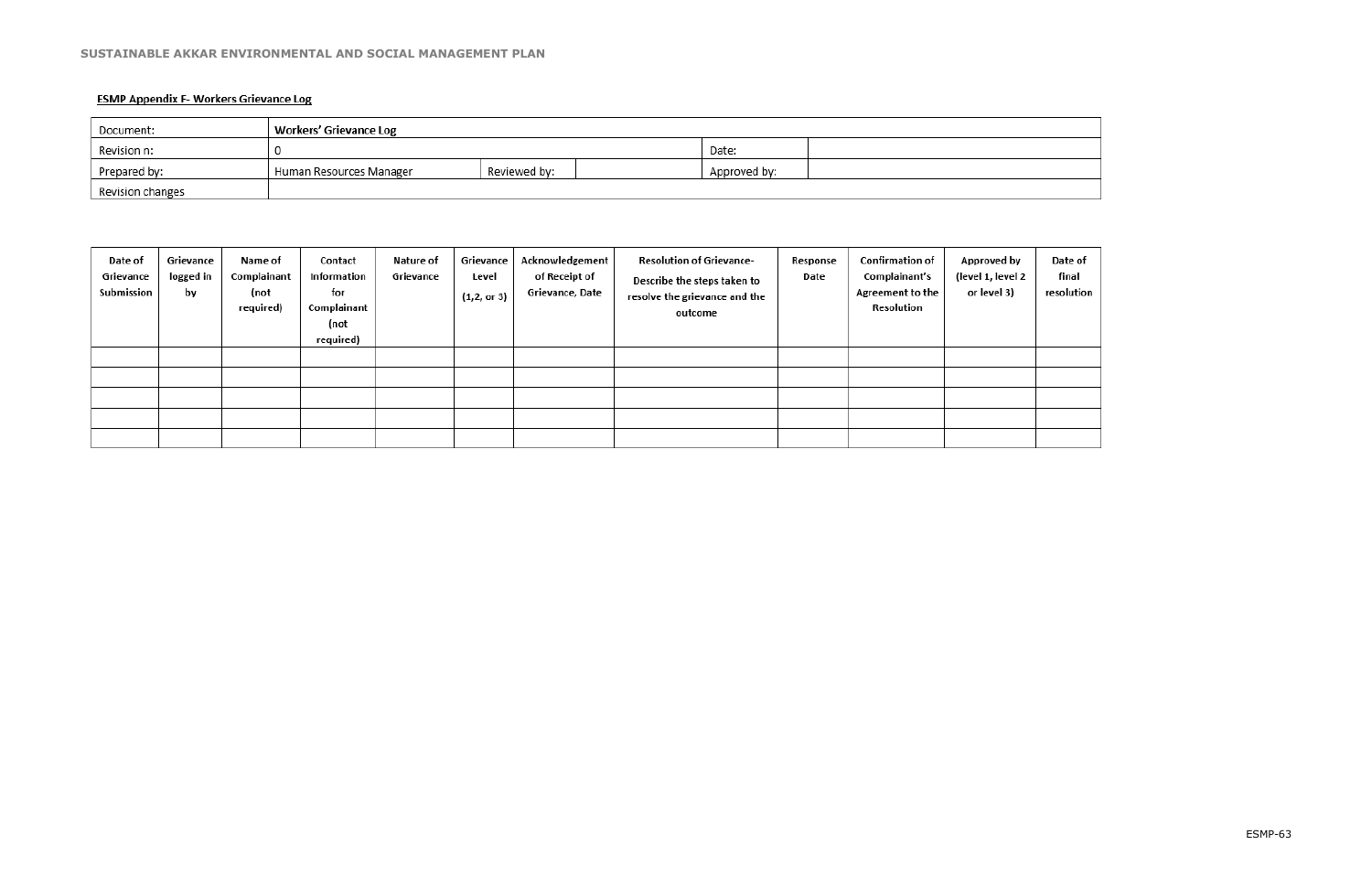# **ESMP APPENDIX G – CORPORATE SOCIAL RESPONSIBILITY (CSR) PROGRAM-DISCUSSION PAPER**

# **Sustainable Akkar and Lebanon Wind Power Wind farms**

# **Corporate Social Responsibility (CSR) Program**

# **Discussion Paper**

# **July 8, 2019**

# 1. Target groups

## a. Main concerned communities

| #              | Location         | <b>Project Component</b>                      | <b>Community</b>             |
|----------------|------------------|-----------------------------------------------|------------------------------|
|                | Rweimeh          | SA and LWP Main Substation                    | Rweimeh - Jaafar family      |
|                | Karm Chbat       | LWP wind turbine location & LWP<br>substation | Jaafar family                |
| 3              | Aarouba/ Fnaidek | LWP Wind turbines location                    | <b>Fnaidek Municipality</b>  |
| $\overline{4}$ | Aandget          | SA Wind turbines                              | <b>Aandget Municipality</b>  |
| 5              | Jabal Akroum     | SA Wind turbines                              | <b>Kfartoun Municipality</b> |
|                |                  |                                               | Sehleh Municipality          |

## b. Vulnerable groups to be included in project design

- Women
- Persons with disability
- Elderly
- Youth
- Refugees when applicable
- Gypsies when applicable

# 2. Example of Focus areas

- Women empowerment
- Livelihoods
- Education
- Environment
- Child development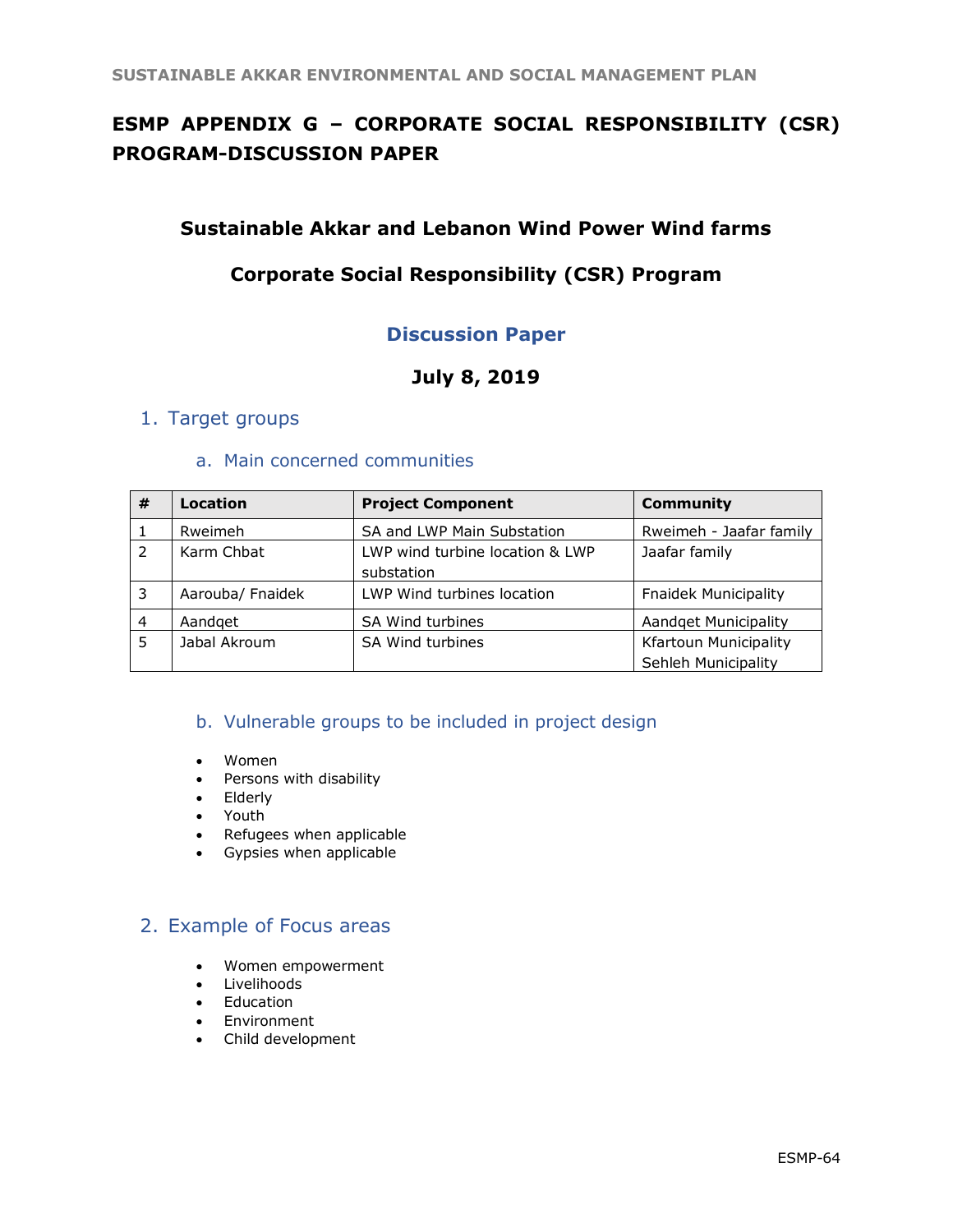# 3. Reported needs and ideas suggested my communities/municipalities

| # | <b>Location</b>     | <b>Community</b>                                   | <b>Needs and ideas</b>                                                                                                                                                                                                                                         | <b>Interviewed key</b>                     |
|---|---------------------|----------------------------------------------------|----------------------------------------------------------------------------------------------------------------------------------------------------------------------------------------------------------------------------------------------------------------|--------------------------------------------|
| 1 | Rweimeh             | Rweimeh - Jaafar<br>family                         | Improvement of water<br>infrastructure (reparation of<br>pipes)<br>Building a new water well,<br>Rehabilitation of Mosques,<br>Rehabilitation of School,<br>Installation of Pico-PV systems                                                                    | informants<br>Jaafar family focal<br>point |
| 2 | Karm Chbat          | Jaafar family                                      | Ecotourism project                                                                                                                                                                                                                                             | Jaafar family focal<br>point               |
| 3 | Aarouba/<br>Fnaidek | Fnaidek<br>municipality                            | Ecotourism project in Ammouaa,<br>cable car, bed & breakfast<br>Rehabilitation of Mosques                                                                                                                                                                      | Mayor                                      |
| 4 | Aandget             | Aandget<br>municipality                            | Restoration of the church,<br>reforestation, social services,<br>elderly day care and activities.<br>Sponsorships of the local football<br>team                                                                                                                | Mayor, CBOs and<br><b>CSO</b>              |
| 5 | Jabal Akroum        | Kfartoun<br>Municipality<br>Sehleh<br>Municipality | Rehabilitation and upgrading of a<br>reception facility for weddings and<br>other events<br>Rehabilitation of Mosques, Public<br>schools, Creation of Primary<br>Healthcare centers,<br>Installation of Pico-PV systems for<br>houses, public institutions etc | Mayors                                     |

# 4. Other ideas that could be proposed

- Vocational and skills trainings for women (food processing "mouné"; English lessons, sewing lessons, etc.)
- Distribution of solar panels / water heater projects (via NGOs) for informal settlements located on transport corridor

# 5. Budget

- 50,000 \$ per community per year
- Eligible costs:
	- o Construction
	- o Equipment
	- o Human resources?
	- o Contractors
	- o Studies?
	- o Supplies
	- o Utilities
	- o Admin costs?